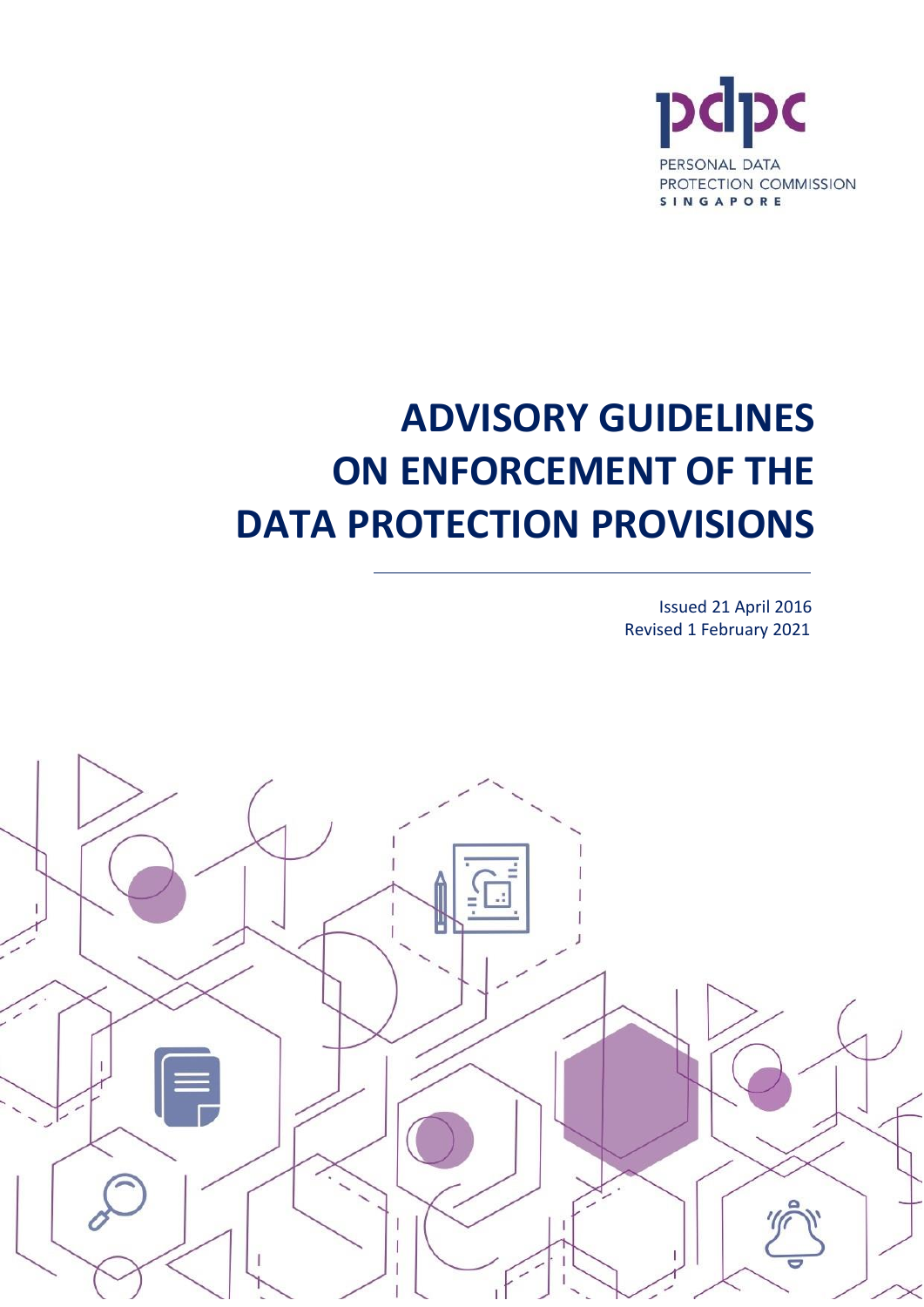# **TABLE OF CONTENTS**

| PART IX: APPEALS AND RIGHTS OF PRIVATE ACTION AND DIRECTIONS  49 |
|------------------------------------------------------------------|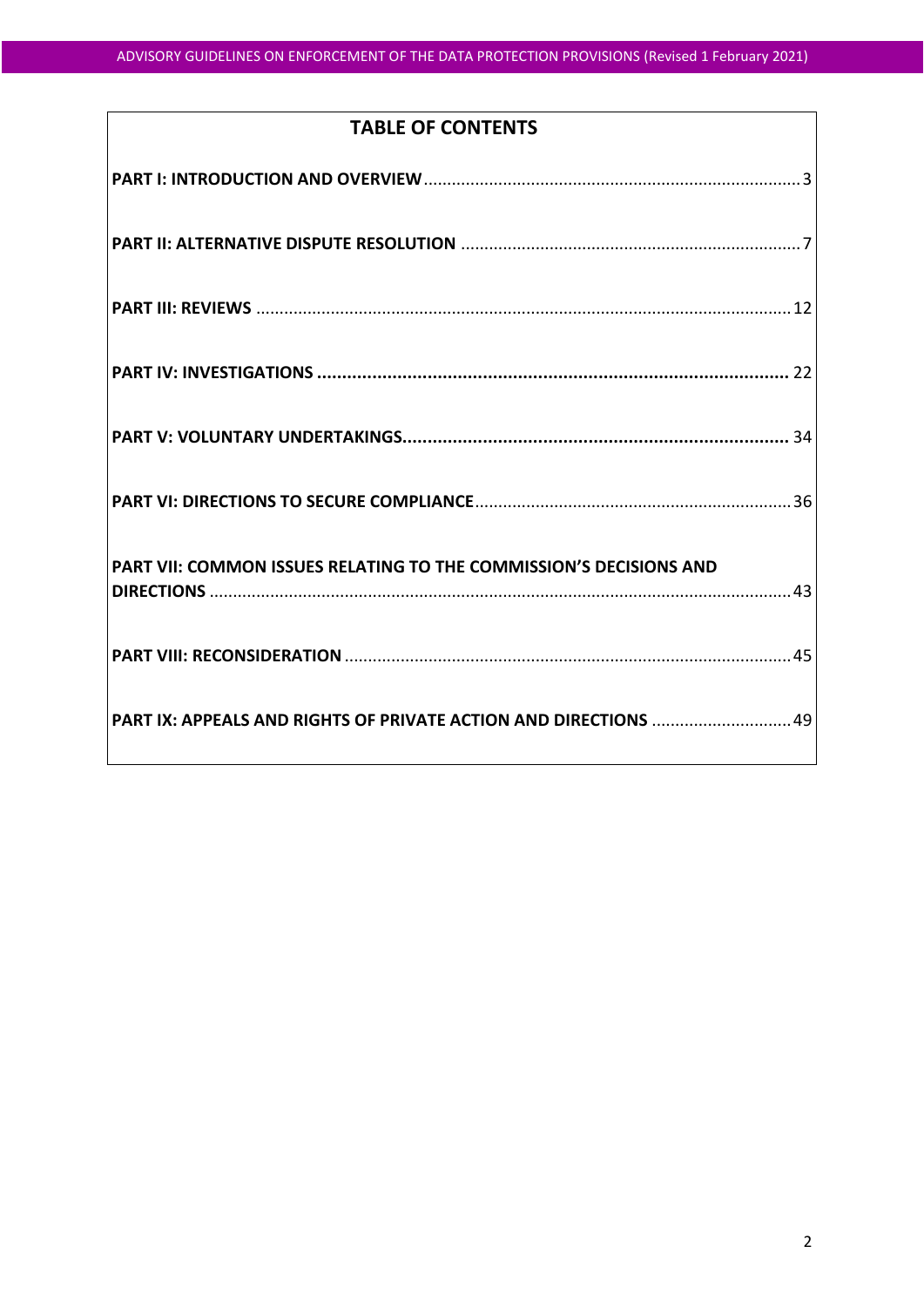#### **PART I: INTRODUCTION AND OVERVIEW**

## <span id="page-2-0"></span>**1. Introduction**

The Personal Data Protection Act 2012 (the "PDPA") establishes a general data protection law in Singapore that governs the collection, use and disclosure of individuals' personal data by organisations. The Personal Data Protection Commission (the "Commission") is established under the PDPA with the key functions of, amongst others, promoting the awareness of data protection in Singapore, and administering and enforcing the PDPA.

- 1.1 These advisory guidelines (these "Guidelines") are issued by the Commission pursuant to section 49(1) of the PDPA to provide guidance on the manner in which the Commission will interpret the PDPA's provisions relating to its enforcement of the PDPA. Where relevant, reference is made to the provisions of the regulations issued under the PDPA, including the following:
	- 1.1.1 Personal Data Protection Regulations 2021 (the "PDP Regulations"); and
	- 1.1.2 Personal Data Protection (Enforcement) Regulations 2021 (the "Enforcement Regulations").
- 1.2 These Guidelines are advisory in nature and are not legally binding on the Commission, or any other party. They do not modify or supplement in any way the legal effect and interpretation of any laws cited including, but not limited to, the PDPA and any subsidiary legislation (such as regulations and rules) issued under the PDPA. Accordingly, these Guidelines shall not be construed to limit or restrict the Commission's administration and enforcement of the PDPA. The provisions of the PDPA and any regulations or rules issued thereunder will prevail over these Guidelines in the event of any inconsistency. These Guidelines do not constitute legal advice.
- 1.3 These Guidelines should be read in conjunction with other advisory guidelines issued by the Commission from time to time, which explain in detail the obligations that organisations have to comply with under the PDPA.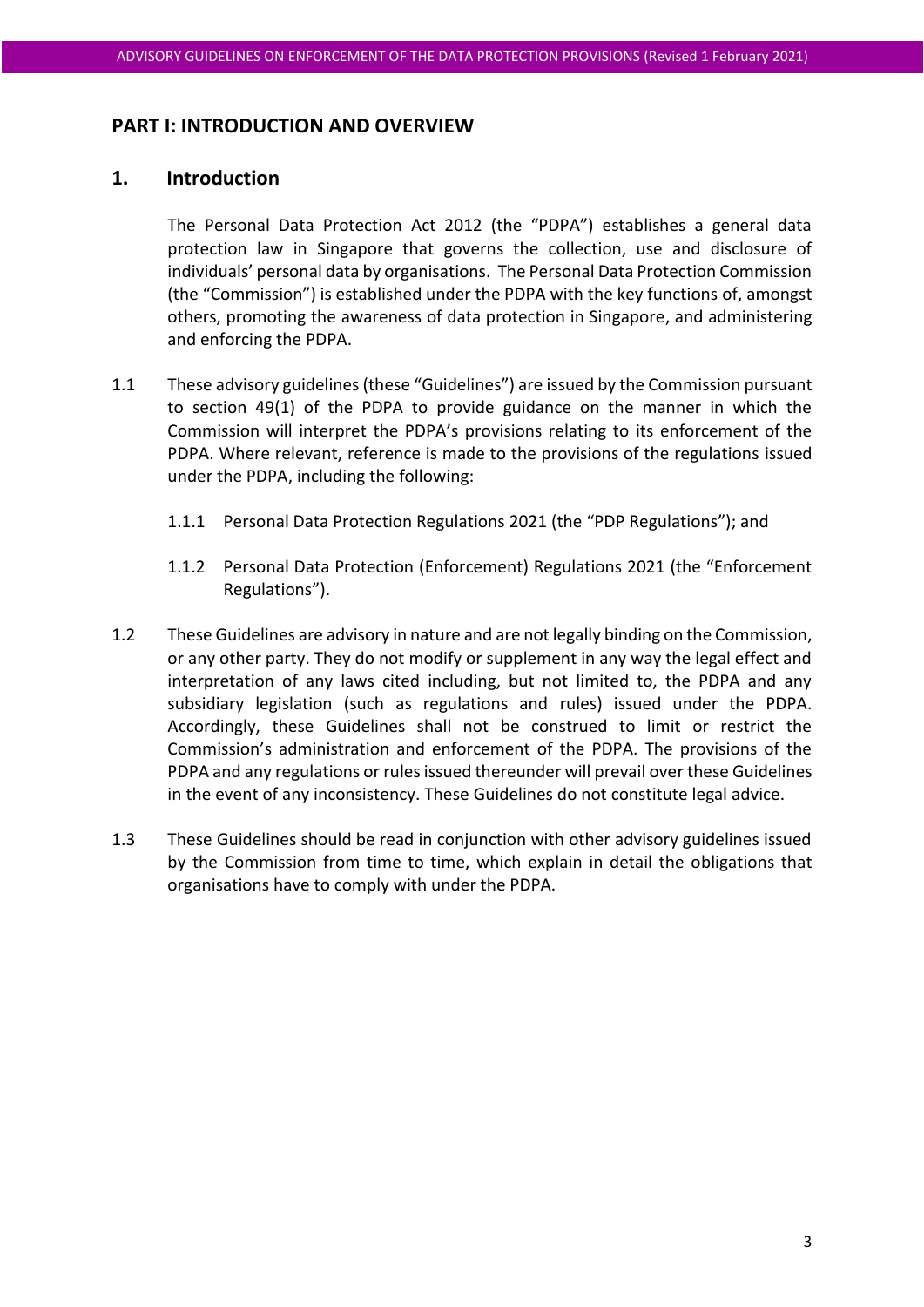## **2. Overview of enforcement framework and approach**

The PDPA confers various powers on the Commission to enforce the PDPA. Broadly, these powers may be categorised as follows:

#### 2.1.1 Powers relating to alternative dispute resolution

These powers generally relate to the manner by which a complainant and an organisation may by directed by the Commission to resolve the complainant's complaint, for example, through mediation or other modes of dispute settlement.

#### 2.1.2 Powers relating to reviews

These powers enable the Commission to review an organisation's reply to a request made by an individual under section 21 or 22 of the PDPA and to confirm the organisation's reply or direct the organisation to take certain action in relation to the individual's request.

2.1.3 Powers relating to investigations

These powers enable the Commission to carry out investigations to determine whether an organisation or person is complying with the PDPA and to direct an organisation or person that is not complying to take the appropriate action to ensure its compliance, or to pay a financial penalty

2.1.4 Powers relating to voluntary undertakings

These powers enable the Commission to accept a voluntary undertaking from an organisation or person including an undertaking to take specified action, where the organisation or person has not complied, is not complying or is likely not to comply with the PDPA. Further, if the organisation or person fails to comply with any undertaking, the Commission may give any direction to ensure compliance with that undertaking.

Each of the above is discussed further in Parts II, III, IV and V respectively of these Guidelines.

- <span id="page-3-0"></span>2.2 In general, when considering whether, and how, to exercise its enforcement powers, the Commission's approach takes into account two main objectives. These are:
	- 2.2.1 to facilitate the resolution of an individual's complaint relating to an organisation's contravention, or alleged contravention, of the PDPA; and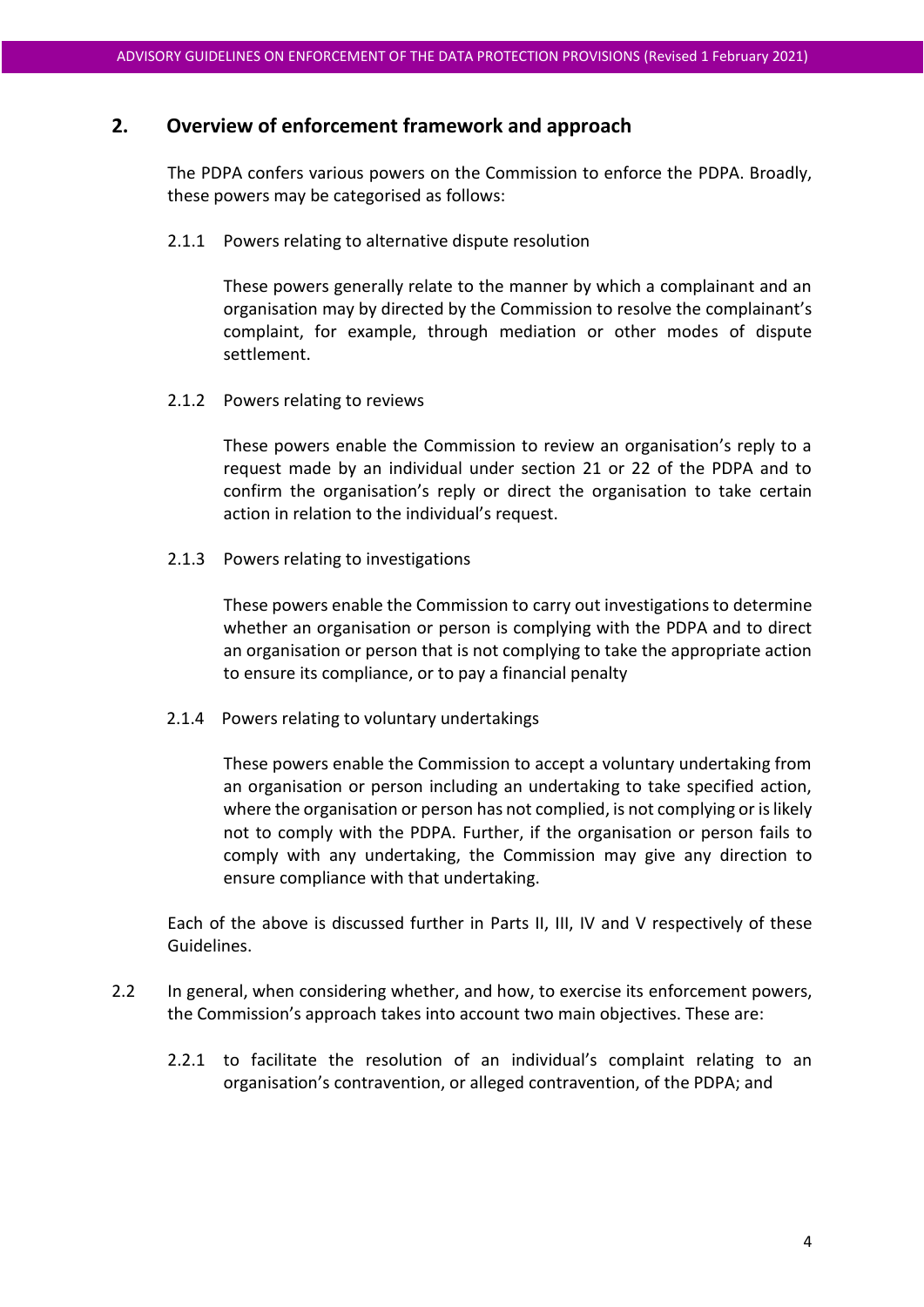- 2.2.2 to ensure that organisations comply with their obligations and, in the event an organisation does not comply, to ensure that it takes the appropriate corrective measures and any other necessary action in a timely manner.<sup>1</sup>
- 2.3 In relation to the first objective above, a key purpose of the PDPA is to enable individuals to better protect their personal data.<sup>2</sup> Where an individual's rights under the PDPA may have been infringed by an organisation, the individual may wish to have specific corrective measures or other actionstaken to address his complaint. From the organisation's perspective, the PDPA requires organisations to develop and implement a process to receive and respond to complaints that may arise with respect to the application of the PDPA. $3$  Related to this, organisations may, as a good practice, wish to address complaints in an appropriate manner having regard to their customer relationship management or public relations so as to facilitate the resolution of such complaints by the organisation concerned.
- 2.4 Where the Commission receives a complaint from an individual relating to a contravention, or possible contravention, the Commission will generally prefer to facilitate the resolution of the matters raised in the complaint or application between the individual and the organisation concerned instead of immediately exercising its powers of investigation under the PDPA. In this regard, the Commission believes that a mutually accepted resolution which addresses the concerns of the complainant would best meet the immediate interests of both the complainant and the organisation.
- 2.5 It should however be noted that the Commission is not empowered to award damages to a complainant<sup>4</sup>. As such, the Commission will generally prefer to take other measures (such as facilitation and alternative dispute resolution mechanisms like mediation) to encourage the parties to discuss the issues in a complaint and find a mutually acceptable resolution, which may include compensation. For more information on the measures that the Commission may take when seeking to facilitate the resolution of a complaint, please refer to Part II of these Guidelines.
- 2.6 In relation to the second objective set out in paragraph [2.2](#page-3-0) above, the Commission notes that there may be cases where many individuals may be affected by an organisation's contravention. Even where only an individual or a few individuals are affected, a particular contravention may cause significant harm to the individual(s) or may warrant stronger action by the Commission. There may also be cases where an organisation contravened the PDPA intentionally or negligently, or it did not have the necessary policies, procedures and processes in place to ensure its compliance with the PDPA.

 $<sup>1</sup>$  In some cases, as described further in these Guidelines, the Commission may impose a financial penalty on an</sup> organisation that contravenes the PDPA.

<sup>2</sup> See PDPA, section 3.

<sup>3</sup> See PDPA, section 12.

<sup>4</sup> Individuals have a private right of action under section 48O of the PDPA.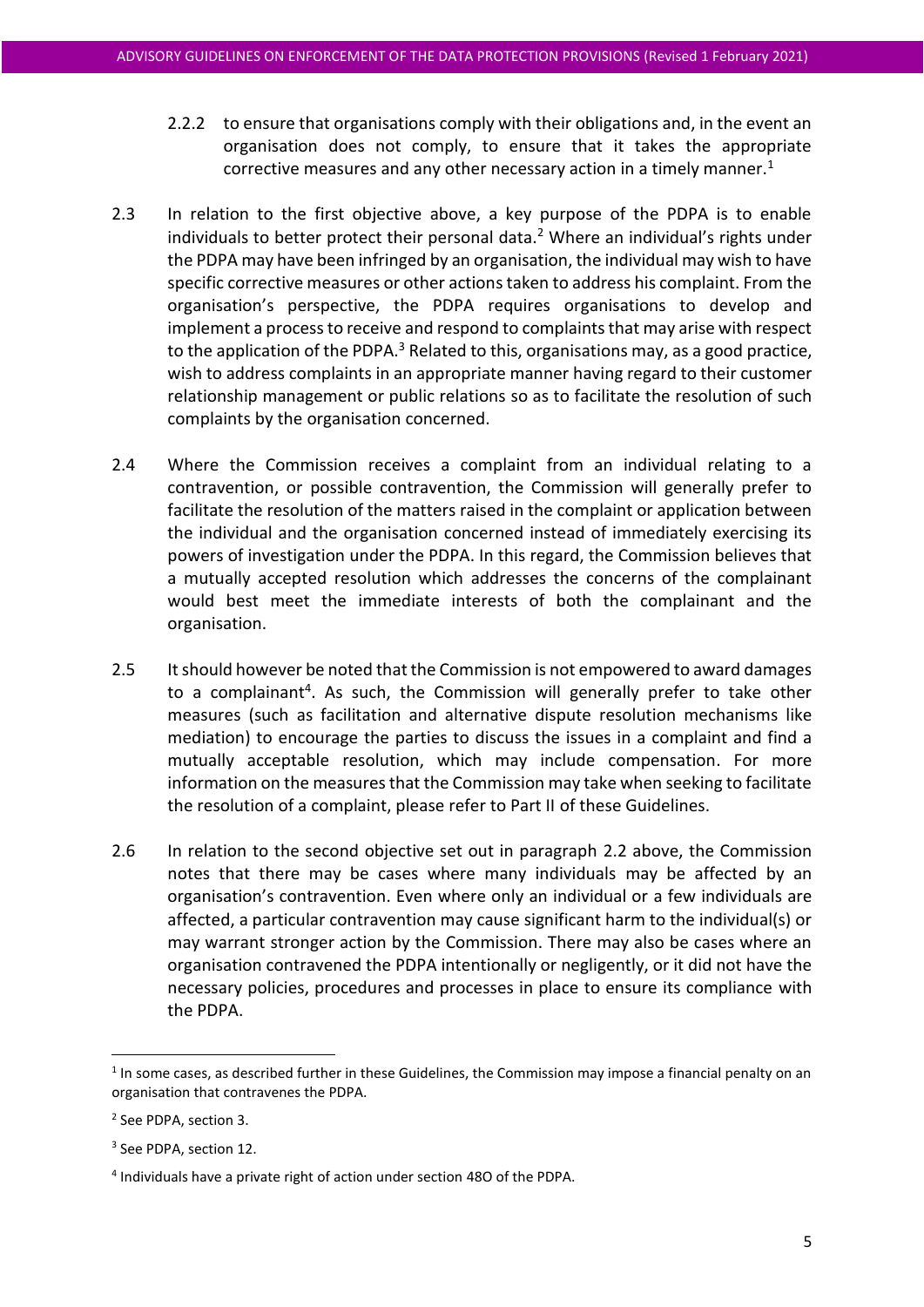- 2.7 In view of the above, it is therefore an important objective of the Commission to ensure that organisations comply with their obligations under the PDPA. The Commission may therefore conduct a review or an investigation in certain cases and, based on the outcome of the review or investigation, direct the organisation to take certain actions. For more information on reviews and investigations by the Commission, please refer to Parts III and IV respectively of these Guidelines.
- 2.8 For the avoidance of doubt, the two main objectives described in the preceding paragraphs are not intended to be mutually exclusive or to preclude the Commission from taking any action under the PDPA for other reasons. Where the Commission considers it appropriate, the Commission may commence an investigation even if the complainant and the organisation have reached an agreement that resolves the issues in the complainant's complaint. This may include situations where the facts of the case disclose issues of general public interest, or there are other individuals who may be affected by the conduct of the organisation.

# **3. Determining whether a complaint involves personal data**

- 3.1 When the Commission receives a complaint, it will first determine if the complaint involves the collection, use or disclosure of personal data<sup>5</sup>. In general, the Commission considers the following types of data, on its own, to be personal data:
	- (a) Full name $<sup>6</sup>$ </sup>
	- (b) NRIC number or FIN (Foreign Identification Number)
	- (c) Passport number
	- (d) Personal mobile telephone number
- 3.2 For instance, the Commission may commence an investigation into any breach of the PDPA if it receives a complaint involving an organisation's collection, use or disclosure of a list of individuals' NRIC numbers, even if the list does not contain any other information, or the organisation does not have access to any other information about the individuals.
- 3.3 If a complaint involves other types of data, the Commission will take a case-by-case approach in accordance to the PDPC's Advisory Guidelines on Key Concepts in the PDPA to determine whether the data involved constitutes personal data.

<sup>5</sup> Personal data is defined in section 2 of the PDPA to refer to data, whether true or not, about an individual who can be identified (a) from that data; or (b) from that data and other information to which the organisation has or is likely to have access.

<sup>6</sup> *Re Full House Communications Pte Ltd* [2016] SGPDPC 8, where it was found that a person's full name in the drop down box alone would enable identification of the individual.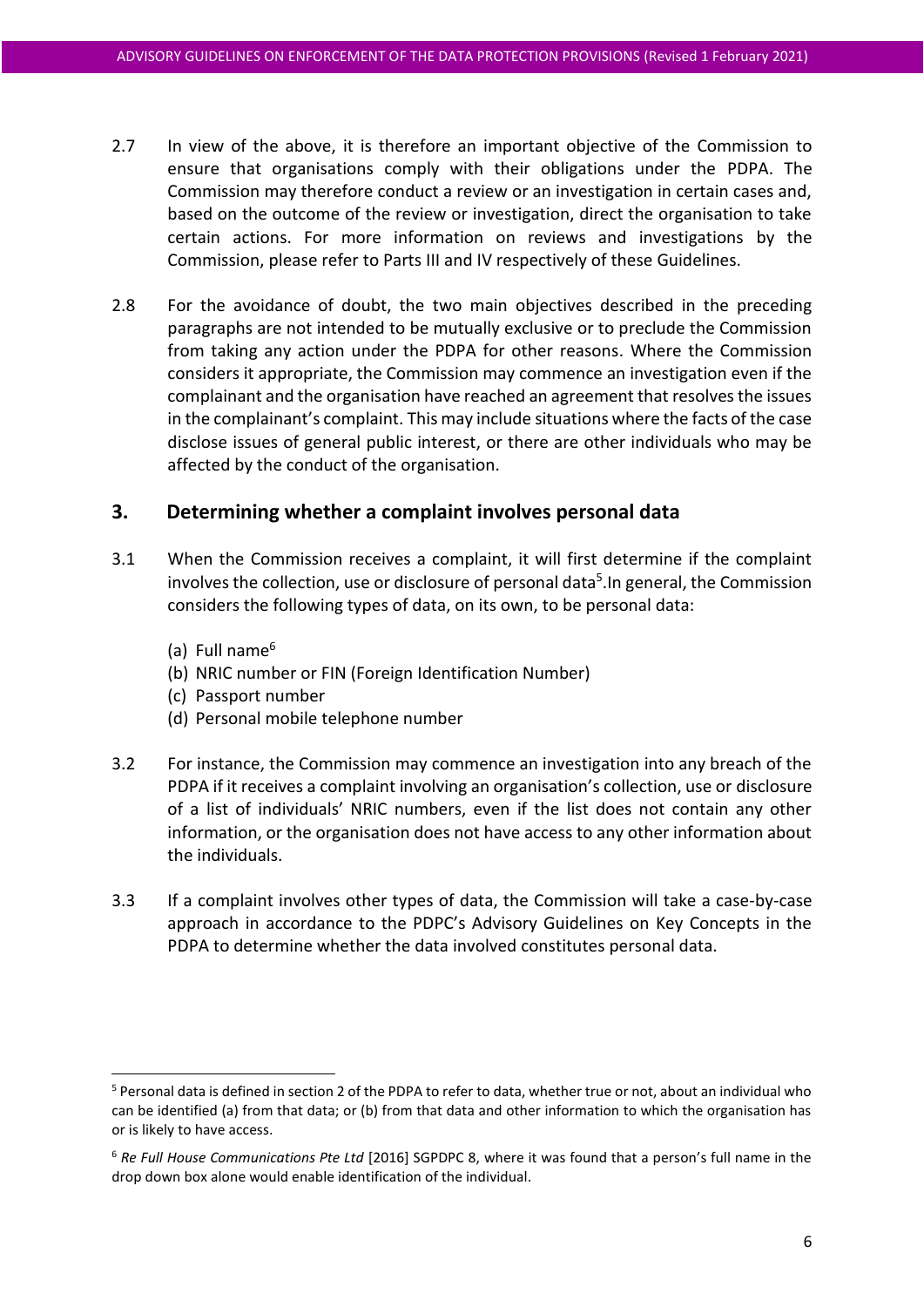# **PART II: ALTERNATIVE DISPUTE RESOLUTION**

# <span id="page-6-0"></span>**4. Commission's powers relating to alternative dispute resolution**<sup>7</sup>

- 4.1 Section 48G of the PDPA sets out the Commission's powers in relation to the resolution of complaints. These include:
	- 4.1.1 Under section 48G(1) of the PDPA, if the Commission is of the opinion that any complaint by an individual against an organisation may be more appropriately resolved by mediation, the Commission may, without the consent of the complainant and the organisation, refer the matter to mediation under a dispute resolution scheme.
	- 4.1.2 Under section 48G(2) of the PDPA, the Commission may direct a complainant or an organisation or both to attempt to resolve the complaint of the individual in the way directed by the Commission.<sup>8</sup>
- 4.2 The PDPA generally recognises that a complainant and an organisation may resolve the issues in a complaint by negotiation, mediation or other modes of dispute settlement. Where the complainant and the organisation are able to resolve the issues in a complaint and reach an agreement on the matter including, for example, any actions to be taken by the organisation to address the complaint, the Commission will consider the agreement reached in determining whether to take any further enforcement action. In particular, the PDPA provides that the Commission may suspend, discontinue or refuse to conduct an investigation where the parties involved (that is, the complainant and the organisation) mutually agree to settle the matter (among other situations).<sup>9</sup>
- 4.3 It should be noted that the Commission's powers in relation to alternative dispute resolution do not include deciding on disputes between a complainant and an organisation or ordering an organisation to compensate a complainant. The PDPA provides that individuals who suffer loss or damage as a direct result of a contravention of Part 4, 5, 6, 6A, 6B, Division 3 of Part 9 or 9A of the PDPA may commence civil proceedings in the courts against the organisation. This is referred to in the PDPA as a right of private action. $10$

<sup>&</sup>lt;sup>7</sup> Section 48G of the PDPA is entitled "Alternative dispute resolution". This term generally refers to various processes for resolving disputes that are typically regarded as "alternatives" to civil proceedings in the courts. These may include, for example, negotiation, mediation, conciliation and arbitration.

<sup>&</sup>lt;sup>8</sup> The Commission's power under section 48G(2) of the PDPA is subject to 48G(1) of the PDPA and hence would not apply in relation to cases where the Commission is of the view that a matter may be resolved by mediation.

<sup>&</sup>lt;sup>9</sup> See PDPA, section 50(3).

<sup>&</sup>lt;sup>10</sup> See PDPA, section 48O. For more information on the right of private action, please refer to section [36](#page-49-0) of these Guidelines.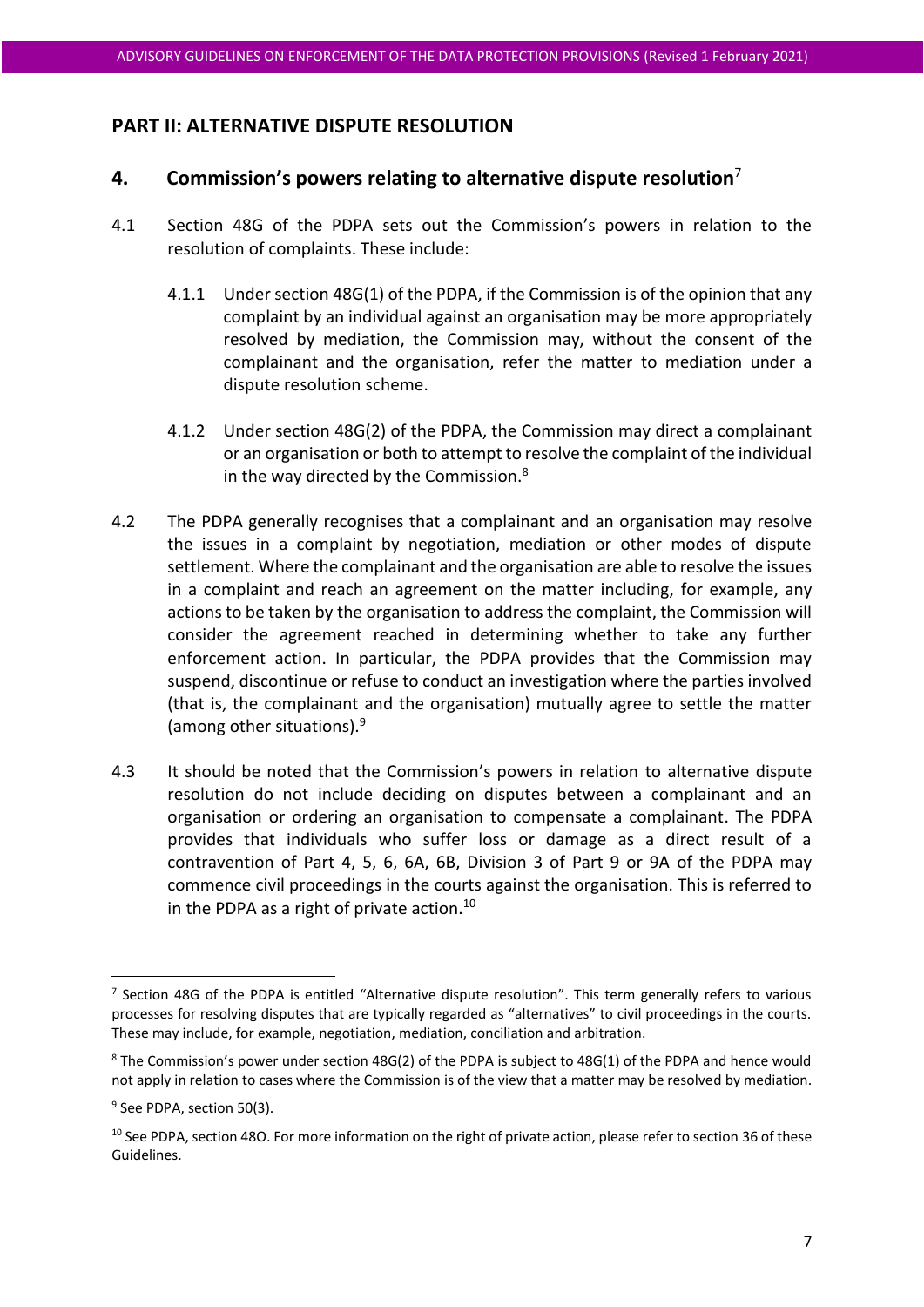# **5. Commission's approach to resolving complaints**

- 5.1 Upon receiving a complaint<sup>11</sup>, the Commission will first consider whether it may be more appropriately resolved by adopting some or all of the measures described in section [6](#page-8-0) of these Guidelines. Where the Commission receives a query or other information concerning an organisation's compliance with the PDPA, the Commission may also, in appropriate cases, adopt some or all of the measures described in section [6](#page-8-0) of these Guidelines to encourage the organisation to take the appropriate action to address the issues raised and ensure its compliance.
- 5.2 In considering whether to take any of the measures described in section [6](#page-8-0) of these Guidelines, the Commission will generally consider the following factors:
	- 5.2.1 whether, in the Commission's view, the issues in the complaint (including the conduct of the organisation that is the subject of the complaint):
		- (a) relate solely to the complainant (or whether other individuals may be affected by the organisation's conduct in question); or
		- (b) may be more effectively resolved through discussions between the complainant and the organisation;
	- 5.2.2 whether the remedies or other corrective action preferred by the complainant:
		- (a) are within the Commission's powers; or
		- (b) may be voluntarily provided by the organisation; and
	- 5.2.3 whether the organisation concerned has the required policies and processes in place to address complaints.
- 5.3 In the event the complaint is subsequently resolved, the Commission will generally not proceed with an investigation unless the circumstances are such that, in the Commission's view, an investigation is warranted. For more information on the Commission's considerations in this regard, please refer to section [16](#page-23-0) of these Guidelines.

 $11$  This may include an application for a review in relation to an organisation's obligations under section 21 or 22 of the PDPA.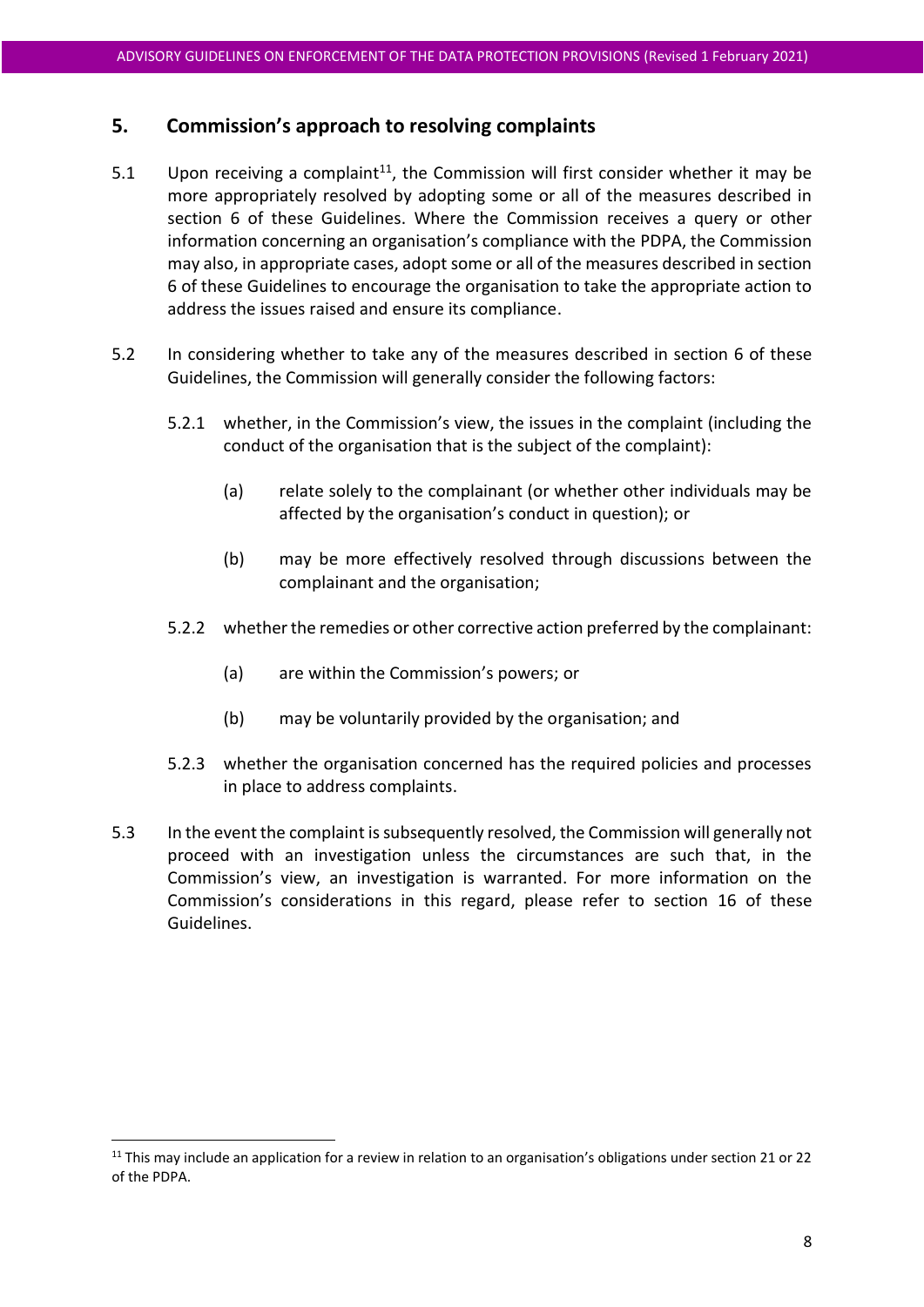# <span id="page-8-0"></span>**6. Measures to facilitate resolution of a complaint**

6.1 Where appropriate, the Commission may, take any or all of the following measures when seeking to facilitate the resolution of a complaint.

#### 6.1.1 Encouraging self-resolution

The Commission encourages individuals who have a concern with an organisation's conduct with respect to their personal data to first approach the organisation, clarify the reasons for the organisation's conduct<sup>12</sup> and seek an appropriate resolution of the matter. This is especially important in cases where an individual may be unclear as to an organisation's data protection policies or specific aspects of the organisation's collection, use or disclosure of his personal data. In such situations, the Commission notes that the individual would be best placed to clarify the matter with the organisation concerned.

For example, the mere fact that an individual has not consented to the use of his personal data by an organisation does not indicate that the organisation has breached the PDPA. This is because there are a number of situations where an organisation is permitted to use an individual's personal data without his consent under the PDPA<sup>13</sup>.

In addition, where an organisation is using an individual's personal data in accordance with the PDPA and the individual would like the organisation to stop using his personal data, the individual will have to give reasonable notice to the organisation to withdraw his consent. The Commission cannot withdraw consent on behalf of the individual.

#### 6.1.2 Referring a complaint to an organisation

The Commission also encourages organisations to deal directly with a complainant's concerns in an appropriate manner. Hence, another basic step that the Commission may take is to refer a complaint to the organisation (for example, through its data protection officer).

When referring an individual's complaint to an organisation, the Commission will generally forward a copy of the complaint and disclose the individual's identity to the organisation so that the organisation is better able to address the complainant's concerns.

<sup>&</sup>lt;sup>12</sup> To assist individuals in contacting organisations about their concerns, individuals may wish to refer to the template letter at [http://www.pdpc.gov.sg/individuals/complaints-and-reviews/report-a-personal-data](http://www.pdpc.gov.sg/individuals/complaints-and-reviews/report-a-personal-data-protection-concern)[protection-concern](http://www.pdpc.gov.sg/individuals/complaints-and-reviews/report-a-personal-data-protection-concern) as a guide.

<sup>&</sup>lt;sup>13</sup> For example, see the situations set out in the First Schedule to the PDPA.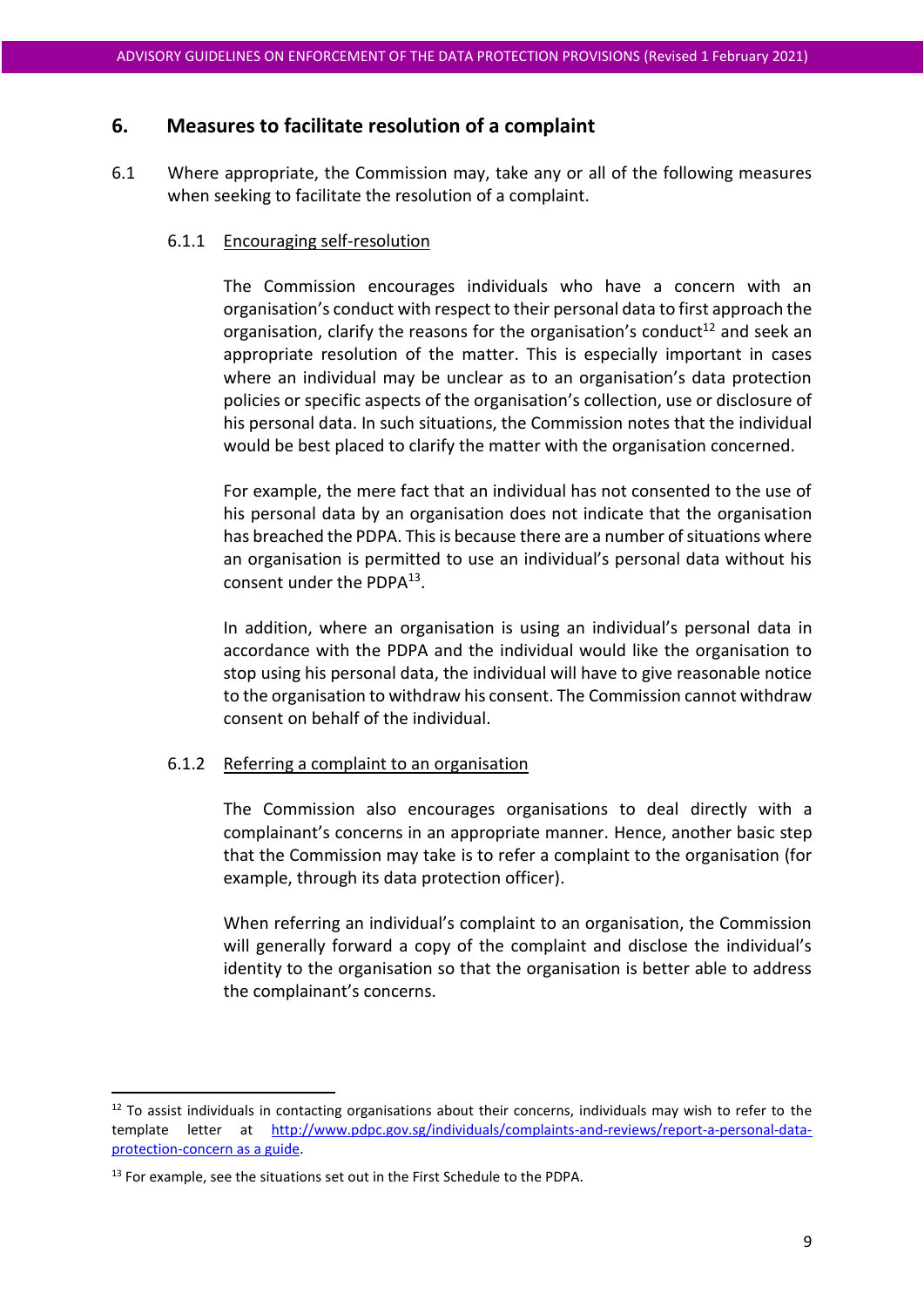#### 6.1.3 Facilitating resolution

Where the Commission has referred a complaint to an organisation, the Commission will generally monitor the progress of discussions between the complainant and the organisation. If necessary, the Commission may facilitate the resolution of the complaint. For example, the Commission may request the data protection officer of the organisation (or such other appropriate representative of the organisation) to meet with or contact the complainant with or without a member of the Commission to discuss the complainant's concerns.

#### 6.1.4 Referring a complaint to mediation

If a complainant and an organisation are unable to resolve the matter directly or through the Commission's facilitation attempt(s), the Commission may refer the matter for mediation.

Currently, the Commission refers unresolved data protection disputes to either the Consumers Association of Singapore ("CASE") or the Singapore Mediation Centre ("SMC") for mediation. This is done via established understandings with CASE and SMC to make available mediation services to assist with the resolution of data protection-related complaints<sup>14</sup>. If the complainant and the organisation so agree, they are free to independently approach CASE, SMC, or any other alternative dispute resolution service provider, to resolve the complaint without first coming to the Commission. It is not necessary for parties to approach the Commission in order to refer the matter to mediation.

The Commission will be establishing a dispute resolution scheme under section 48G of the PDPA. Regulations pursuant to section 48G(4) of the PDPA may be issued in the future to prescribe matters pertaining to the operation of such schemes. Once established, the Commission may, without the parties' consent, refer the matter for mediation under such a dispute resolution scheme pursuant to section 48G(1) of the PDPA.

#### 6.1.5 Directing the parties to attempt to resolve the complaint

In certain situations, the Commission may, pursuant to section 48G(2) of the PDPA, direct the complainant, the organisation, or both, to attempt to resolve the complainant's complaint in the manner directed by the Commission. Before making such a direction, the Commission may consider the manner in which the complaint may be more appropriately or more expeditiously resolved.

<sup>&</sup>lt;sup>14</sup> Further details are available on the Commission's website at [https://www.pdpc.gov.sg/complaints-and](https://www.pdpc.gov.sg/complaints-and-reviews/mediation)[reviews/mediation](https://www.pdpc.gov.sg/complaints-and-reviews/mediation)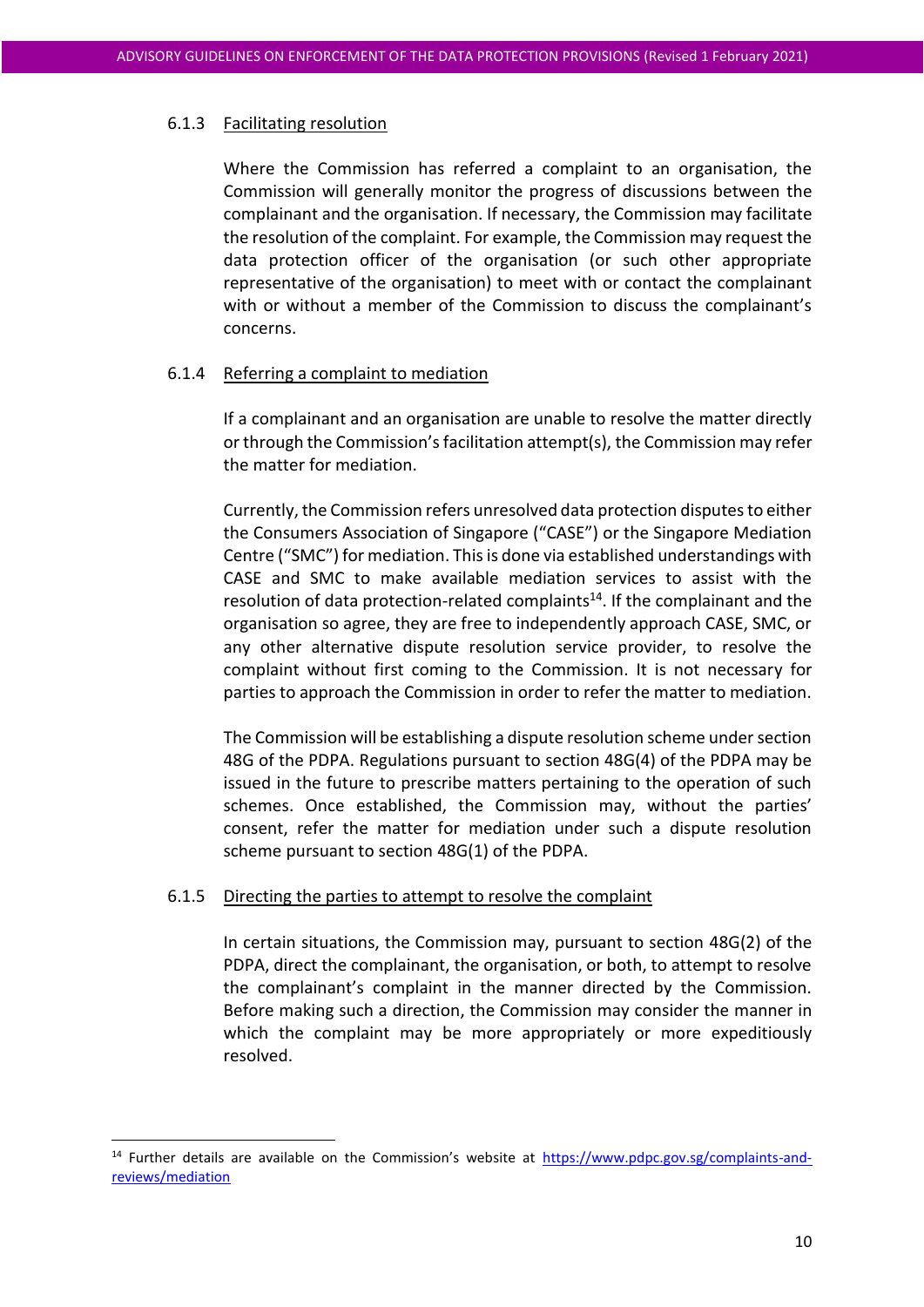For example, if a complaint arises from a broader contractual dispute between a complainant and an organisation and the contract between the parties requires them to submit disputes to arbitration, the Commission may consider whether to direct the parties to resolve their dispute (insofar as it relates to the individual's complaint) via arbitration.

Where the Commission issues a direction under section 48G(2) of the PDPA, the complainant or the organisation concerned may apply for the Commission to reconsider its direction under section 48N of the PDPA and may also appeal against the direction under section 48Q of the PDPA. For more information on applying for reconsideration, please refer to Part VIII of these Guidelines.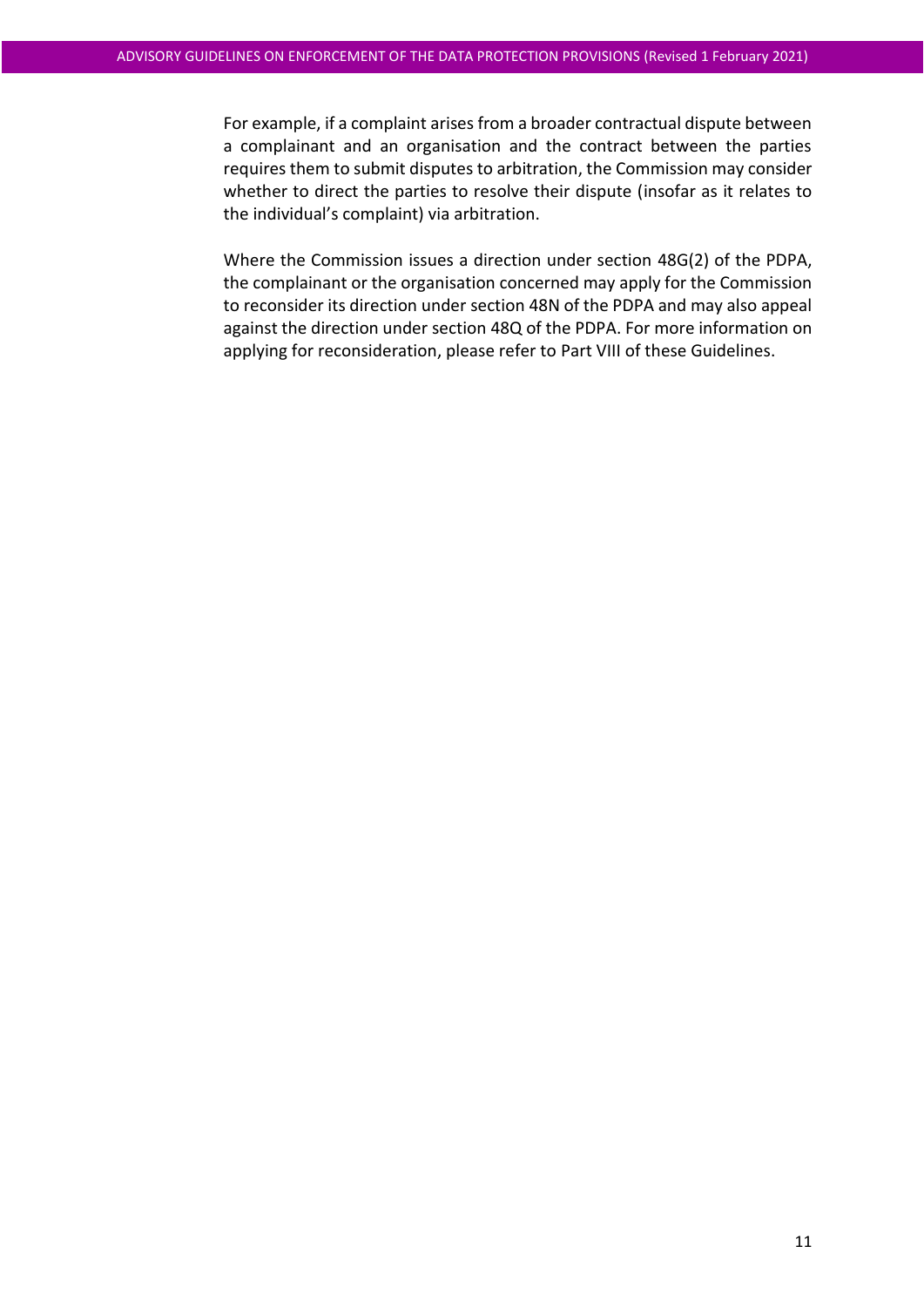# **PART III: REVIEWS**

# <span id="page-11-0"></span>**7. Commission's power to review**

- 7.1 Section 48H of the PDPA sets out the Commission's powers in relation to the conduct of a review. In particular, section 48H(1) of the PDPA provides that the Commission may, on the application of an individual (referred to below and in the Enforcement Regulations as the applicant), $15$  review the following matters:
	- 7.1.1 an organisation's refusal to provide access to personal data requested by the applicant in a request under section 21 of the PDPA (an "access request"), or a failure to provide such access within a reasonable time;
	- 7.1.2 an organisation's refusal to correct personal data requested by the applicant in a request under section 22 of the PDPA (a "correction request"), or a failure to make such a correction within a reasonable time; or
	- 7.1.3 a fee required by an organisation from the applicant in relation to the applicant's access request or a correction request.
- 7.2 Under the PDPA, organisations are required to provide access to, and correct, an individual's personal data that is within their possession or control upon request by the individual and in accordance with sections 21 and 22 of the PDPA respectively. An organisation's obligations under sections 21 and 22 of the PDPA are collectively referred to by the Commission as the "Access and Correction Obligation". For more information on the Access and Correction Obligation, please refer to the Key Concepts Guidelines<sup>16</sup>.
- 7.3 Where the Commission receives an application for a review under section 48H of the PDPA, the Commission will first consider whether the matter may be resolved in the manner set out in Part II of these Guidelines. The Commission may therefore adopt some or all of the measures described in Part II before commencing a review. In the event the matter is resolved in the manner described in Part II, the Commission will generally not proceed with the review.

 $15$  The term "applicant" is defined in regulation 2 of the Enforcement Regulations as either the complainant referred to in section 48H of the PDPA (that is, the party who applies for a review) or the individual or organisation who applies for reconsideration under section 48N of the PDPA. In Part III of these Guidelines, applicant refers solely to a party who applies for a review under section 48H of the PDPA.

<sup>16</sup> [http://www.pdpc.gov.sg/resources/advisory-guidelines.](http://www.pdpc.gov.sg/resources/advisory-guidelines)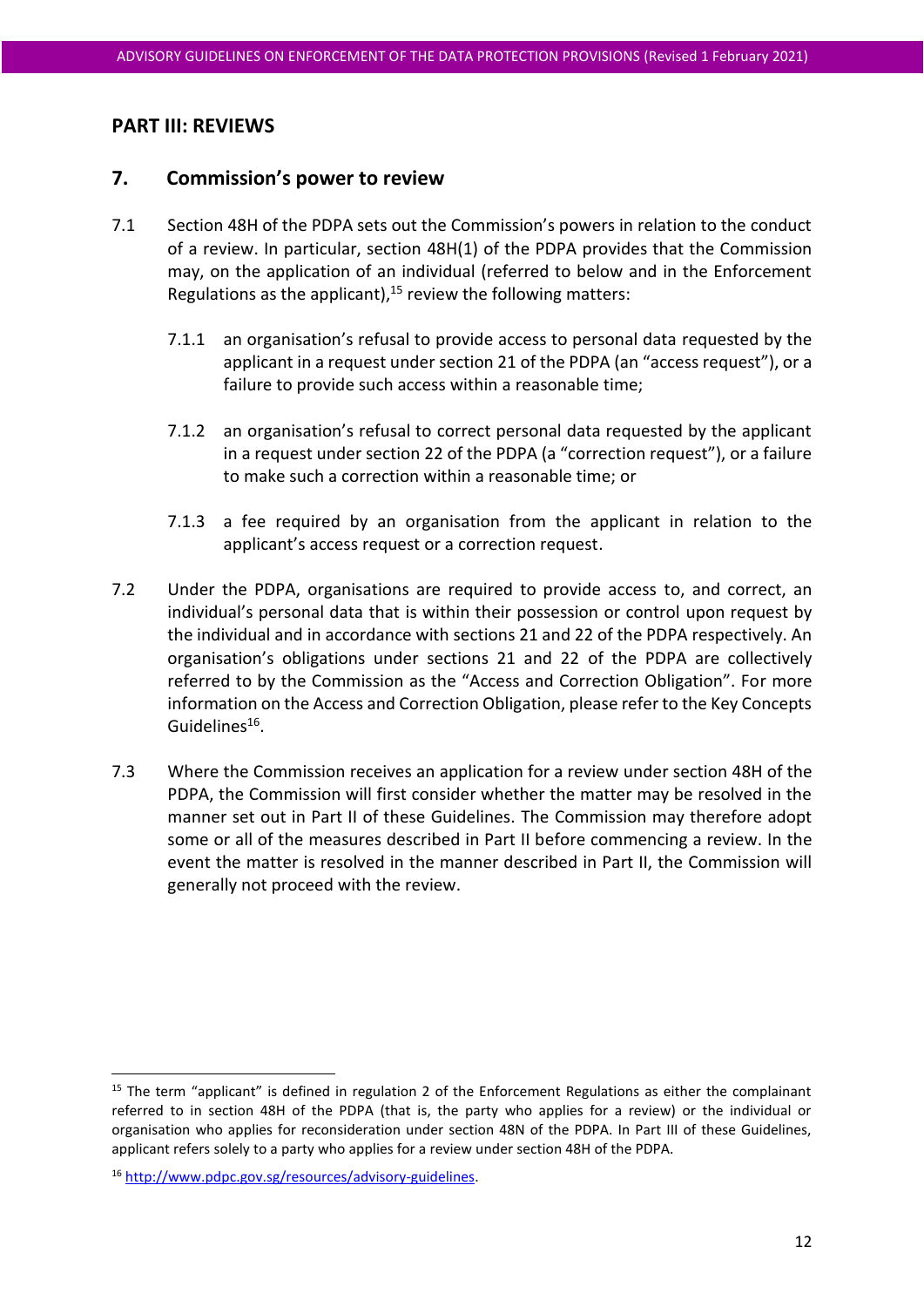# **8. Applying to the Commission for a review**

- 8.1 An individual who has made an access request or a correction request to an organisation may apply to the Commission under section 48H(1) of the PDPA for the Commission to review the organisation's reply to his request in the following situations:
	- 8.1.1 where the organisation refuses to give access to personal data or make the correction requested by the individual and the individual is dissatisfied with the reasons given by the organisation for its refusal or the organisation does not give any reasons for its refusal;
	- 8.1.2 the organisation has failed to give access to personal data or make the correction requested by the individual within a reasonable time;
	- 8.1.3 the organisation requires the individual to pay a fee, or agree to pay a fee, before it responds to an access request and the fee exceeds what would be <u>reasonable</u>;<sup>17</sup> or
	- 8.1.4 the organisation requires the individual to pay a fee, or agree to pay a fee, before it responds to a correction request.<sup>18</sup>

For more information on how to make an access request or a correction request to an organisation, please refer to the section on "The Access and Correction Obligation" in the Key Concept Guidelines.

#### **Matters to note before applying to the Commission for a review**

- 8.2 Before applying to the Commission for a review, individuals should note and, if necessary, clarify the following with the organisation concerned as this would likely facilitate a quicker resolution of any dispute or issues of concern they may have with the organisation:
	- 8.2.1 Reasons for the organisation's refusal to provide access to personal data or make a correction requested

The PDPA sets out a number of situations in which an organisation is not required to provide personal data requested by an individual under section 21

<sup>&</sup>lt;sup>17</sup> Individuals may apply for a review before or after paying any such fee. However, in the event the fee is not paid, the organisation is not required to provide access to the personal data requested by the individual unless the Commission disallows the organisation from charging the fee upon completion of the review. Please also note that the Commission may not review a fee that has been paid if a significant period has passed since the fee was paid.

<sup>&</sup>lt;sup>18</sup> Individuals may apply for a review before or after paying any such fee. However, please note that the Commission may not review a fee that has been paid if a significant period has passed since the fee was paid.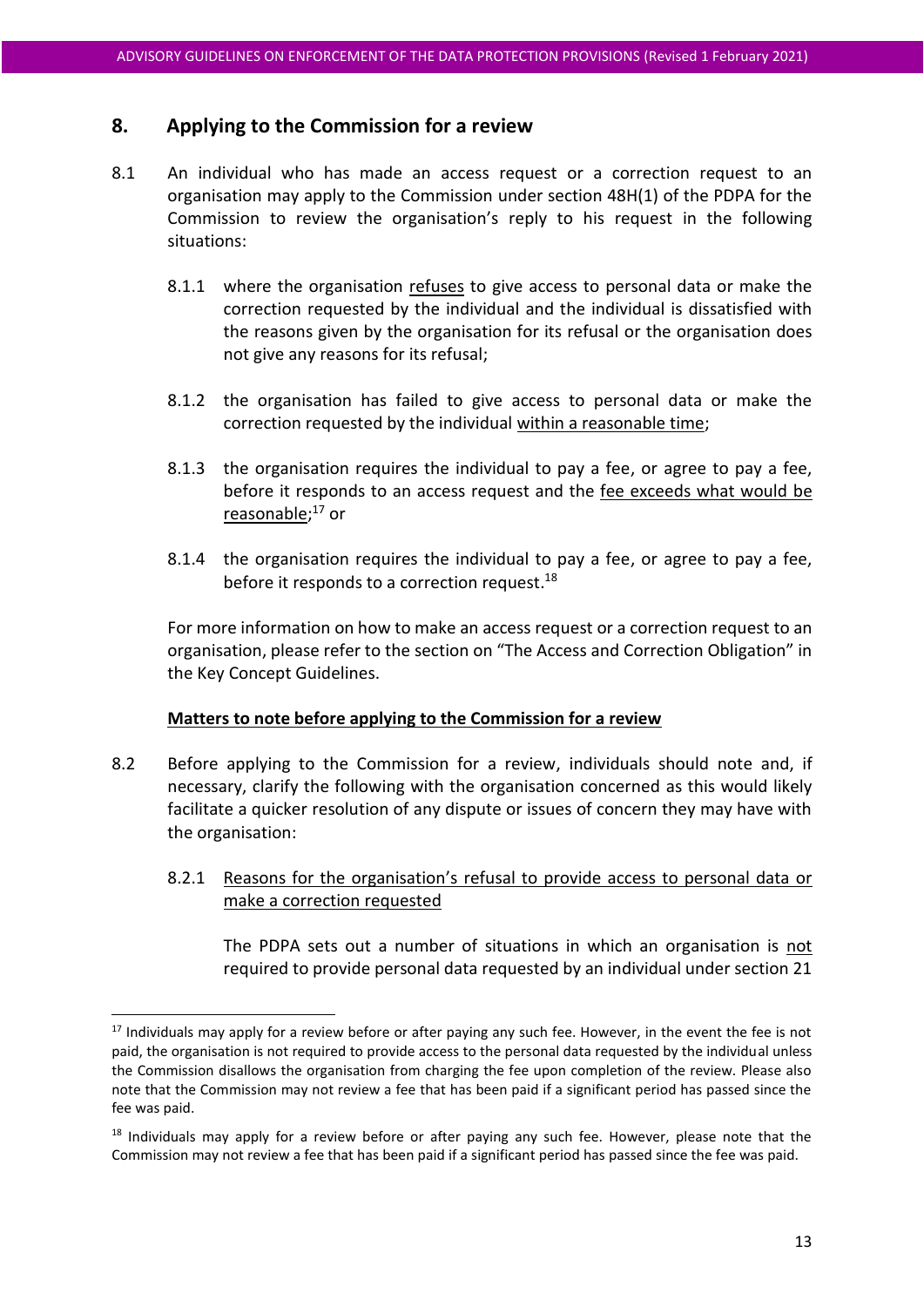of the PDPA<sup>19</sup> (for example, where provision of the requested personal data could threaten the safety or physical or mental health of another individual), or make a correction requested by an individual under section 22 of the PDPA<sup>20</sup> (for example, where the correction request is in respect of any examination conducted by an education institution, examination scripts, and, (prior to their release) examination results). Subject to the PDPA and the PDP Regulations,  $21$ organisations are required to provide a reply to the individual even if they refuse to provide the personal data or make the correction requested by the individual. In such situations, the PDPC would strongly encourage organisations to provide the reason(s) for their decision to refuse the individual's request so that the individual is aware of and understands their reason(s).

If an individual is unclear as to the reasons for an organisation's refusal to provide access to personal data or make the correction requested, or the organisation has not communicated its reasons to the individual, the individual should first clarify this directly with the organisation.

#### 8.2.2 Timing of the organisation's response in complying with the access and correction requirement

The PDPA generally requires organisations to provide the personal data, or make the correction, requested by an individual under sections 21 or 22 of the PDPA as soon as reasonably possible. In addition, if the organisation is unable to provide the personal data or make the correction requested within 30 days after receiving the request, the organisation must inform the individual, in writing, within 30 days, of the time by which it will respond to the individual's access or correction request.<sup>22</sup>

If an individual has not heard from an organisation within 30 days of his access request or correction request, he should confirm with the organisation that it has received his request and clarify with the organisation on the time frame within which it will reply to the request.<sup>23</sup>

Where an organisation has specified the period within which it will respond to the individual's access request or correction request, the individual should not apply for a review until the specified period has expired or the circumstances are such that the period specified by the organisation exceeds what would be

 $19$  See PDPA, section 21 (2), (3) and (4) and Fifth Schedule.

 $20$  See PDPA, section 22 (2), (4), (6) and (7) and Sixth Schedule.

<sup>&</sup>lt;sup>21</sup> See PDPA, section 21 (4) and PDP Regulations, regulation 6.

<sup>22</sup> See PDP Regulations, regulation 5.

 $23$  If the circumstances are clear such that a reasonable period is less than 30 days, the individual may similarly check with the organisation after the expiry of that period if he has not received any reply from the organisation by then.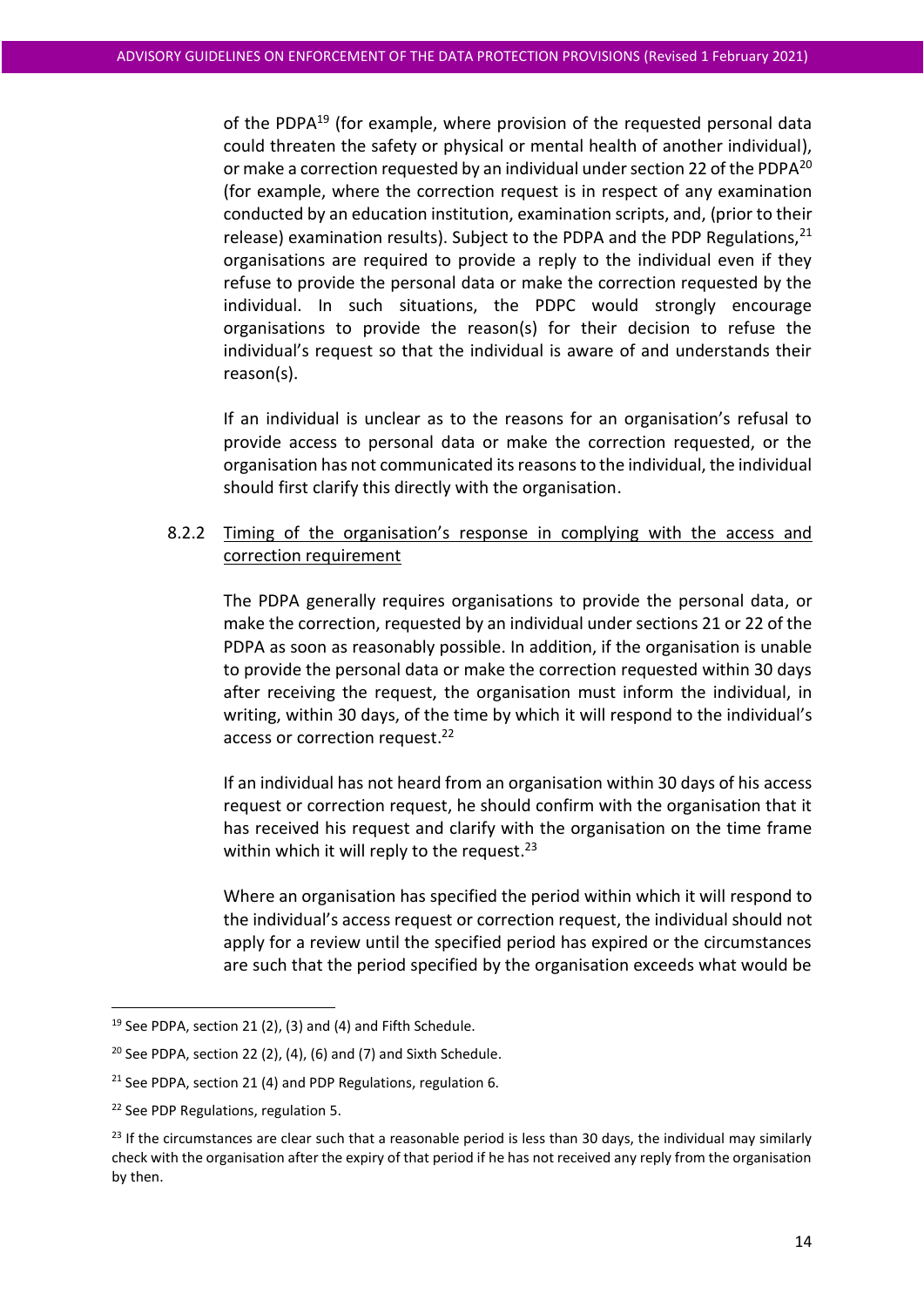a reasonable period. Individuals may also wish to check with the organisation if there has been any delay, whether due to any unforeseen circumstances or other reasons, such that the organisation may require additional time in order to respond to their request.

#### 8.2.3 Fee required by an organisation

The PDP Regulations permit organisations to charge a reasonable fee for services provided to fulfil an access request so that the organisation can recover the incremental costs of responding to the request.

An organisation that wishes to charge such a fee must provide a written estimate of the fee to the individual and is not required<sup>24</sup> to provide the personal data requested until the individual agrees to pay the fee.<sup>25</sup> The final fee chargeable should thereafter be communicated to the individual so that payment for the provision of the personal data may be made. Organisations may not charge a fee in relation to fulfilling a correction request.<sup>26</sup>

Individuals should note that where a fee is levied, it may exceed the cost of producing a copy of the document containing the personal data, as such fee may include other incremental costs to reflect the time and effort required to respond to the request.

#### **Submitting a review application to the Commission**

- 8.3 When submitting a review application to the Commission, the review application should include the following information:
	- 8.3.1 the reasons for making the application (for example, failure of the organisation to provide the personal data requested within a reasonable time);
	- 8.3.2 a copy of the access or correction request submitted to the organisation (if that is not available, the applicant should provide a clear description of the personal data which he had requested access to, or the correction he had requested for);
	- 8.3.3 a copy of the organisation's reply to the access or correction request, including any interim replies;

<sup>&</sup>lt;sup>24</sup> Organisations may, if they so decide, provide the personal data requested even if the fee has not yet been paid by the individual. However, any agreement between the individual and the organisation under which the individual is required to pay the fee for the personal data provided by the organisation pursuant to the individual's access request is subject to any decision by the Commission under section 48H(2) of the PDPA in the event the individual applies to the Commission for a review of the fee under section 48H(1) of the PDPA.

<sup>&</sup>lt;sup>25</sup> See PDP Regulations, regulation  $7(1)$  to  $(3)$ .

<sup>&</sup>lt;sup>26</sup> See PDP Regulations, regulation 7(4).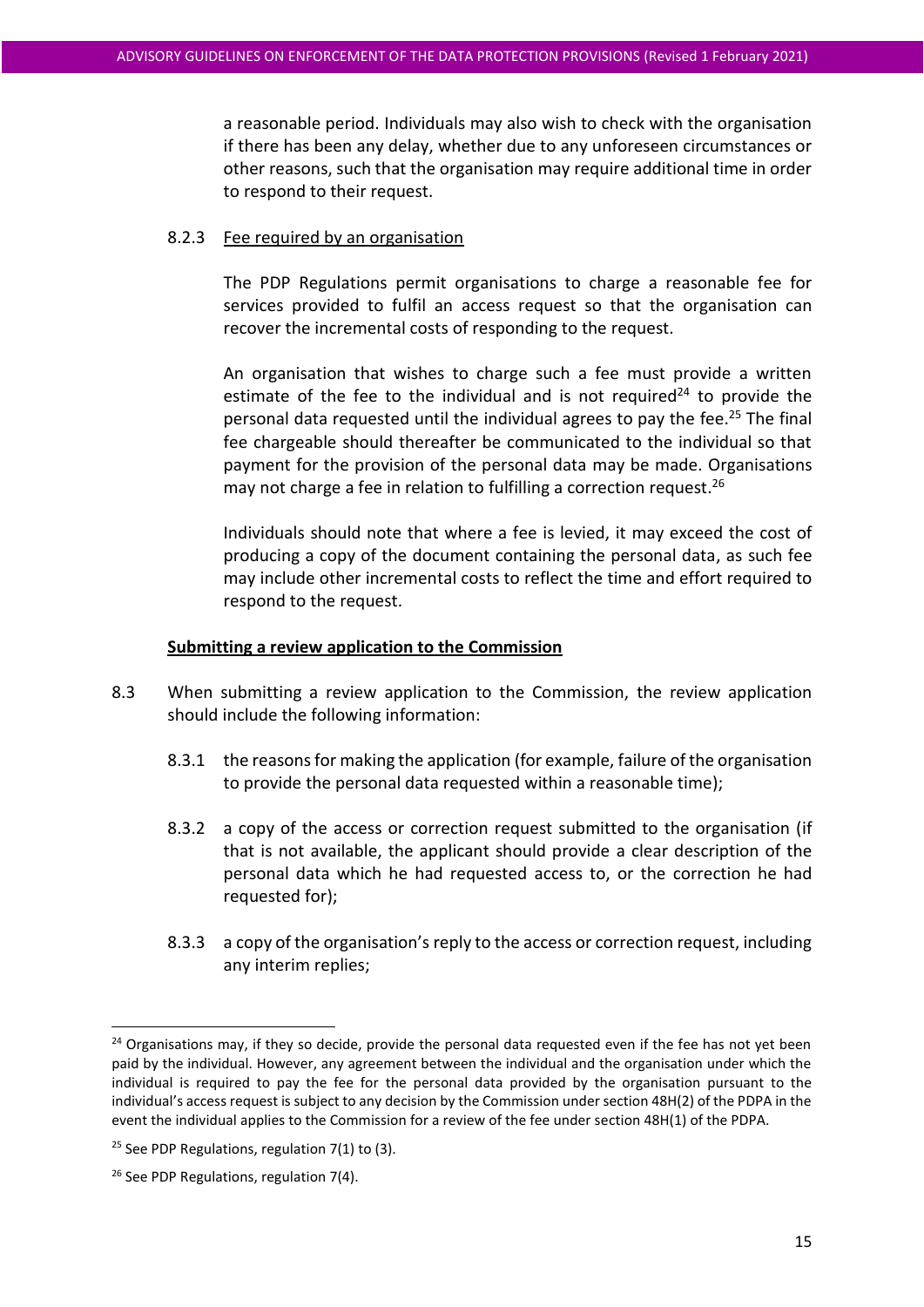- 8.3.4 a copy of all other correspondence between the applicant and the organisation relating to the access or correction request (for example, correspondence clarifying the reasons for the organisation's reply); and
- 8.3.5 the facts and circumstances of the key events that took place in relation to the submission of the applicant's access or correction request.

An application for review may also be made by submitting a duly completed form as set out on the Commission's website and including the information and copies of documents specified in the form.

8.4 Review applications may be submitted by post, by email or in person to the Commission.

# **9. Procedure during a review**

9.1 The procedures that the Commission will adopt in a review under section 48H(1) of the PDPA are set out in Part 2 of the Enforcement Regulations and described in brief below.

#### **Serving a copy of the review application to the organisation concerned**

- 9.2 If satisfied that the application filed by the applicant discloses a prima facie case for review, the Commission will:
	- 9.2.1 serve a copy of the review application and any accompanying documents on the organisation concerned (referred to in the Enforcement Regulations as the "respondent"); and
	- 9.2.2 require the respondent to submit, within a period specified by the Commission, a response setting out the respondent's explanation to the matters or issues raised in the complaint and any other information or document required by the Commission<sup>27</sup>.

#### **Submission of a response by the respondent**

9.3 In most cases, respondents will be required to submit a response within 14 days of the date of the notice of review application. The respondent may apply to the Commission in writing for an extension of the time frame for submission of the response, subject to the Commission's approval of such request for extension of time. In general, the Commission will give the respondent a reasonable period, taking into account the scope of the applicant's application and the issues raised therein, to submit the response.

<sup>&</sup>lt;sup>27</sup> See the Enforcement Regulations, regulation  $6(1)$ .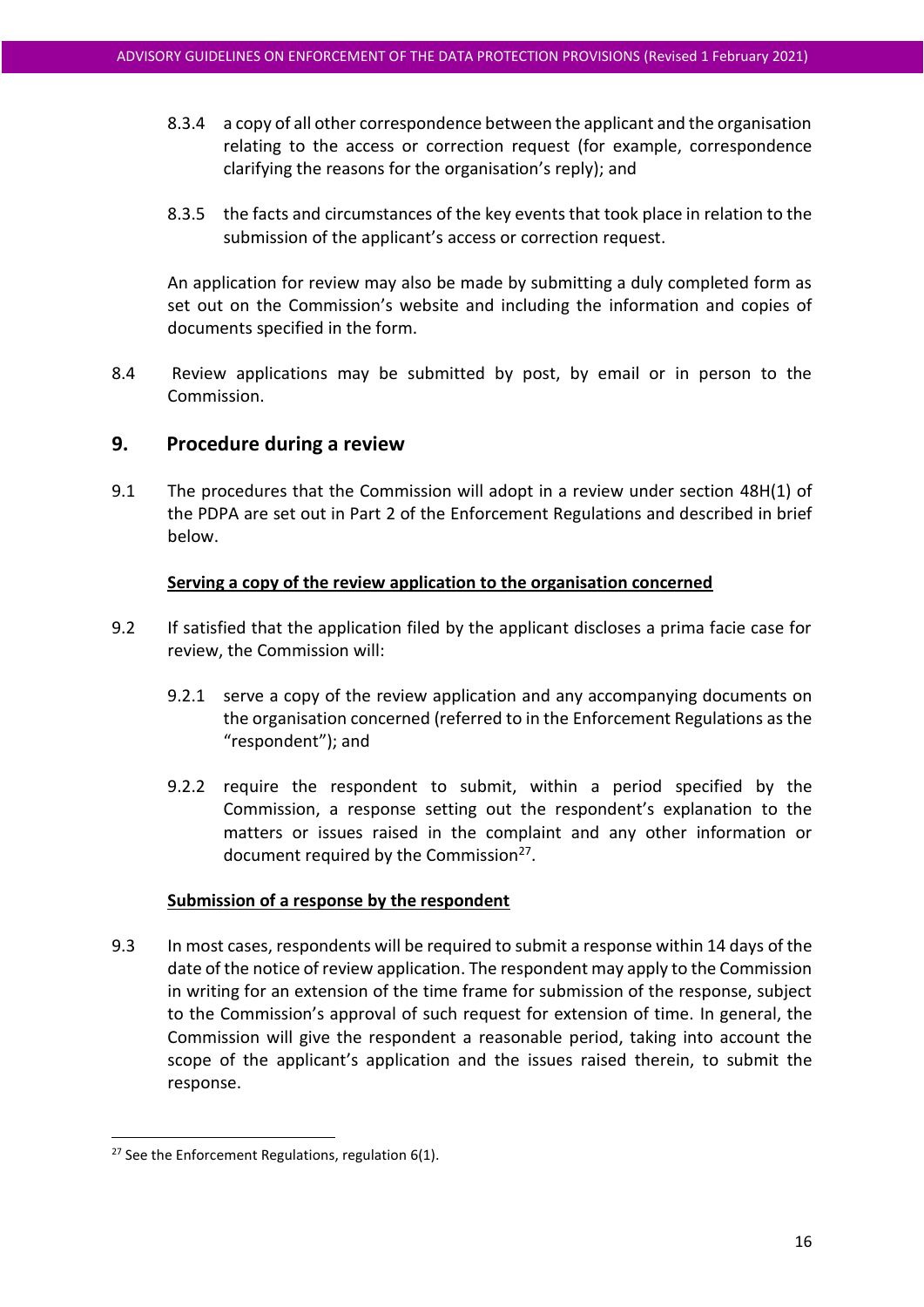- 9.3.1 The respondent shall submit its response in accordance with the Enforcement Regulations.<sup>28</sup> Amongst other requirements, each response must be made in writing, signed by the respondent or an authorised representative of the respondent and contain all relevant information and documents that the respondent wishes to refer to or rely upon in its response.
- 9.3.2 If the respondent fails to submit a response within the time frame specified by the Commission in its notice (including any extension thereof granted by the Commission), the Commission may either:
	- (a) proceed to make its decision based on the information and documents obtained by the Commission during the review (including any additional information and documents obtained by the Commission pursuant to its powers);<sup>29</sup> or
	- (b) commence an investigation into the conduct of the organisation (in which case, the Commission may suspend the review pending the outcome of the investigation).<sup>30</sup>
- 9.3.3 The respondent should inform the Commission if the response contains information the respondent considers to be confidential, and provide a written statement giving reasons why the information is confidential. The Commission will give due consideration to these reasons when deciding whether to grant confidential treatment.

# **Inviting the applicant to submit a reply to the organisation's response to the review application**

- 9.4 Where the respondent submits a response, the Commission may, where it considers it appropriate:
	- (a) serve a copy of the response on the applicant; and
	- (b) invite the applicant to submit to the Commission, within a period specified by the Commission, a written reply to the respondent's response as the applicant may wish to give. $31$
	- 9.4.1 In considering whether to serve a copy of the organisation's response to the applicant, the Commission would consider all relevant factors, including but not limited to the fact that the response could contain information about the

<sup>&</sup>lt;sup>28</sup> See the Enforcement Regulations, regulation 6(2).

<sup>29</sup> See section 10 of these Guidelines.

<sup>&</sup>lt;sup>30</sup> See paragrap[h 12.1](#page-20-0) of these Guidelines.

 $31$  For the avoidance of doubt, the applicant is not required to submit a reply if he does not wish to provide any reply to the respondent's response. The applicant may choose to inform the Commission in writing at any time with the period specified by the Commission if he does not wish to submit a reply.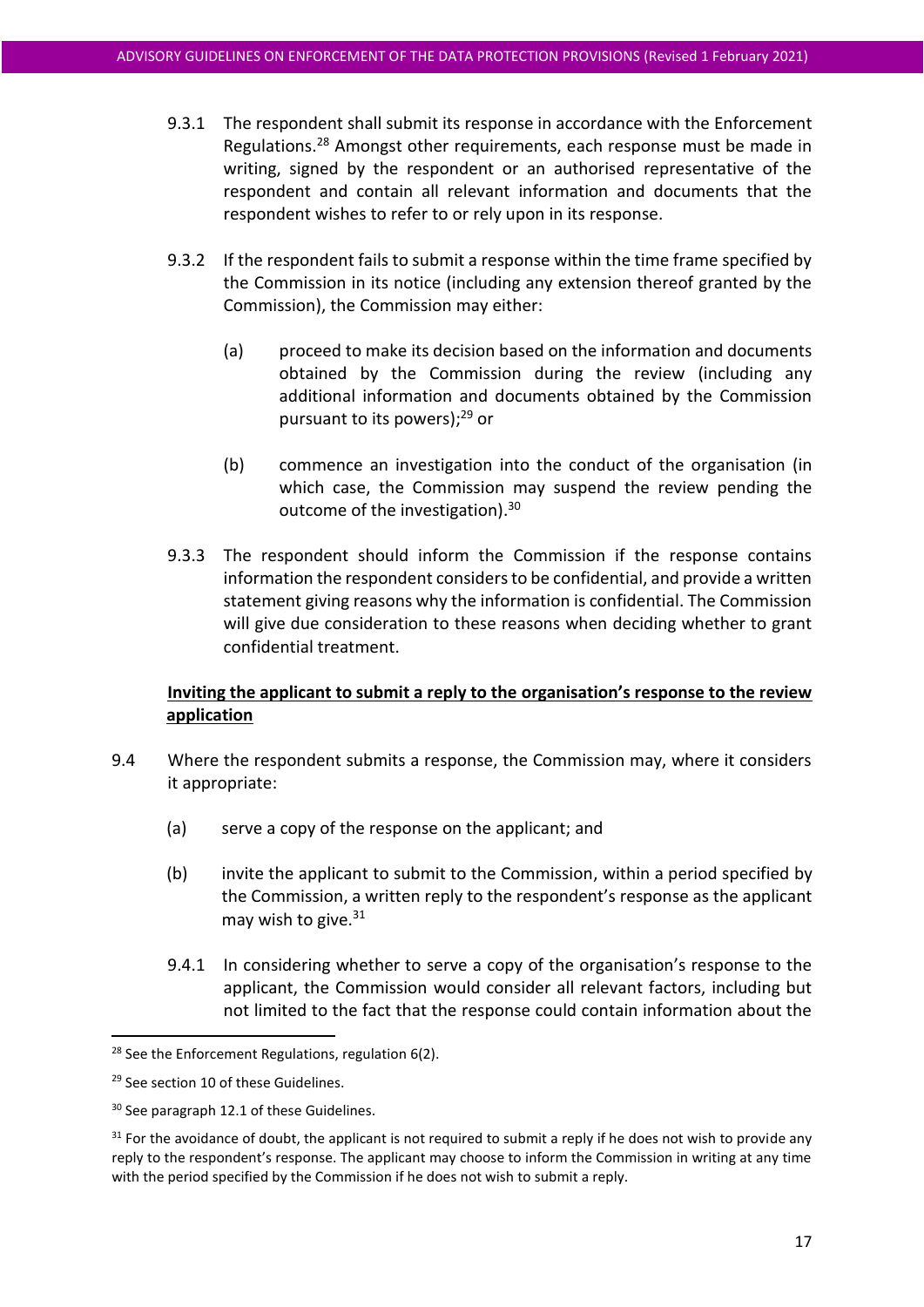organisation's internal policies or practices. Respondents should note that the Commission will generally invite the applicant to submit a reply if the response raises issues relating to the applicant (e.g., the applicant's conduct).

- 9.4.2 In general, where the Commission invites the applicant to submit a reply, the Commission will give the applicant a reasonable time frame, taking into account the issues raised in the respondent's response, to submit the reply. In most cases, the time frame may be within 14 days for submission of the reply. The applicant may apply to the Commission in writing for an extension of the time frame for submission of the reply, subject to the Commission's approval of such request for extension of time.
- 9.4.3 Where the applicant wishes to submit a reply, the applicant shall submit his written reply in accordance with the Enforcement Regulations<sup>32</sup>. Amongst other requirements, each reply must be made in writing, signed by the applicant or his authorised representative and contain all relevant information and documents that the applicant wishes to refer to or rely upon in his reply.

#### **Seeking further information or clarifications from the applicant or respondent**

- 9.5 The Commission may, at any stage of the review, seek further information, clarifications or documents from either the applicant or the respondent. The Commission may also exercise the powers described in section [10](#page-19-0) of these Guidelines to obtain additional information and documents for the purposes of the review from the applicant or the respondent.
- 9.6 Upon receiving the respondent's response, any reply submitted by the applicant (where applicable) within the time frame specified by the Commission (including any extension thereof granted by the Commission), and any additional information obtained during the review, the Commission shall make its decision on the matters and issues raised in the application.
- 9.7 After making its decision or direction under section 48H(2) of the PDPA upon a review application, the Commission will give notice of the decision or direction to the applicant and the respondent. Section [14](#page-20-1) of these Guidelines describes the decisions and directions that a Commission may make upon the completion of a review. The Commission may also publish the decision or a summary of the decision as described in Part VII of these Guidelines.

 $32$  See the Enforcement Regulations, regulation 7(2).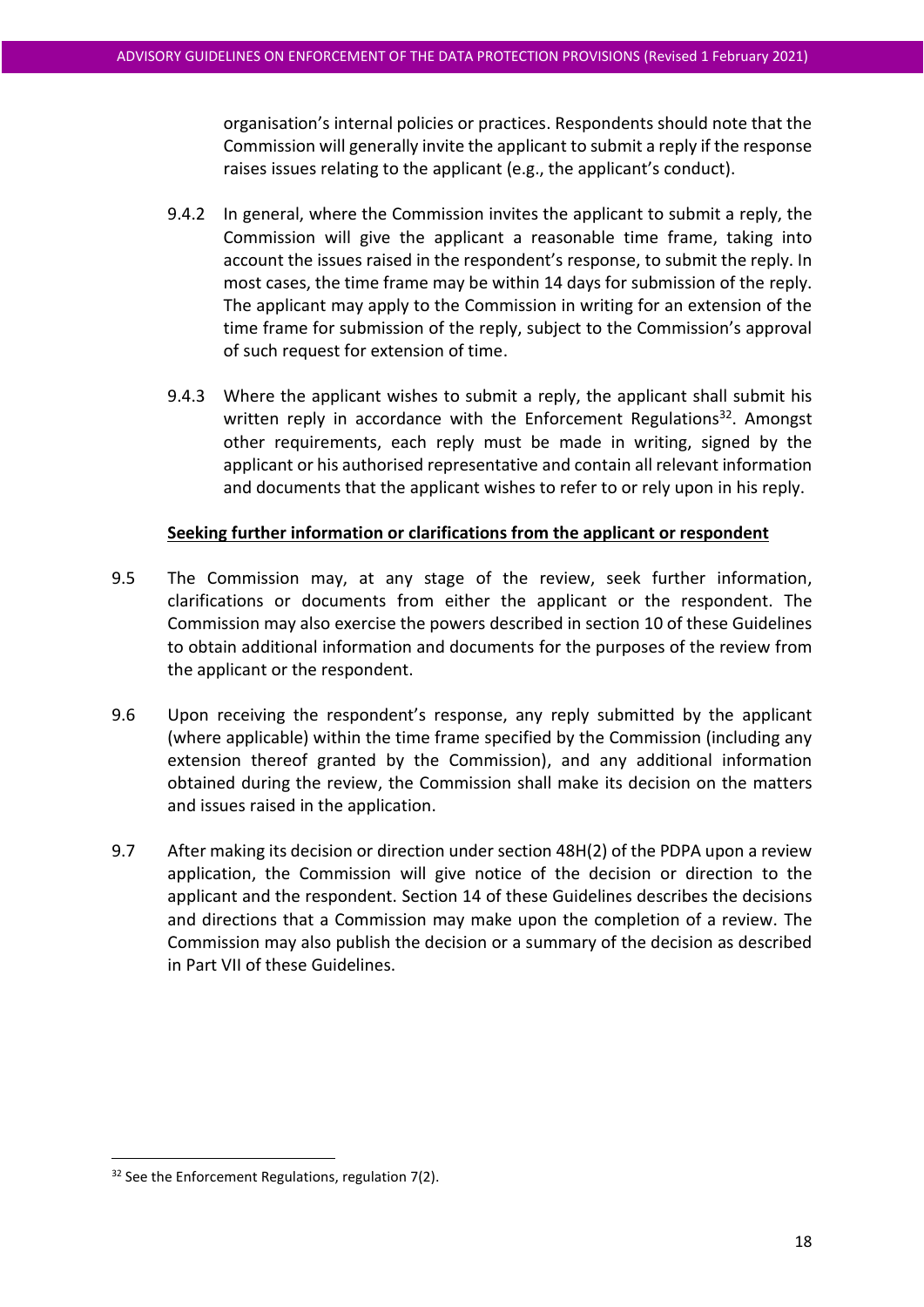## **10. Summary dismissal of review application**

- 10.1 The Commission may, at any time, dismiss a review application in the circumstances set out in Regulation 5 of the Enforcement Regulations:
	- 10.1.1 the Commission considers that the application does not disclose any *prima facie* case for a review under section 48H(1) of the PDPA based on the information disclosed in the application: $33$
	- 10.1.2 the Commission has referred the matter to mediation under a dispute resolution scheme under section 48G(1) of the PDPA;
	- 10.1.3 the Commission has issued a direction to the applicant under section 48G(2) of the PDPA and the applicant has not complied with the direction;
	- 10.1.4 the applicant and the organisation have mutually agreed to settle the matter;
	- 10.1.5 the applicant has commenced legal proceedings against the organisation in respect of a contravention or alleged contravention of the PDPA by the organisation, which is the subject of the application;
	- 10.1.6 the review application is not made in accordance with regulation 4(1) or is materially incomplete;
	- 10.1.7 the applicant has, without reasonable excuse, failed to comply with the time specified in a written notice under regulation 4(3) of the Enforcement Regulations for the submission of any document or information required under the notice; or
	- 10.1.8 the Commission is of the opinion that
		- (a) the application is frivolous or vexatious or is not made in good faith; or
		- (b) any other circumstances warrant dismissing the application.
- 10.2 Without limitation to the foregoing, the Commission may dismiss an application for a review that is made within the following time frames:
	- 10.2.1 30 days of the date on which the access request or correction request was made by the individual to the organisation; or
	- 10.2.2 the time frame specified by the organisation to the applicant as the soonest possible time it can provide access or make the correction (if any),

<sup>&</sup>lt;sup>33</sup> This may include (without limitation) situations where an applicant has not yet made an access request or a correction request to the organisation or where the application does not otherwise disclose a matter that the Commission may review under section 48H(1) of the PDPA.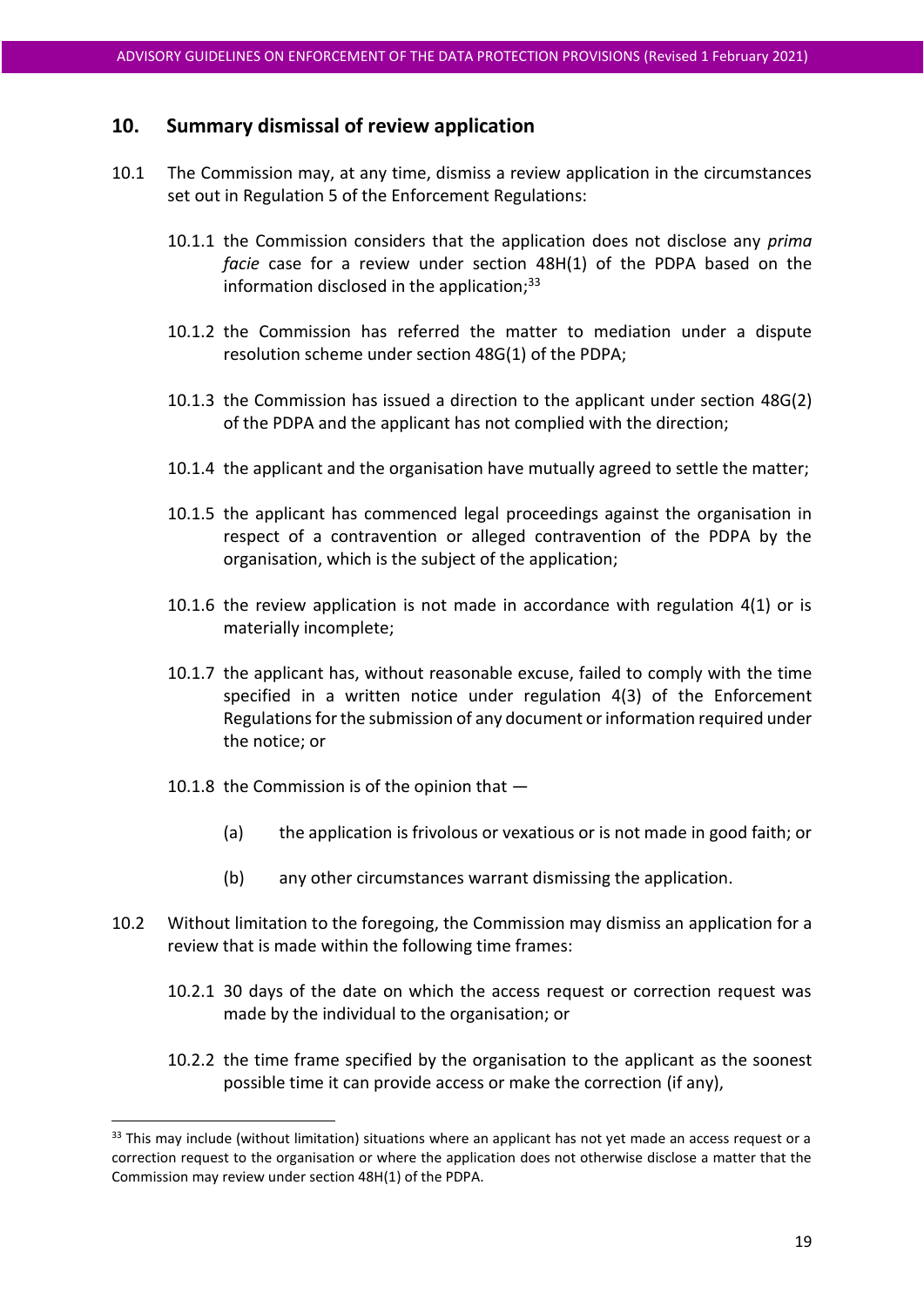unless the circumstances are such that it would be reasonable for the organisation to have provided the personal data or made the correction within a shorter time frame.

# <span id="page-19-0"></span>**11. Commission's powers when conducting a review application**

- 11.1 The Commission may exercise the following powers under the Enforcement Regulations when conducting a review:
	- 11.1.1 the power to require production of documents and information; and
	- 11.1.2 the power to require an applicant or a respondent to furnish a statutory declaration. 34
- 11.2 The following paragraphs describe these powers in brief:

#### 11.2.1 Power to require production of documents and information

The Commission may, at any time by notice in writing, require the applicant to produce any document or information to support the facts or particulars contained in the applicant's application for a review or reply to the respondent's response. The Commission's notice will specify the document or information, or the category of documents or information, which the applicant or respondent is required to provide and the time within which the document or information is to be provided to the Commission.

The Commission may similarly require the respondent to produce any document or information to support the facts or particulars contained in the respondent's response to the applicant's application.

# <span id="page-19-1"></span>11.2.2 Power to require an applicant or a respondent to furnish a statutory declaration

The Commission may, at any time by notice in writing, require the applicant to provide, within such time as may be specified in the notice, a statutory declaration to support the facts or particulars in the applicant's application for a review or reply.

The Commission may similarly require the respondent to provide a statutory declaration to support the facts or particulars in the respondent's response.

<sup>&</sup>lt;sup>34</sup> See Enforcement Regulations, regulations 4(3), 6(3) and 7(3).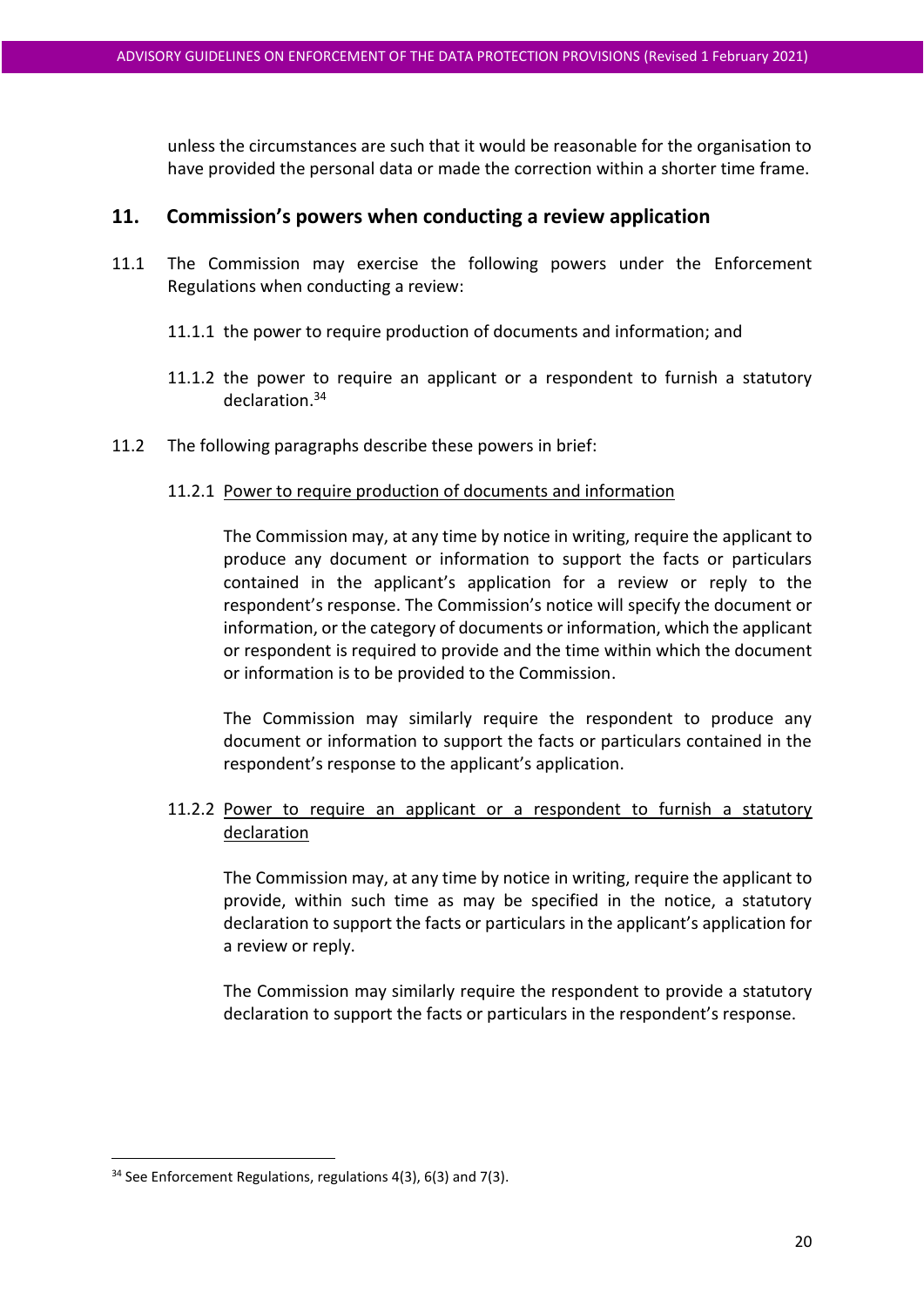# **12. Suspension of a review**

- <span id="page-20-0"></span>12.1 The Commission may suspend a review at any stage of the review in the circumstances set out in regulation 9 of the Enforcement Regulations. These circumstances are:
	- 12.1.1 the Commission commences an investigation under section 50(1) of the PDPA into the conduct of the respondent that is the subject of the applicant's application for a review; or
	- 12.1.2 the Commission is of the opinion that any other circumstances warrant suspending the review.

# **13. Withdrawal of review application**

13.1 An applicant may withdraw his application for a review at any time before the Commission gives notice of its decision or direction<sup>35</sup>, by way of notice in writing to the Commission. In such an event, the Commission will terminate the review.

# <span id="page-20-1"></span>**14. Commission's decisions and directions following a review**

- 14.1 Section 48H(2) of the PDPA provides that the Commission may, upon the completion of a review:
	- 14.1.1 confirm the respondent's refusal to provide access to the personal data, or direct the respondent to provide access to the personal data, within such time as the Commission may specify;
	- 14.1.2 confirm the respondent's refusal to correct the personal data, or direct the respondent to correct the personal data, in such manner and within such time as the Commission may specify; or
	- 14.1.3 confirm, reduce or disallow a fee, or direct the respondent to make a refund to the applicant.
- 14.2 Where the Commission makes a direction against the respondent under section 48H(2) of the PDPA and the respondent fails to comply with the direction, the Commission may issue a further direction against the respondent under section 48I(1) or (2) of the PDPA. This may include (without limitation) a direction to comply with the Commission's direction under section 48H(2) of the PDPA.
- 14.3 The Commission is empowered under section 48M of the PDPA to enforce its directions by registering them in the District Court. Please refer to section 27 of these Guidelines for more information on the enforcement of the Commission's directions.

<sup>&</sup>lt;sup>35</sup> See the Enforcement Regulations, regulation 8.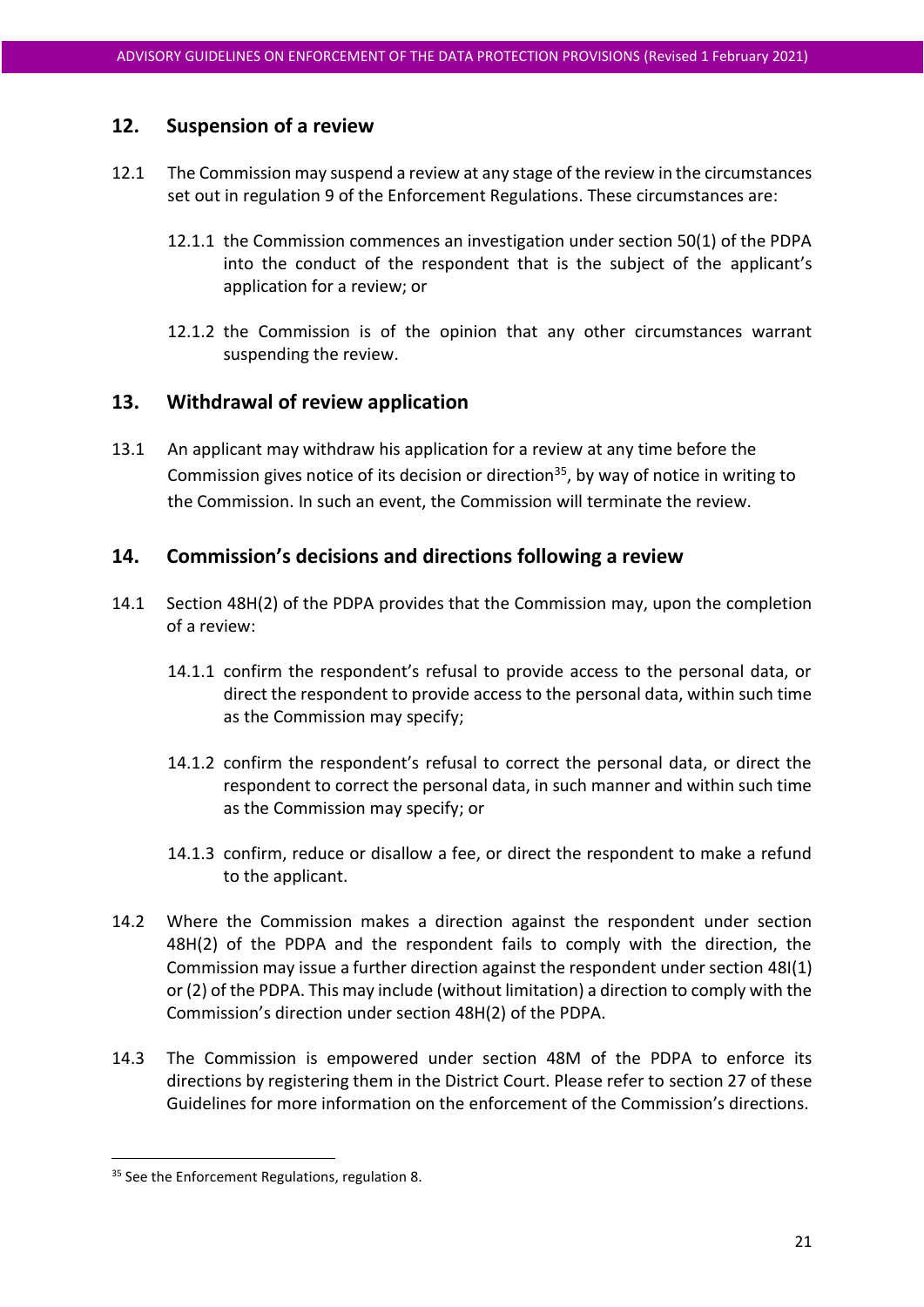#### **Examples**

(A) An organisation did not provide access to personal data requested by an individual more than 30 days after receiving the request, and did not inform the individual within 30 days of the time<sup>36</sup> by which it will be able to respond to the request.

The individual submits a review application on the grounds that the organisation has failed to provide access to the personal data requested. The individual explained in the application that the organisation has failed to respond to his request within 30 days, and also did not inform him of the time frame by which it will be able to respond within 30 days. His application also stated the remedy he is seeking, which in this case is for the organisation to provide him the personal data requested.

Upon completion of a review, the Commission finds that the organisation should provide the personal data requested and directs the organisation to provide access.

(B) An individual submits a request to an organisation to access his personal data in its possession and pays a fee for this request. The individual compares the fees required by a number of other organisations within the same industry to fulfil similar access requests and finds out that he has been charged a fee that is more than ten-times higher.

The individual makes an application to the Commission to review the fee paid. He states in his application that the outcome he seeks is for the Commission to direct the organisation to refund part of the fee paid.

Upon completion of a review, the Commission finds that the fee charged was not reasonable as it included costs incurred for capital purchases and directs the organisation to refund part of the fee.

#### <span id="page-21-0"></span>**15. Commencing an investigation related to a review**

15.1 The Commission may, in certain situations, commence an investigation in relation to an organisation's compliance with section 21 or 22 of the PDPA prior to or during a review. These situations may include (without limitation):

<sup>&</sup>lt;sup>36</sup> Organisations are reminded of the requirement to respond to an access request as soon as reasonably possible under section 21(1) and to make a correction as soon as practicable under section 22(2).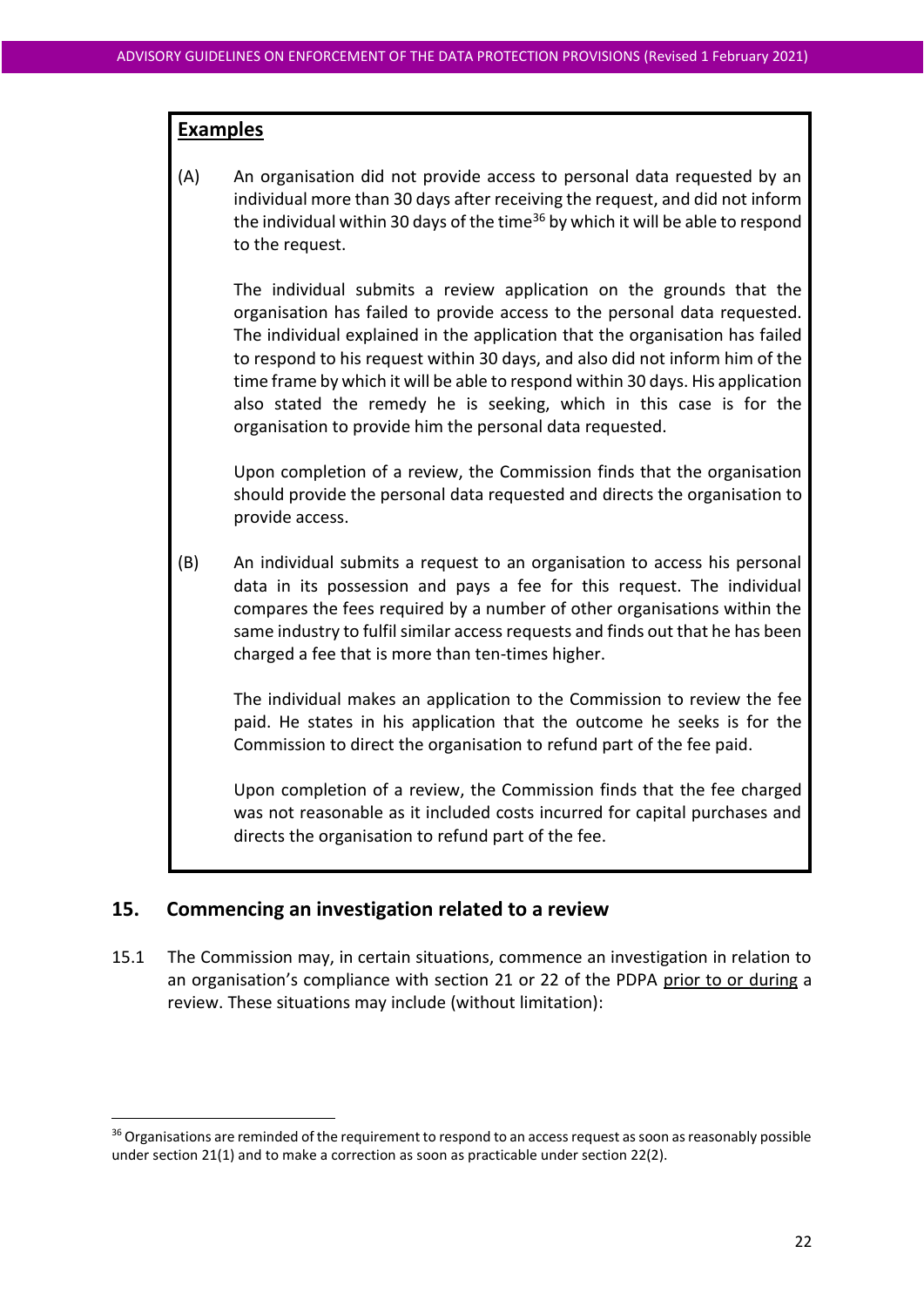- 15.1.1 where the organisation does not comply with the Enforcement Regulations during the review including, in particular, the Commission's notices thereunder: $37$  and
- 15.1.2 where the Commission receives multiple applications for a review against the organisation, or applications for a review and information from other sources, and the information obtained by the Commission through the applications or other sources indicates that the organisation may not be in compliance with the Access and Correction Obligation.

In most cases, the Commission will suspend any ongoing review if it commences an investigation into the conduct of an organisation that is the subject of the review.

15.2 In general, the Commission will not commence an investigation into an organisation's compliance with section 21 or 22 of the PDPA after completion of a review unless there appears to the Commission to be a significant non-compliance with section 21 or 22 of the PDPA or there are other exceptional circumstances. Please refer to section 15 of these Guidelines for more information on when the Commission may commence an investigation.

<sup>&</sup>lt;sup>37</sup> See paragraph 10.2.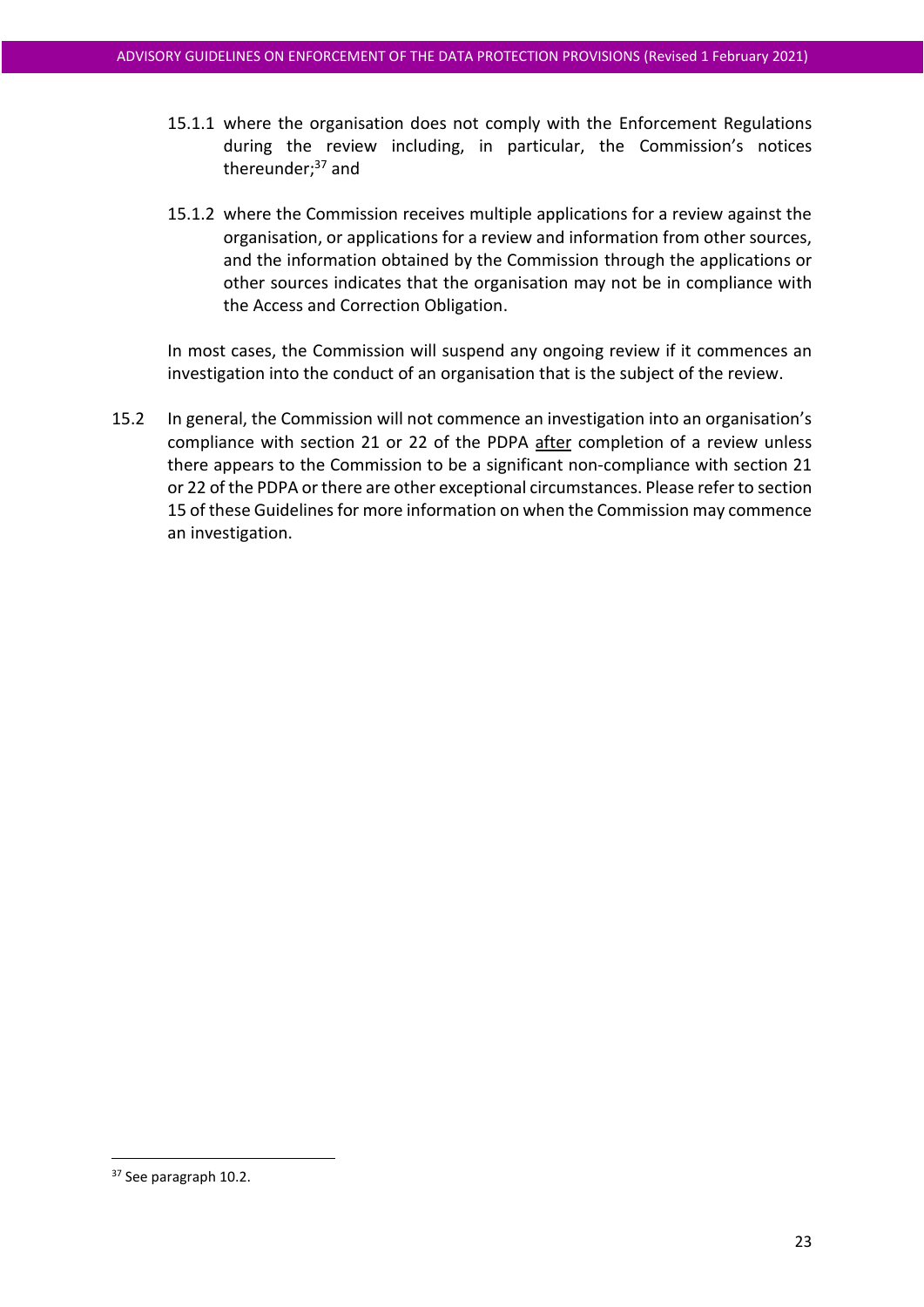# **PART IV: INVESTIGATIONS**

# <span id="page-23-0"></span>**16. Circumstances under which the Commission may commence an investigation**

- 16.1 Section 50 of the PDPA sets out the Commission's powers of investigation in respect of contraventions of the PDPA. In general, the Commission may commence an investigation either upon receiving a complaint from an individual against an organisation or of its own motion.
- 16.2 Where the Commission receives a complaint or other information that indicates that an organisation has, or may have, contravened the PDPA, the Commission will first consider whether the matter may be more appropriately resolved in the manner set out in Part II of these Guidelines, that is, by resolving the underlying dispute between the complainant and the organisation. If so, the Commission may adopt the measures described in Part II before deciding whether to commence an investigation. In addition, where a complaint relates to a matter that may be reviewed by the Commission under section 48H(1) of the PDPA (i.e. a refusal to provide access to or correct personal data; fees required in relation to access or correction requests; or a failure to provide access or correction within a reasonable time), the Commission will generally conduct a review instead of an investigation. In such circumstances, the Commission may proceed on the complainant's complaint as if it was an application for a review or it may require the complainant to submit an application for a review.
- <span id="page-23-1"></span>16.3 The Commission may commence an investigation into the conduct of an organisation if the Commission considers that an investigation is warranted, based on the information it has obtained (whether through a complaint or from any other source). In deciding whether to commence an investigation, the Commission will generally consider whether any of the following factors indicate that an investigation should be conducted:
	- (a) whether the organisation may have failed to comply, whether intentionally, negligently or for any other reason or cause, with all or a significant part of its obligations under the PDPA;
	- (b) whether the organisation's conduct<sup>38</sup> indicates a systemic failure by the organisation to comply with the PDPA or to establish and maintain the necessary policies and procedures to ensure its compliance;
	- (c) the number of individuals who are, or may be, affected by the organisation's conduct;

<sup>&</sup>lt;sup>38</sup> In this paragraph, references to the organisation's conduct generally refer to the conduct that is the subject of the information obtained by the Commission.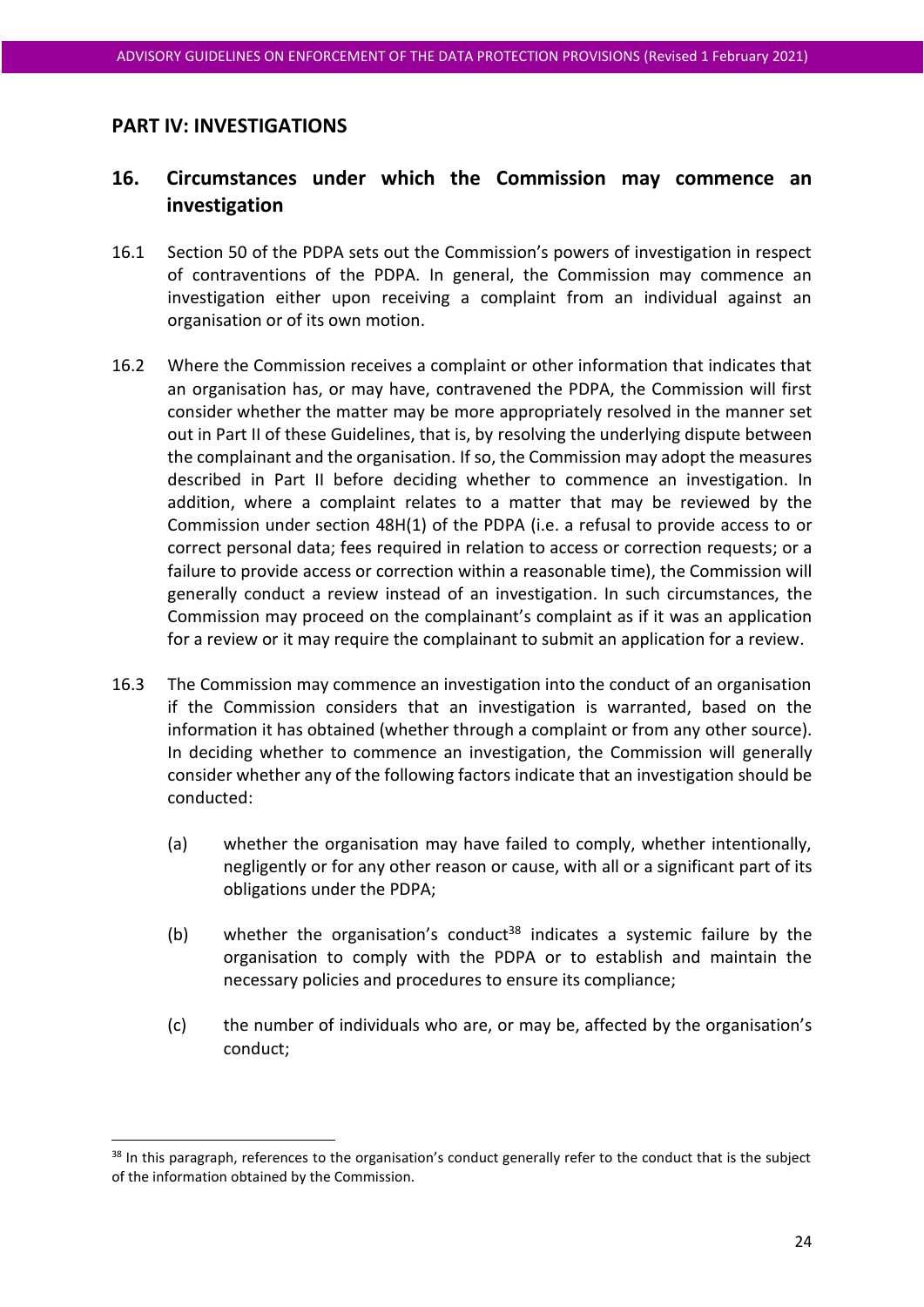- (d) the impact of the organisation's conduct on the complainant or any individual who may be affected including, for example, whether the complainant or affected individual(s) may have suffered a loss, injury or other damage as a result of the organisation's contravention of the PDPA or whether they may have been exposed to a significant risk that they may suffer such a loss, injury or damage;
- (e) whether the organisation had previously contravened the PDPA or may have failed to implement the necessary corrective measures to prevent the recurrence of a previous contravention;
- (f) where the complainant had previously approached the organisation to seek a resolution of the issues in the complainant but failed to reach a resolution;
- (g) where the Commission has sought to facilitate dispute resolution between the complainant and the organisation, whether the complainant and the organisation agreed to participate in the dispute resolution process, their conduct during the dispute resolution process and the outcome of the dispute resolution process;
- (h) where a review has been commenced by the Commission, whether the organisation has complied with its obligations under the Enforcement Regulations in relation to a review, the organisation's conduct during the review and the outcome of the review;
- (i) the public interest; and
- (j) any other factor that, in the Commission's view, indicates that an investigation should or should not be commenced.
- <span id="page-24-1"></span><span id="page-24-0"></span>16.4 In addition, section 50(3) of the PDPA lists some situations in which the Commission may refuse to conduct an investigation. These include (amongst others) situations where:
	- (a) the Commission has issued a direction under section 48G(2) of the PDPA to a complainant to attempt to resolve the complaint in the way directed by the Commission and the complainant has not complied with the direction;
	- (b) the parties have mutually agreed to settle the matter;
	- (c) the complainant has commenced legal proceedings against the organisation in respect of the contravention or alleged contravention of the PDPA by the organisation;
	- (d) the Commission accepts a voluntary undertaking given by an organisation or a person under section 48L(1) of the PDPA in relation to the matter; or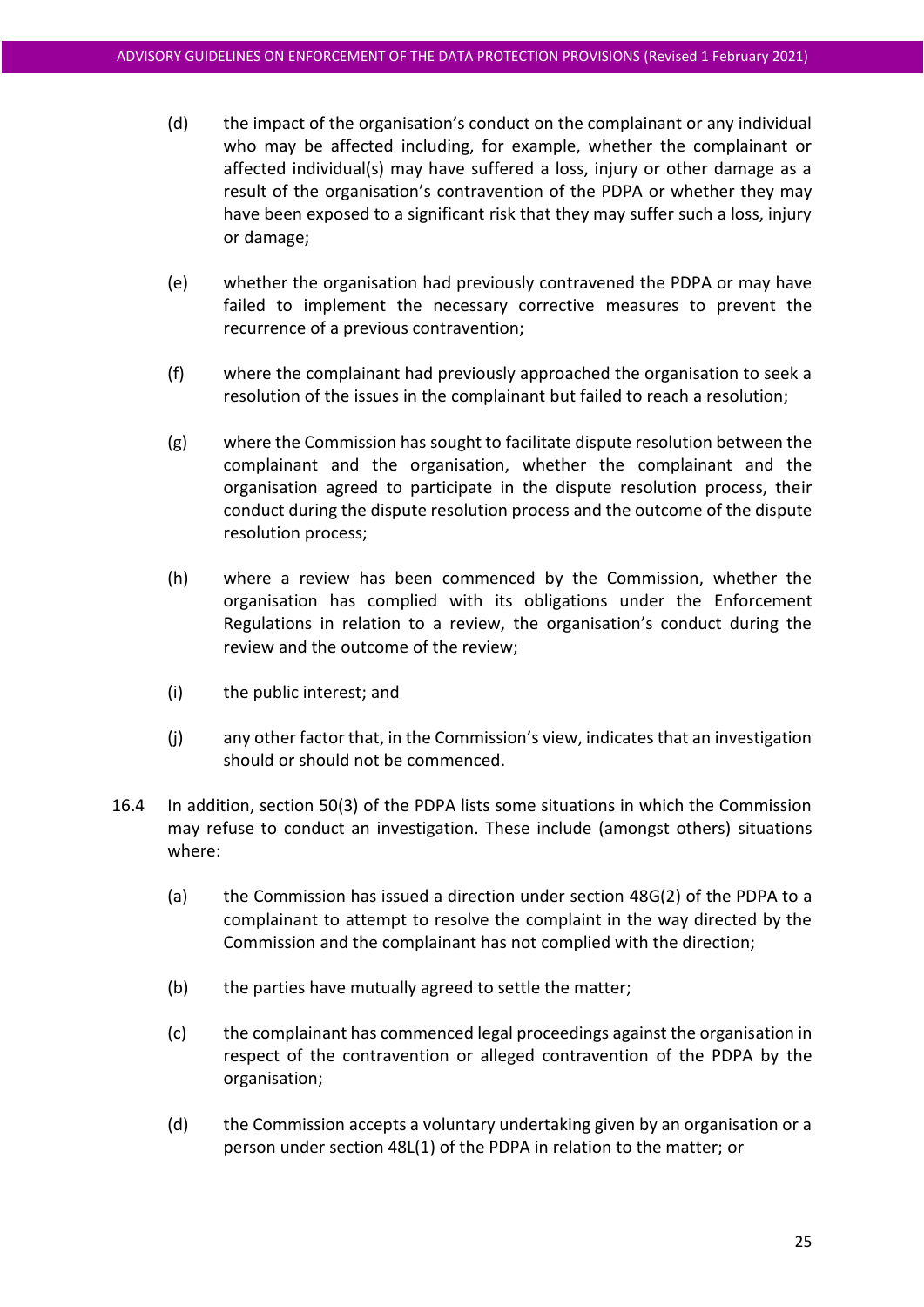- <span id="page-25-0"></span>(e) the Commission is of the opinion that:
	- (i) the complaint is frivolous or vexatious or is not made in good faith; or
	- (ii) any other circumstances warrant refusing to conduct an investigation.
- 16.5 For the avoidance of doubt, the Commission may commence an investigation notwithstanding that the complainant and the organisation have resolved the issues in the complaint or that the complaint is withdrawn by the complainant if there are other factors that indicate, in the Commission's view, that an investigation should be conducted. These may include (without limitation) the factors noted in paragraph [16.3](#page-23-1) (a) to (j) above.
- 16.6 Where the Commission has conducted a review under section 48H of the PDPA and made a decision or issued a direction under section 48H(2) of the PDPA, the Commission will generally not commence an investigation in relation to the organisation's compliance with section 21 or 22 of the PDPA unless there appears to the Commission to be a significant non-compliance with section 21 or 22 of the PDPA or there are exceptional circumstances which, in the Commission's view, indicate that an investigation should be commenced. For this purpose, a significant non-compliance with section 21 or 22 of the PDPA may include the following:
	- (a) systemic failure on the part of the organisation including (without limitation) where an organisation does not have any processes in place to comply with section 21 or 22 of the PDPA; or
	- (b) intentional non-compliance with section 21 or 22 of the PDPA or a decision or direction under section 48H(2) of the PDPA, for example, where an organisation has sought, through its processes, to deny individuals' requests for reasons that are not permitted under the PDPA.
- 16.7 The Commission may, in certain circumstances, commence an investigation of its own motion. This may include (without limitation) situations where the Commission receives information concerning the conduct of an organisation. In such situations, the Commission may, if it considers it appropriate, proceed with an investigation of its own motion based on the information received.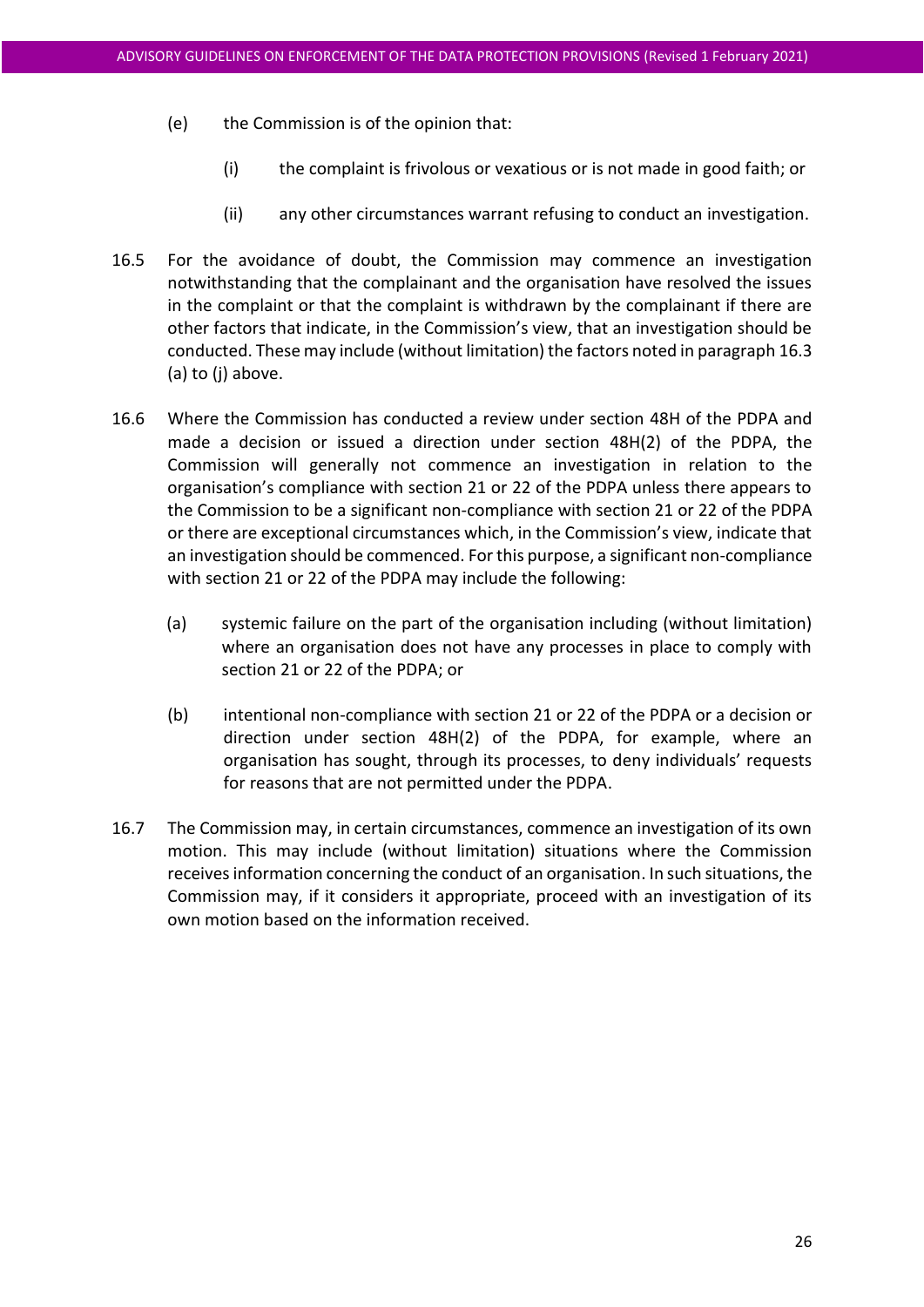# **17. Making a complaint to the Commission**

- 17.1 A complaint concerning a contravention or possible contravention of the PDPA may be made to the Commission by providing the relevant information and, where applicable, copies of documents supporting the complaint. A complainant may also use the form provided on the Commission's website to assist him in lodging the complaint.
- 17.2 As a complaint may result in formal action being taken by the Commission against an organisation that has infringed the PDPA, complainants should note that they may be required to give a formal statement and appear before the Commission in relation to the statement or other matters within their knowledge.

# **18. Commission's powers of investigation**

- 18.1 The Commission's powers of investigation are set out in the Ninth Schedule to the PDPA. In brief, these include:
	- 18.1.1 the power to require production of documents and information<sup>39</sup>;
	- 18.1.2 the power to require the attendance of persons, and to orally examine and take statements from them<sup>40</sup>;
	- 18.1.3 the power to enter premises without a warrant; $41$  and
	- 18.1.4 the power to enter premises with a warrant.<sup>42</sup>

These powers are further described in the following sections of these Guidelines.

- 18.2 In general, the Commission may use its powers of investigation to obtain from any organisation (including organisations that are not the subject of the Commission's investigation) any information that the Commission considers relates to any matter relevant to an investigation. The Commission's powers of investigation may also be exercised by an inspector appointed by the Commission.
- <span id="page-26-0"></span>18.3 All organisations and individuals are required to comply with any notice or other requirement imposed by the Commission pursuant to its powers of investigations (described further in the following paragraphs). In this regard, any individual who obstructs or impedes the Commission in the exercise of its powers, or who knowingly or recklessly makes a false statement to the Commission, or who knowingly attempts

 $39$  See paragraphs 1 and 1A(1)(a) of the Ninth Schedule to the PDPA.

<sup>40</sup> See paragraphs 1A(1)(b) and (c) of the Ninth Schedule to the PDPA.

<sup>&</sup>lt;sup>41</sup> See paragraph 2 of the Ninth Schedule to the PDPA.

<sup>42</sup> See paragraph 3 of the Ninth Schedule to the PDPA.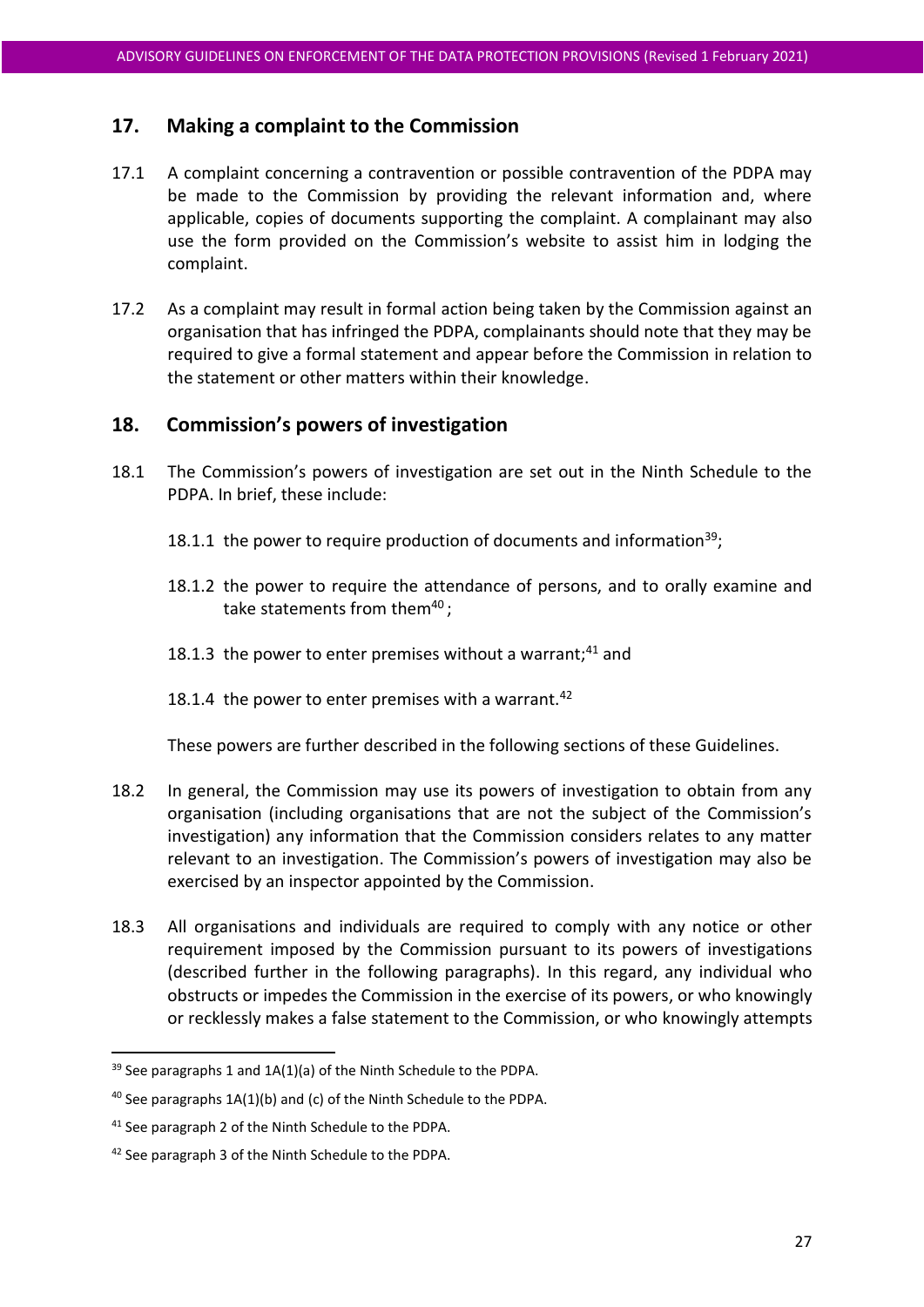to mislead the Commission, shall be guilty of an offence under the PDPA and is liable, upon conviction, to a fine not exceeding \$10,000 or to imprisonment for a term not exceeding 12 months or to both. Organisations that are found to have committed such an offence are liable to a fine not exceeding  $$100,000.<sup>43</sup>$  Further, any individual who, without reasonable excuse, neglects or refuses to provide any information or produce any document to the Commission or attend before the Commission, shall be guilty of an offence under the PDPA and is liable, upon conviction, to a fine not exceeding \$5,000 or to imprisonment for a term not exceeding 6 months or to both. Organisations that are found to have committed such an offence are liable to a fine not exceeding \$10,000. 44

# **19. Power to require production of documents and information**

- 19.1 Under paragraph 1 of the Ninth Schedule to the PDPA, the Commission may, by notice in writing to any organisation, require the organisation to produce any document or information which the Commission considers relates to any matter relevant to an investigation.
- 19.2 The term "document" includes "information recorded in any form". This definition includes records stored in any form, electronic or otherwise, for example, on a computer.
- 19.3 A notice issued by the Commission under paragraph 1 of the Ninth Schedule shall:
	- 19.3.1 specify the document or information, or the category of documents or information,<sup>45</sup> which the organisation is required to produce; and
	- 19.3.2 indicate the purpose for which the specified document or specified information is required by the Commission.
- 19.4 Such a notice may also:
	- 19.4.1 specify the time and place at which any document or information is to be produced or provided to the Commission;
	- 19.4.2 specify the manner and form in which any document or information is to be produced or provided;
	- 19.4.3 require the organisation, or any past or present officer or employee of the organisation, to provide an explanation of the document; and

 $43$  See PDPA, section 51 (3)(b) and (c) and (5).

<sup>&</sup>lt;sup>44</sup> See PDPA, section 51 (3)(ba) and (bb) and (6).

<sup>45</sup> See paragraph 1(5) of the Ninth Schedule to the PDPA.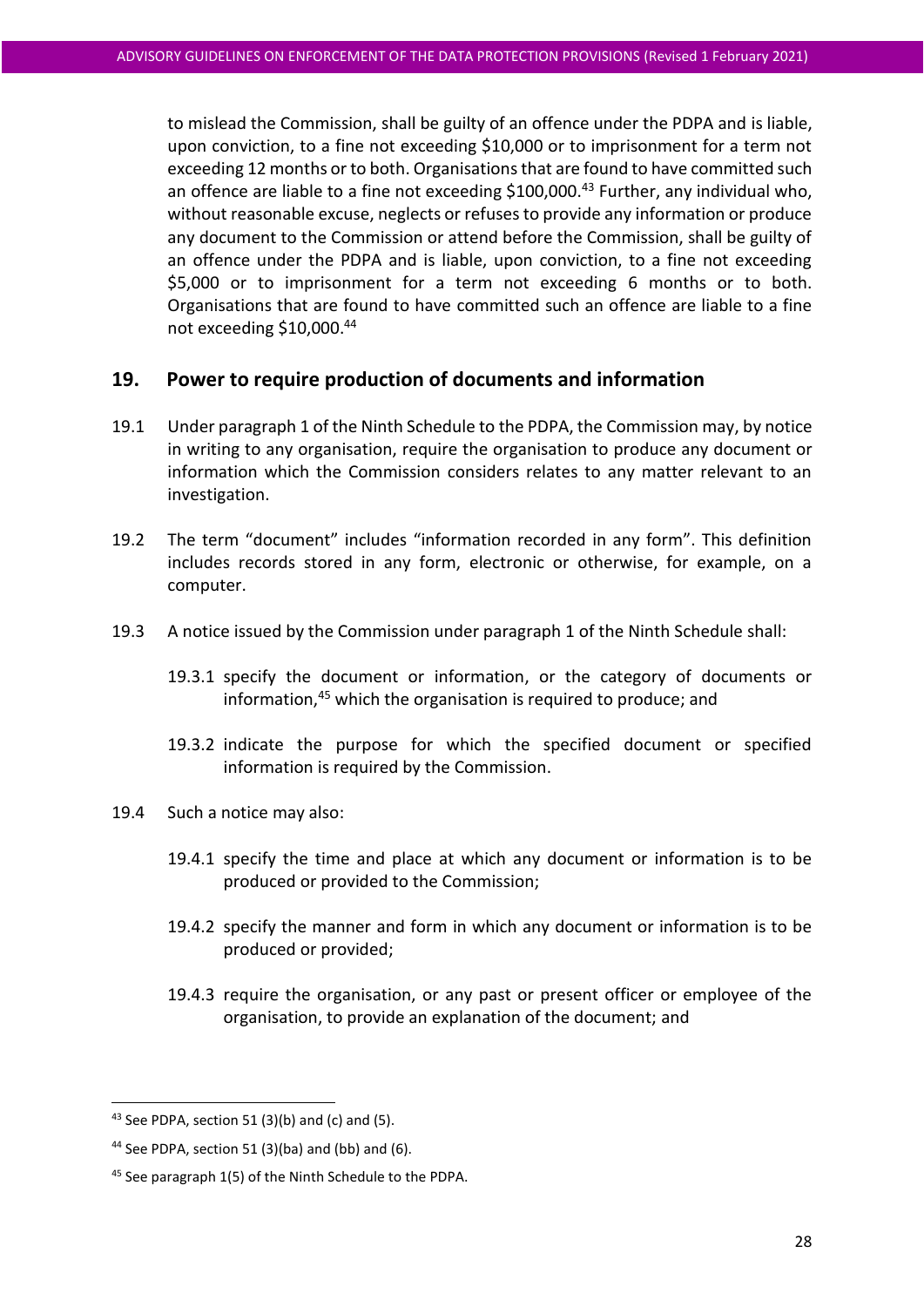- 19.4.4 if the document is not produced, require the organisation or any past or present officer or employee of the organisation to state, to the best of his knowledge and belief, where it is.
- 19.5 Under paragraph 1(4) of the Ninth Schedule, the Commission is empowered to take copies of or extracts from any document that is produced pursuant to its notice.
- 19.6 The Commission may issue a notice under paragraph 1 of the Ninth Schedule to any person or entity falling within the definition of the term "organisation" in the PDPA. This includes any individual (including, without limitation, sole proprietors and partners of a partnership), company, association or body of persons, corporate or unincorporated.<sup>46</sup> As noted above, this may also include present or past officers or employees of an organisation, including volunteers and persons who are or were working under an unpaid volunteer relationship)<sup>47</sup>.
- 19.7 The Commission may also issue a written notice to any person to produce any information or document believed to be in their custody or control which is relevant to an investigation. The information or document must be provided within the time and in the manner specified in the notice<sup>48</sup>.
- 19.8 All individuals, companies, associations or other bodies of persons to whom such a notice is issued are required to comply with the notice.<sup>49</sup>
- 19.9 A person or organisation may receive multiple notices requiring the production of documents or information during the course of an investigation. For example, an organisation may be required to produce further information or documents after consideration of the documents produced in response to an earlier notice.

# **20. Power to require attendance of persons, and to orally examine and take statements**

20.1 The Commission may by written notice, require any person within Singapore, who appears to be acquainted with the facts or circumstances of a matter pertaining to an investigation, to attend before the Commission<sup>50</sup>.

<sup>46</sup> See PDPA, section 2(1).

<sup>47</sup> See PDPA, section 2(1).

<sup>48</sup> See paragraph 1A(1)(a) of the Ninth Schedule to the PDPA.

<sup>&</sup>lt;sup>49</sup> Please refer to paragraph [18.3](#page-26-0) of these Guidelines concerning offences under the PDPA.

<sup>50</sup> See Paragraph 1A(1)(b) of the Ninth Schedule to the PDPA.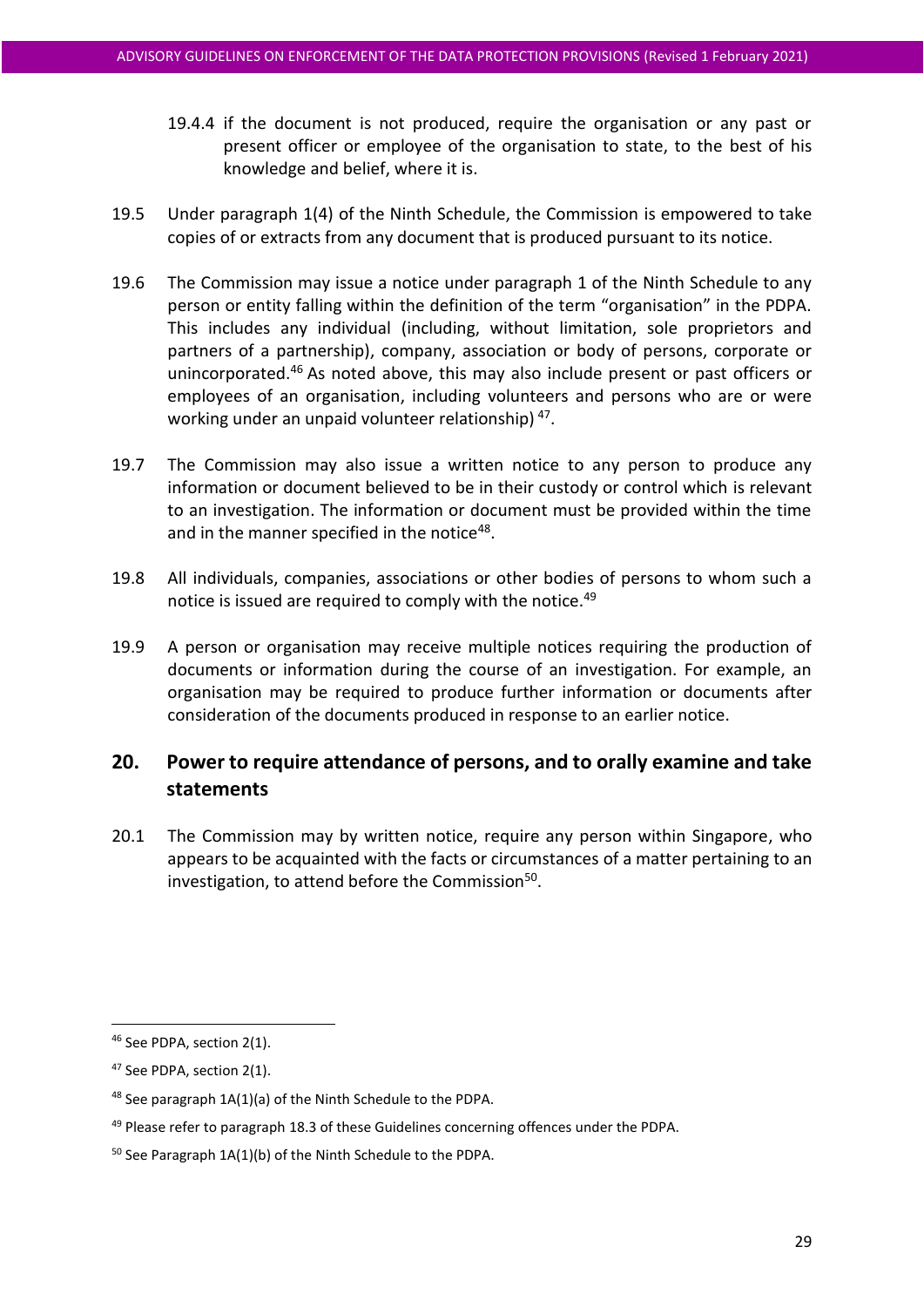- 20.2 The Commission may also orally examine any person who appears to be acquainted with the facts or circumstances of the matter<sup>51</sup>. A statement made by any person so examined will be:
	- 20.2.1 reduced to writing;
	- 20.2.2 read over to the person;
	- 20.2.3 interpreted to him in a language that the person understands (if the person does not understand English; and
	- 20.2.4 after correction (if necessary), be signed by the person $52$ .

#### **21. Power to enter premises without a warrant**

- 21.1 Under paragraph 2 of the Ninth Schedule to the PDPA, the Commission is empowered to enter premises without a warrant in connection with an investigation. Depending on the circumstances, entry may be effected with or without giving the occupier of the premises prior notice of the intended entry.
- 21.2 An inspector appointed by the Commission (and any other persons he may require to assist him) may, in connection with any investigation, enter any premises after giving the occupier of the premises a written notice which:

21.2.1 gives at least 2 working days' notice of the intended entry; and

- 21.2.2 indicates the subject matter and purpose of the investigation.
- 21.3 If the inspector has taken all such steps as are reasonably practicable to give such written notice but has not been able to do so, he (or any person assisting him) may enter the premises if he has reasonable grounds for suspecting that the premises are, or have been, occupied by an organisation which is being investigated in relation to a contravention of the PDPA. In such cases, the inspector must produce:
	- 21.3.1 evidence of his appointment; and
	- 21.3.2 a document containing the subject matter and purpose of the investigation.
- 21.4 Upon such entry, the inspector (or any person assisting him) may:
	- 21.4.1 take with him any equipment which appears to him to be necessary;
	- 21.4.2 in relation to any document which he considers relates to any matter relevant to the investigation:

 $51$  See Paragraph  $1A(1)(c)$  of the Ninth Schedule to the PDPA.

<sup>52</sup> See Paragraph 1A(3) of the Ninth Schedule to the PDPA.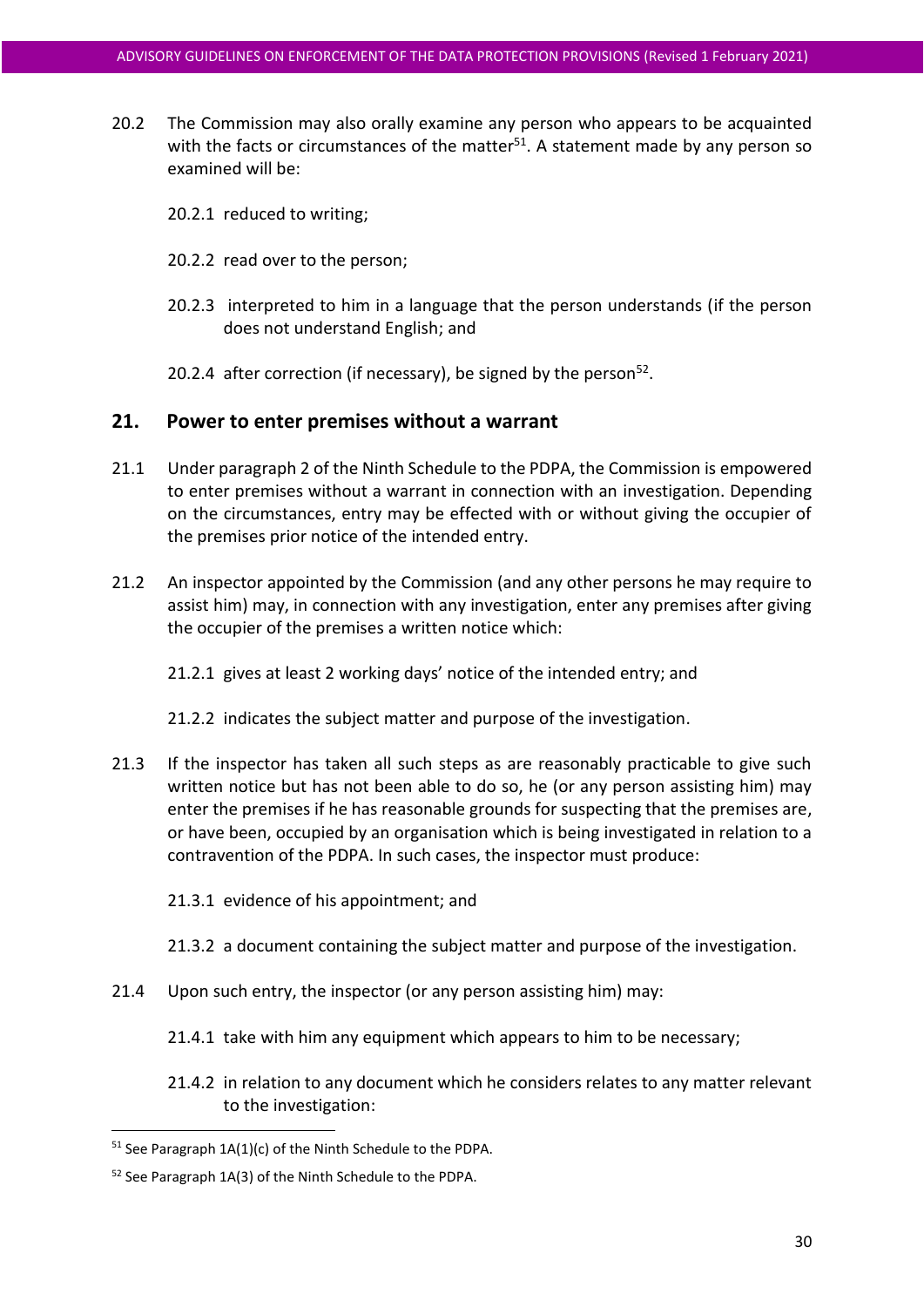- (a) require any person on the premises to produce the document and provide an explanation of it (if produced);
- (b) require any person to state, to the best of his knowledge and belief, where the document may be found;
- (c) take copies of, or extracts from, any document which is produced;
- (d) take any step which appears to be necessary for the purpose of preserving or preventing interference with the document; and
- (e) require any information which is stored in any electronic form and is accessible from the premises and which he considers relates to any matter relevant to the investigation, to be produced in a visible and legible form, which can be taken away.

#### **22. Power to enter premises with a warrant**

#### **Conditions for issuance of warrant**

- 22.1 Under paragraph 3 of the Ninth Schedule to the PDPA, the Commission is empowered to enter and search premises without prior notice, upon production of a warrant.
- <span id="page-30-0"></span>22.2 Paragraph 3 of the Ninth Schedule to the PDPA identifies three circumstances in which a court may issue a warrant to authorise an inspector appointed by the Commission (and any other persons assisting him) to enter and search the premises specified in the warrant. The court must be satisfied that there are reasonable grounds for suspecting that there are, on any premises, documents:
	- 22.2.1 which have not been produced, although the Commission has required production, either by written notice (paragraph 1 of the Ninth Schedule) or in the course of an inspection without a warrant (paragraph 2 of the Ninth Schedule);
	- 22.2.2 which would be concealed, removed, tampered with or destroyed if required to be produced by written notice (paragraph 1 of the Ninth Schedule); or
	- 22.2.3 which an inspector (or any person assisting him) could have required to be produced in the course of an inspection without a warrant (paragraph 2 of the Ninth Schedule), but was unable to effect entry into the premises.

#### **Scope of the power**

22.3 The warrant will authorise an inspector (and any other persons he may require to assist him) to do all or any of the following: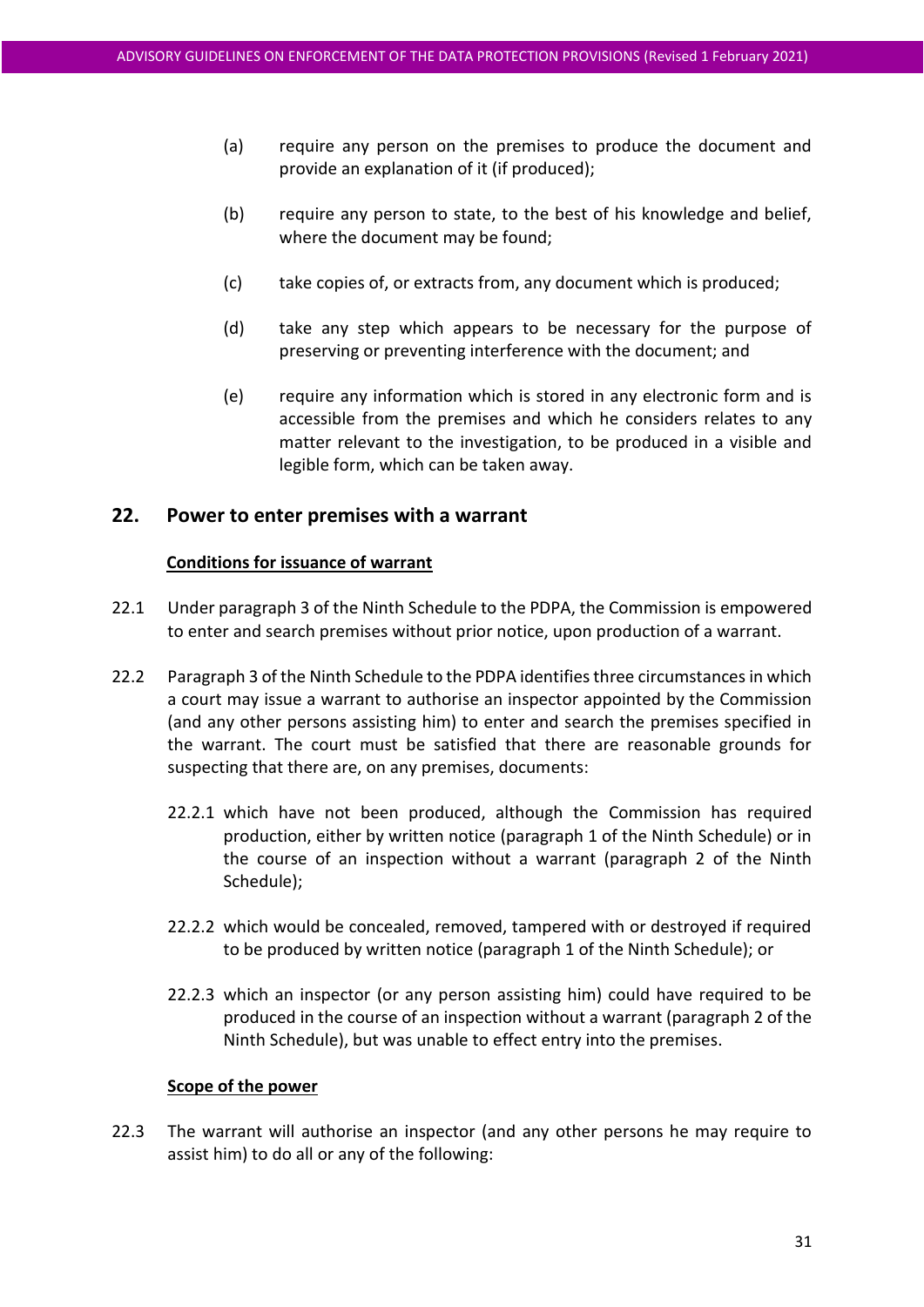- 22.3.1 enter the premises using such force as is reasonably necessary;
- 22.3.2 search any person on those premises if there are reasonable grounds for believing that that person has in his possession any document, equipment or article which has a bearing on the investigation;
- 22.3.3 search the premises and take copies of, or extracts from, any document appearing to be of the kind in respect of which the warrant was granted (as described in paragraph [22.2](#page-30-0) above);
- 22.3.4 take possession of any document appearing to be of the kind in respect of which the warrant was granted if such action appears to be necessary for preserving the document or preventing interference with it, or if it is not reasonably practicable to take copies of the document on the premises. Upon request for a copy of the document by the person from whom possession of such document was taken, the inspector may provide such copy. Documents taken may be retained for a period of not more than 3 months;
- 22.3.5 take any other steps which appear necessary in order to preserve the documents or prevent interference with them including requiring equipment and storage facilities to be sealed if necessary;
- 22.3.6 require any person to provide an explanation of any document appearing to be of the kind in respect of which the warrant was granted or to state to the best of his knowledge and belief where such document may be found;
- 22.3.7 require any information, which is stored in any electronic form and is accessible from the premises, and which the investigator considers relates to any matter relevant to the investigation, to be produced in a visible and legible form which can be taken away; and
- 22.3.8 remove from the premises for examination any equipment or article which relates to any matter relevant to the investigation. Where appropriate, the inspector may, instead of removing from the premises such equipment or articles, allow them to be retained on the premises subject to conditions.
- 22.4 In addition, where a warrant is granted to enter premises pursuant to a reasonable suspicion that, if prior written notice under paragraph 1 of the Ninth Schedule were given, documents would be concealed, removed, tampered with or destroyed (i.e. in the circumstances described in paragraph 21.2.2 above), then, if the court is satisfied that it is reasonable to suspect that there are also other documents on the premises which relate to the investigation, the warrant will authorise the actions mentioned in paragraph 21.3 above to be taken in relation to such other documents.
- 22.5 The inspector entering the premises (and any other persons he may require to assist him) may take with him any equipment, which appears to him to be necessary.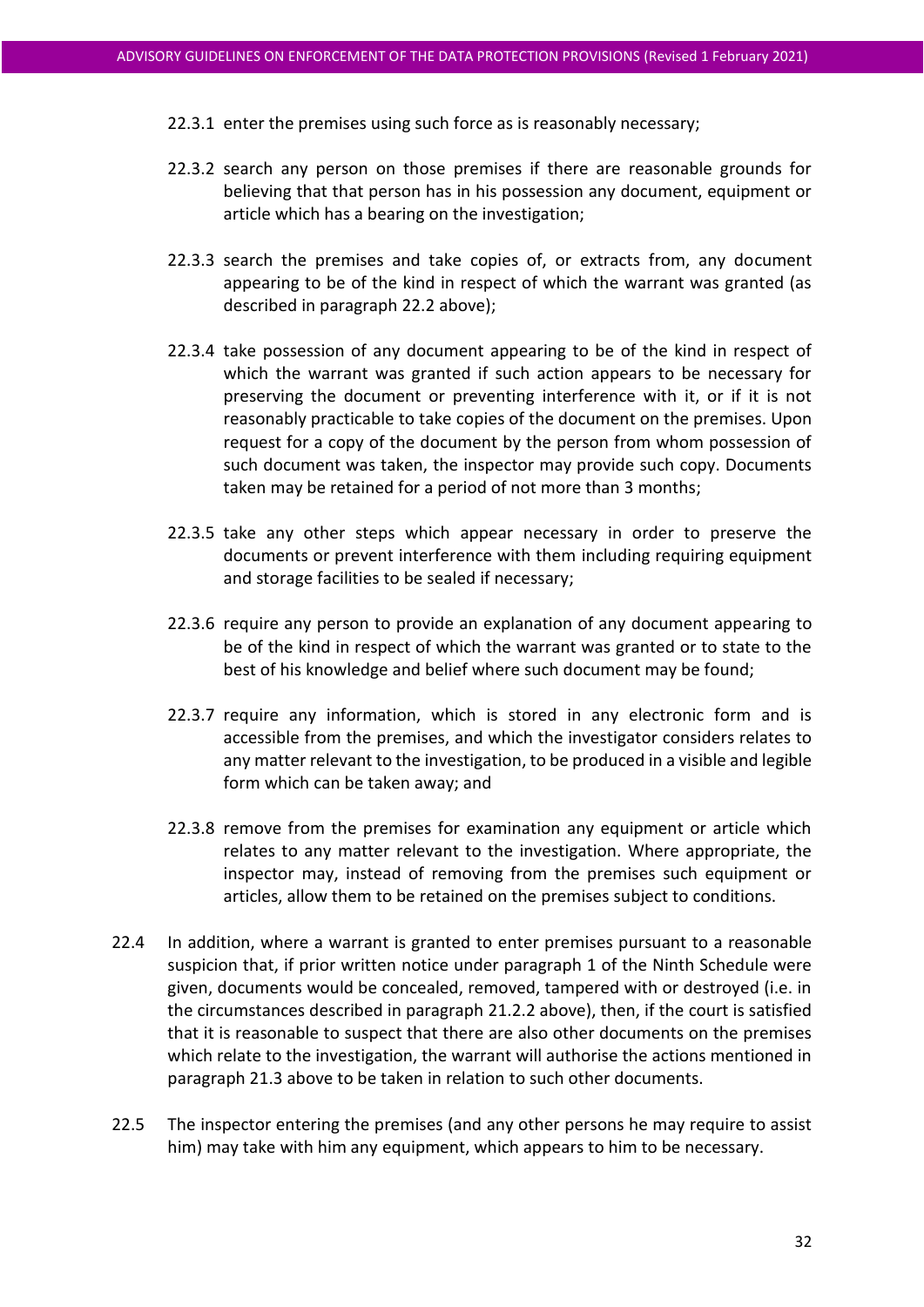# **23. Suspension or conclusion of an investigation**

- 23.1 Section 50(3) of the PDPA lists various situations in which the Commission may suspend or discontinue an investigation. These include the situations described in [paragraphs  $16.4(a) - (e)$  $16.4(a) - (e)$  $16.4(a) - (e)$  $16.4(a) - (e)$  above.
- 23.2 Where the Commission proceeds with an investigation, the Commission will consider the information and evidence it has obtained and determine if an organisation has contravened the PDPA. The Commission's powers where it finds an organisation has contravened the PDPA are set out in the next Part of these Guidelines.

# **24. Public communications**

24.1 Organisations that intend to issue any media releases or public disclosure of matters related to the alleged breach are advised to consider whether the content would hinder the ongoing investigations and to also provide the Commission with a copy of the materials before their release.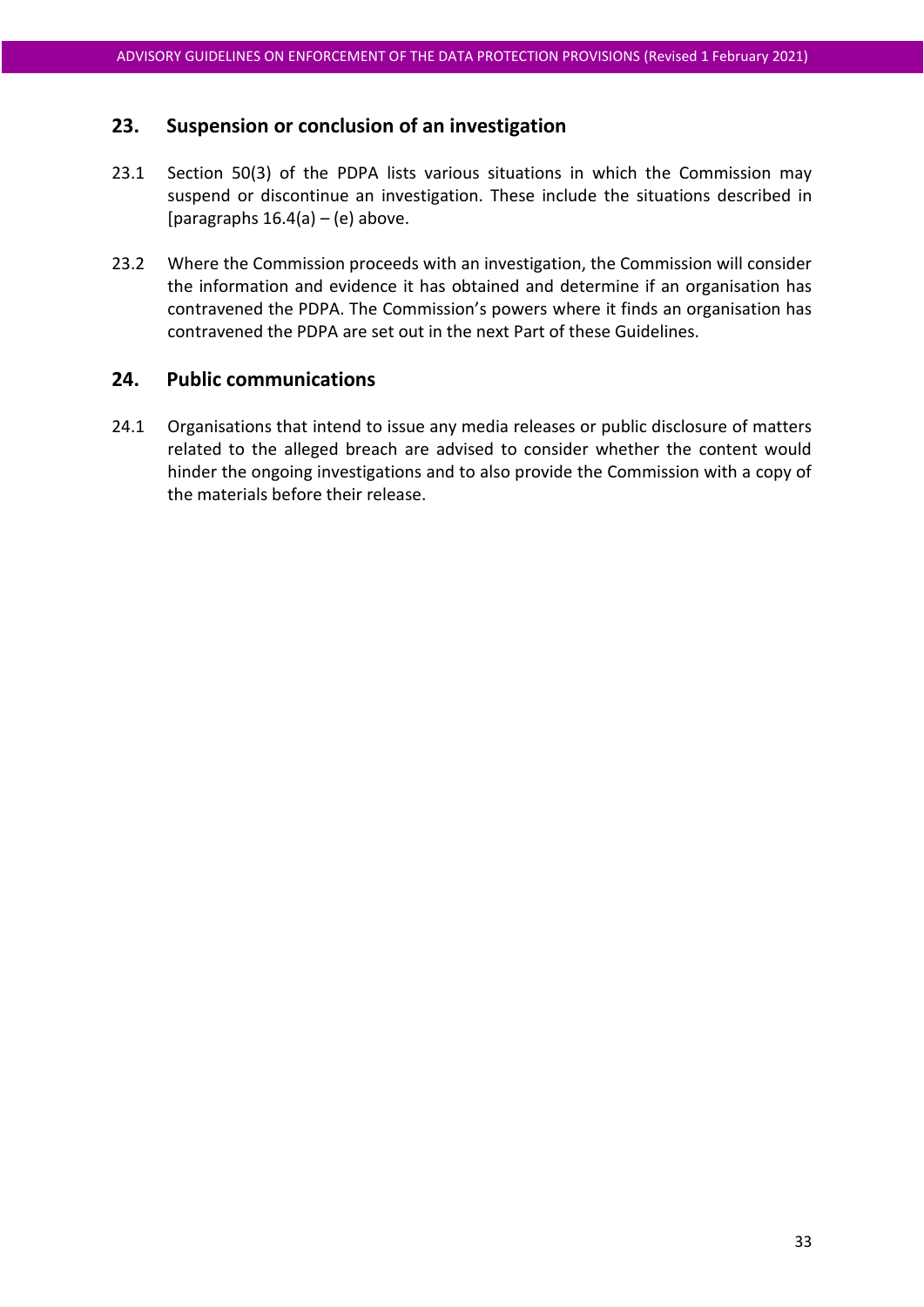# **PART V: VOLUNTARY UNDERTAKINGS**

# <span id="page-33-0"></span>**25. Power to accept voluntary undertakings**

- 25.1 Where the Commission has reasonable grounds to believe that:
	- 25.1.1 an organisation has not complied, is not complying or is likely not to comply with any of the provision of Part 3, 4, 5, 6, 6A ("Data Protection Provisions"); or
	- 25.1.2 a person has not complied, is not complying or is likely not to comply with the any provision of Part 9 or section 48B(1) ("DNC Provisions");

instead of carrying out an investigation or issuing directions (but without prejudice to the Commission's ability to do so), the Commission may accept a written voluntary undertaking from the organisation or person concerned<sup>53</sup>.

- 25.2 Depending on the circumstances, the voluntary undertaking may include (without limitation):
	- 25.2.1 an undertaking to take specified action within a specified time (for example, for the organisation to improve its cyber-defences and/or carry out penetration testing on its electronic databases);
	- 25.2.2 an undertaking to refrain from taking any action (for example, for the organisation to stop using personal data collected without consent); and/or
	- 25.2.3 an undertaking to publicise the voluntary undertaking.
- <span id="page-33-1"></span>25.3 The voluntary undertaking process is intended to allow organisations with good accountability practices and an effective remediation plan to be given a window of opportunity to implement their remediation plans.
- 25.4 The provision of a voluntary undertaking by a person or organisation is subject to the Commission's acceptance. For example, the Commission may not accept a voluntary undertaking in circumstances including but not limited to where the person or organisation's non-compliance with the PDPA is wilful or egregious.
- 25.5 Where an organisation or person fails to comply with any undertaking in a voluntary undertaking, the Commission may give the organisation or person any direction<sup>54</sup> that

<sup>53</sup> See Section 48L(1) the PDPA.

<sup>&</sup>lt;sup>54</sup> Section 48K(1), (3), (4), (5), (6), and (7) of the PDPA applies to such direction as if the direction were given under section 48I.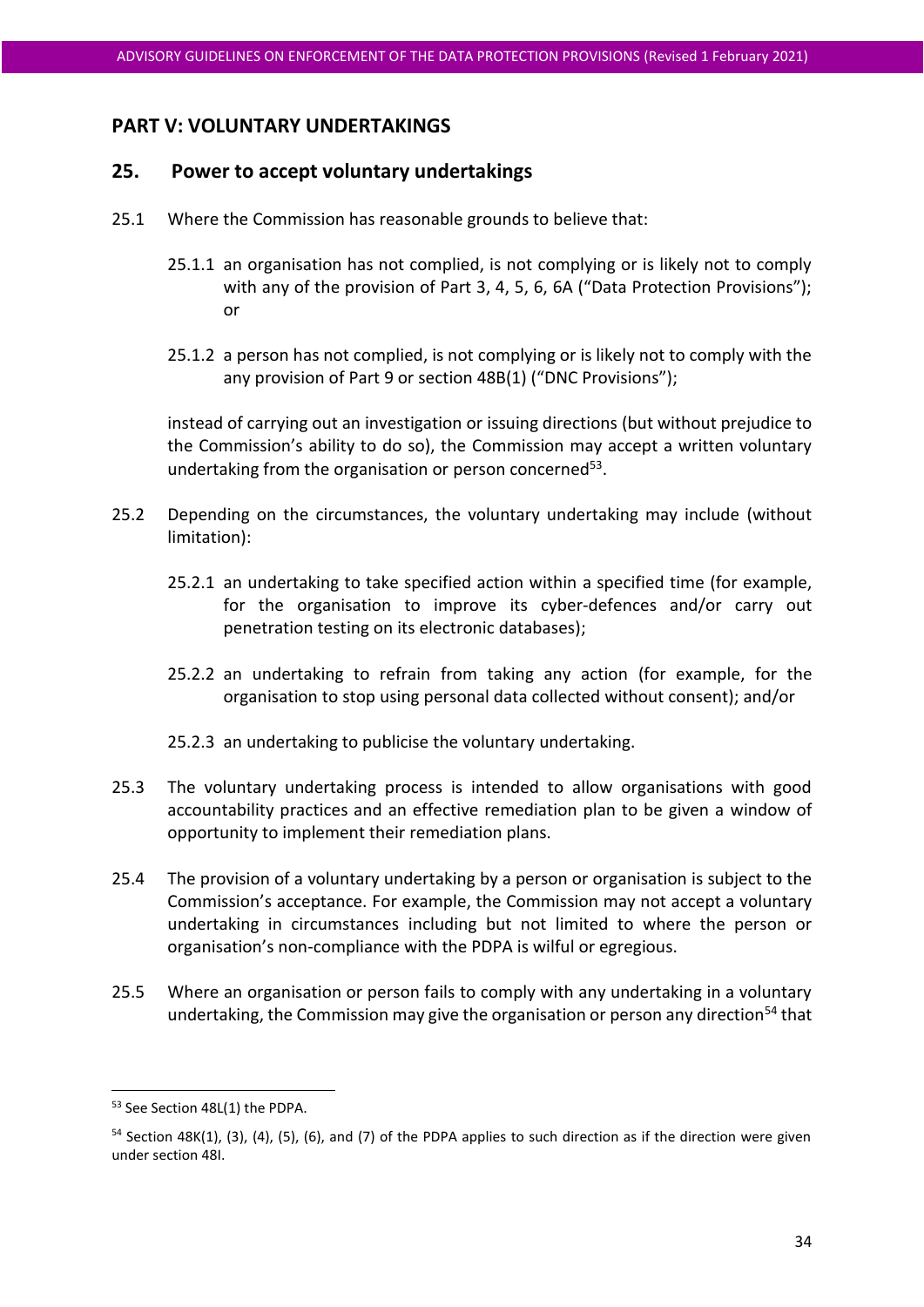the Commission thinks fit in the circumstances to ensure the compliance of the organisation or person with that undertaking.<sup>55</sup>

25.6 Further, where the organisation or person fails to comply with its undertaking to publicise the voluntary undertaking (described in paragraph [25.2.3](#page-33-1) above), the Commission may publicise the voluntary undertaking in accordance with the undertaking, and recover the costs and expenses incurred as a debt due to the Commission. In any case, the Commission may publish the voluntary undertaking or a summary thereof on its website or in any other manner that the Commission considers appropriate.

<sup>&</sup>lt;sup>55</sup> Further, where the organisation or person fails to comply with its undertaking to publicise the voluntary undertaking, the Commission may publicise the voluntary undertaking in accordance with the undertaking, and recover the costs and expenses incurred as a debt due to the Commission.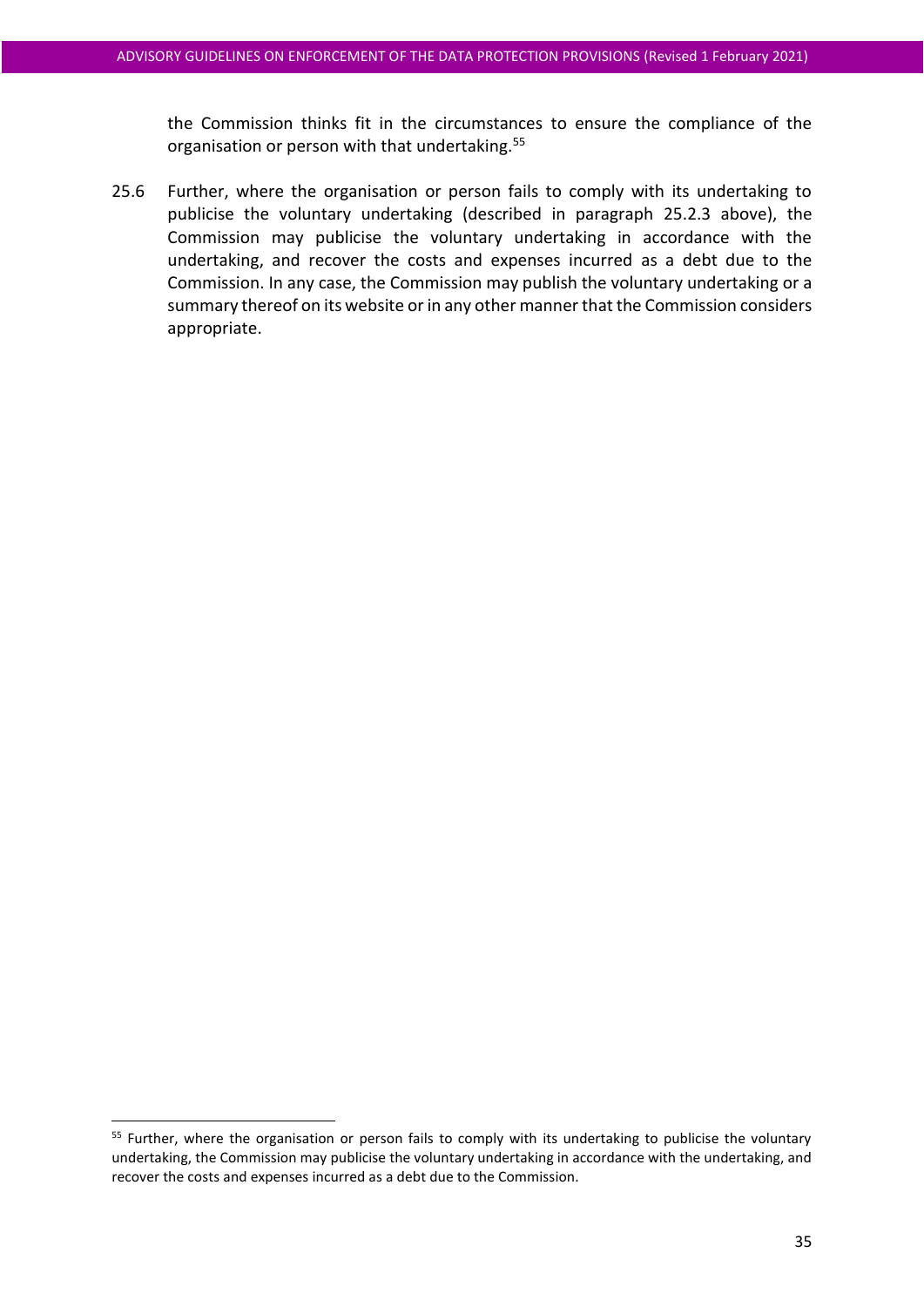# **PART VI: DIRECTIONS TO SECURE COMPLIANCE**

#### <span id="page-35-0"></span>**26. Power to issue directions to secure compliance**

- 26.1 The Commission's power to issue directions to secure an organisation's compliance with the PDPA is set out in section 48I of the PDPA. In particular:
	- 26.1.1 Section 48(1) of the PDPA provides that the Commission may, if it is satisfied that an organisation is not complying with any of the Data Protection Provisions or any person has not complied or is not complying with any of the DNC Provisions, give the organisation or person (as the case may be) such directions as the Commission thinks fit in the circumstances to ensure the organisation's compliance with that provision.
	- 26.1.2 Section 48I(2) of the PDPA further provides that the Commission may (without prejudice to section 48I(1) of the PDPA) give an organisation that is not complying with any Data Protection Provisions, any or all of the following directions:
		- (a) to stop collecting, using or disclosing personal data in contravention of the PDPA;
		- (b) to destroy personal data collected in contravention of the PDPA; or
		- (c) to comply with any direction of the Commission under section 48H(2) of the PDPA.
- 26.2 In general, the directions that the Commission may give under section 48I of the PDPA are likely to fall within the following types:
	- 26.2.1 directions to remedy the organisation's contravention, that is, by requiring the organisation to take corrective action, for example, by requiring the infringing organisation to cease its use of personal data collected in contravention of the PDPA;
	- 26.2.2 directions to prevent or reduce the possibility of harm (or further harm) to individuals who are (or may be) affected by the organisation's contravention; and

directions to rectify an organisation's processes, for example, by requiring the infringing organisation to take certain measures so that it will be brought into compliance with the PDPA.

26.3 In the event an organisation does not comply with a direction under section 48I of the PDPA, the Commission is empowered under section 48M of the PDPA to enforce the direction by registering it in the District Court. Please refer to section [29](#page-43-0) of these Guidelines for more information on the enforcement of the Commission's directions.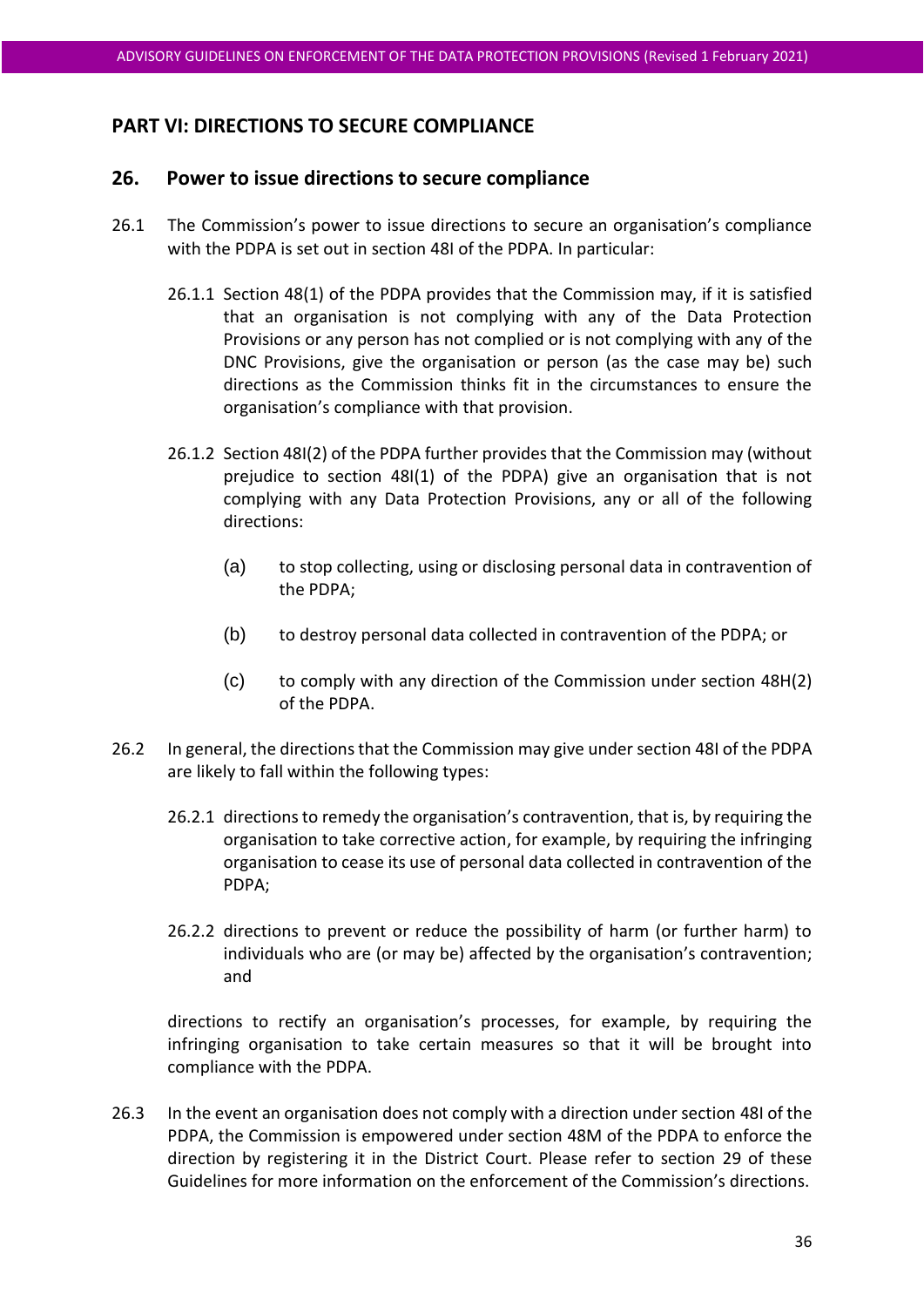# **27. Written Notice to pay financial penalties**

- 27.1 Under Section 48J of the PDPA, the Commission may require an organisation to pay a financial penalty of up to S\$1 million for any intentional or negligent contravention of the Data Protection Provisions.
- 27.2 For any intentional or negligent contravention of the DNC Provisions, the Commission may require payment of a financial penalty of up to S\$200,000 in the case of an individual and up to S\$1 million in the case of an organisation.
- 27.3 On a further date to be notified, and no earlier than 1 February 2022:
	- 27.3.1 The maximum financial penalty prescribed by the PDPA for breach of any of the Data Protection Provisions<sup>56</sup> will be amended to be either S\$1 million or 10% of the organisation's annual turnover in Singapore<sup>57</sup>, whichever is higher.
	- 27.3.2 The maximum financial penalty prescribed by the PDPA for an organisation's breach of the prohibitions on the use of dictionary attacks and addressharvesting software (i.e. under the new section 48B(1) of the PDPA), will be amended to be either S\$1 million or 5% of the organisation's annual turnover in Singapore<sup>58</sup>, whichever is higher.
- 27.4 The higher financial penalties will be reserved for egregious cases, and the proposed changes will provide the Commission with more flexibility in meting out financial penalties based on the circumstances and seriousness of the breach.
- 27.5 In determining the amount of financial penalty to be imposed, the Commission will take into account the factors set out at section 48(6) of the PDPA (listed at Table 1 below). This non-exhaustive list provides greater transparency on how the Commission quantifies the financial penalties to be imposed in enforcement cases.
- 27.6 Some of the past Commission Decisions<sup>59</sup> in which the below factors were taken into account have been tabulated below.

<sup>56</sup> For contravention of any provision in Part 3, 4, 5, 6, 6A or 6B.

<sup>57</sup> Where the organisation's annual turnover in Singapore exceeds \$10 million.

<sup>58</sup> Where the organisation's annual turnover in Singapore exceeds \$20 million.

<sup>&</sup>lt;sup>59</sup> Commission's Decisions can be found at [https://www.pdpc.gov.sg/Commissions-Decisions.](https://www.pdpc.gov.sg/Commissions-Decisions)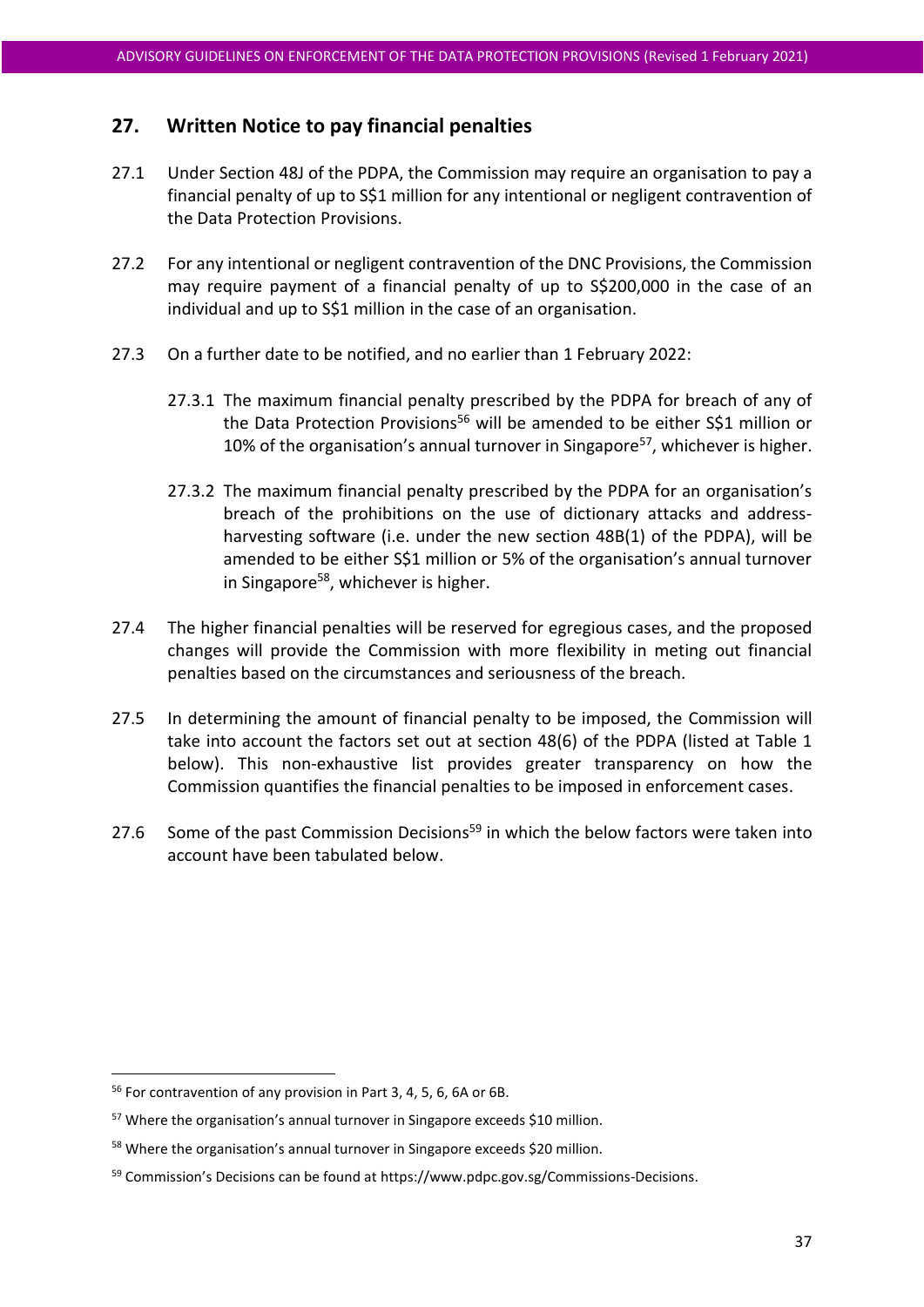| S/N | <b>Factors</b>                                                                                                                  | <b>Past enforcement cases</b>                                                                                                                                                                                                                                                                                                                                          |
|-----|---------------------------------------------------------------------------------------------------------------------------------|------------------------------------------------------------------------------------------------------------------------------------------------------------------------------------------------------------------------------------------------------------------------------------------------------------------------------------------------------------------------|
| a)  | The nature, gravity and<br>duration of the non-<br>compliance<br>by<br>the<br>organisation or person,<br>as the case may be     | Institute of Singapore Chartered Accountants<br>[2018] SGPDPC 28 - The fact that the unauthorised<br>disclosure was limited to a single unintended<br>recipient for a short period of 10 minutes was taken<br>as a mitigating factor in the financial penalty<br>calibration (see paragraph 22 of the Grounds of<br>Decision).                                         |
|     |                                                                                                                                 | Ninja Logistics Pte Ltd [2019] SGPDPC 39 - The fact<br>that the organisation was cognisant of the risks of<br>unauthorised access and disclosure to the exposed<br>personal data through the tracking function page,<br>but failed to resolve the issue for more than 2 years,<br>was taken as an aggravating factor (see paragraph<br>18 of the Grounds of Decision). |
|     |                                                                                                                                 | SPH Magazines Pte Ltd [2020] SGPDPC 3 - The facts<br>that the compromised password had not been<br>changed for a long period of 10 years and the<br>organisation was unable to detect the unauthorised<br>access of personal data for about 2 years, were<br>taken as aggravating factors (see paragraph 13 of<br>the Grounds of Decision).                            |
| b)  | The type and nature of<br>personal<br>the<br>data<br>affected by the non-<br>compliance<br>by<br>the<br>organisation or person, | <b>Aviva Ltd [2018] SGPDPC 4</b> – The disclosure of<br>sensitive personal data, in particular medical<br>condition and sum assured, was treated as an<br>aggravating factor (see paragraph 30 of the<br>Grounds of Decision).                                                                                                                                         |
|     | as the case may be                                                                                                              | Singapore Health Services Pte. Ltd. and Integrated<br>Health Information Systems Pte. Ltd. [2019]<br><b>SGPDPC 3</b> - The financial penalty imposed on each<br>of the two organisations took into account the high<br>number of individuals affected and high sensitivity<br>of the personal data exfiltrated (see paragraph 139<br>of the Grounds of Decision).      |
|     |                                                                                                                                 | Option Gift Pte Ltd [2019] SGPDPC 10 - The<br>was found in breach for<br>organisation<br>the<br>unintended disclosure of up to 426 individuals'<br>personal data due to a coding error in its system.<br>The disclosed personal data comprised login<br>identifications, email addresses, delivery addresses<br>and mobile numbers. The Commission considered,         |

| Table 1: Factors and examples of past enforcement cases |
|---------------------------------------------------------|
|---------------------------------------------------------|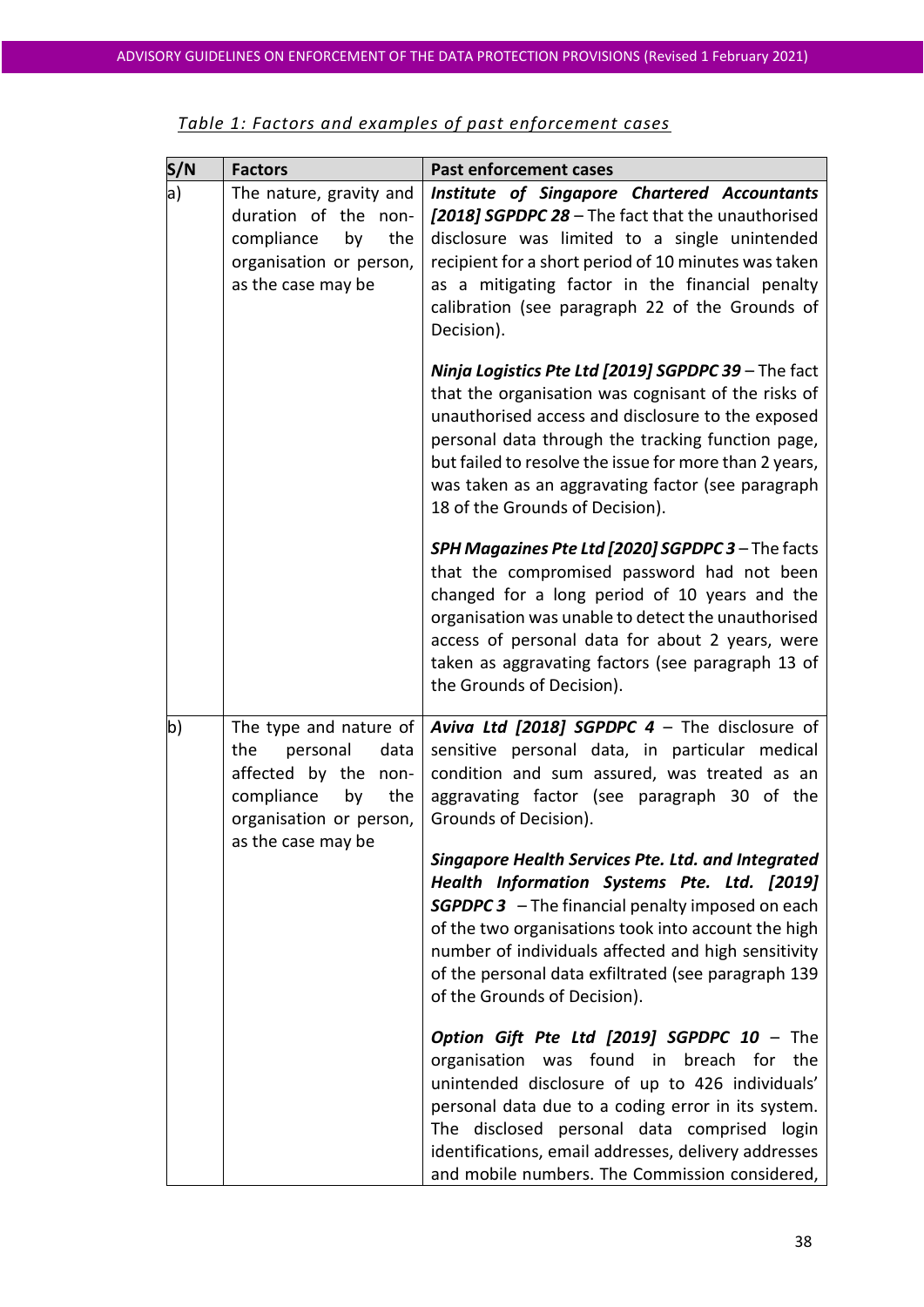| S/N | <b>Factors</b>                                                                                                                                                                                                                           | <b>Past enforcement cases</b>                                                                                                                                                                                                                                                                                                                                                                                                                                                                                                                                                                                                                                                                                                                                                                                |
|-----|------------------------------------------------------------------------------------------------------------------------------------------------------------------------------------------------------------------------------------------|--------------------------------------------------------------------------------------------------------------------------------------------------------------------------------------------------------------------------------------------------------------------------------------------------------------------------------------------------------------------------------------------------------------------------------------------------------------------------------------------------------------------------------------------------------------------------------------------------------------------------------------------------------------------------------------------------------------------------------------------------------------------------------------------------------------|
|     |                                                                                                                                                                                                                                          | among other things, the number and type of<br>personal data compromised, and imposed a lower<br>financial penalty (see paragraph 9 of the Grounds of<br>Decision).                                                                                                                                                                                                                                                                                                                                                                                                                                                                                                                                                                                                                                           |
| c)  | Whether<br>the<br>organisation or person<br>(as the case may be), as<br>a result of the non-<br>compliance, gained any<br>financial<br>benefit<br>or<br>avoided<br>any financial<br>loss                                                 | Sharon Assya Qadriyah Tang [2018] SGPDPC 1 -<br>The profiteering from the sale of personal data was<br>taken to be an aggravating factor in calibrating the<br>financial penalty (see paragraph 32 of the Grounds<br>of Decision).<br>Amicus Solutions Pte. Ltd. and Ivan Chua Lye Kiat<br>[2019] SGPDPC 33 - Profiteering from the sale of<br>personal data was treated as aggravating in<br>calibrating the financial penalty (see paragraphs 52<br>and 53 of the Grounds of Decision).                                                                                                                                                                                                                                                                                                                    |
| d)  | Whether<br>the<br>organisation or person<br>(as the case may be)<br>took any action<br>to<br>mitigate the effects and<br>consequences of the<br>non-compliance,<br>and<br>timeliness<br>the<br>and<br>effectiveness of<br>that<br>action | Zero1 Pte. Ltd. and XDEL Singapore Pte. Ltd. [2019]<br><b>SGPDPC 37</b> - Quick remedial action by XDEL<br>Singapore Pte. Ltd. to rectify the code checking<br>function on the notification webpage system was<br>treated as a mitigating factor in calibrating the<br>financial penalty (see paragraph 26 of the Grounds<br>of Decision).<br><b>Singapore Telecommunications Limited [2019]</b><br><b>SGPDPC 49</b> - Prompt action taken to mitigate the<br>impact of the breach by implementing a temporary<br>fix within 11 hours, was taken as a mitigating factor<br>(see paragraph 14 of the Grounds of Decision).                                                                                                                                                                                    |
| e)  | Whether<br>the<br>organisation or person<br>(as the case may be)<br>had, despite the non-<br>compliance,<br>implemented adequate<br>and<br>appropriate<br>for<br>measures<br>the<br>compliance<br>with<br>requirements under this<br>Act | Propnex Realty Pte Ltd [2017] SGPDPC 1 - The facts<br>that the organisation had in place a data protection<br>policy which was made known to its agents and<br>staff, and that its in-house compliance team (with<br>assistance from external consultants) had been<br>conducting annual internal audits to assess system<br>access risk, data integrity risk and risk of<br>configuration issues in the production environment<br>were considered in calibrating the financial penalty<br>(see paragraph 32 of the Grounds of Decision).<br>ComGateway (S) Pte. Ltd. [2017] SGPDPC 19 - The<br>fact that the organisation had been conducting<br>regular penetration tests, vulnerability tests and<br>code reviews to guard against online security<br>threats was considered in calibrating the financial |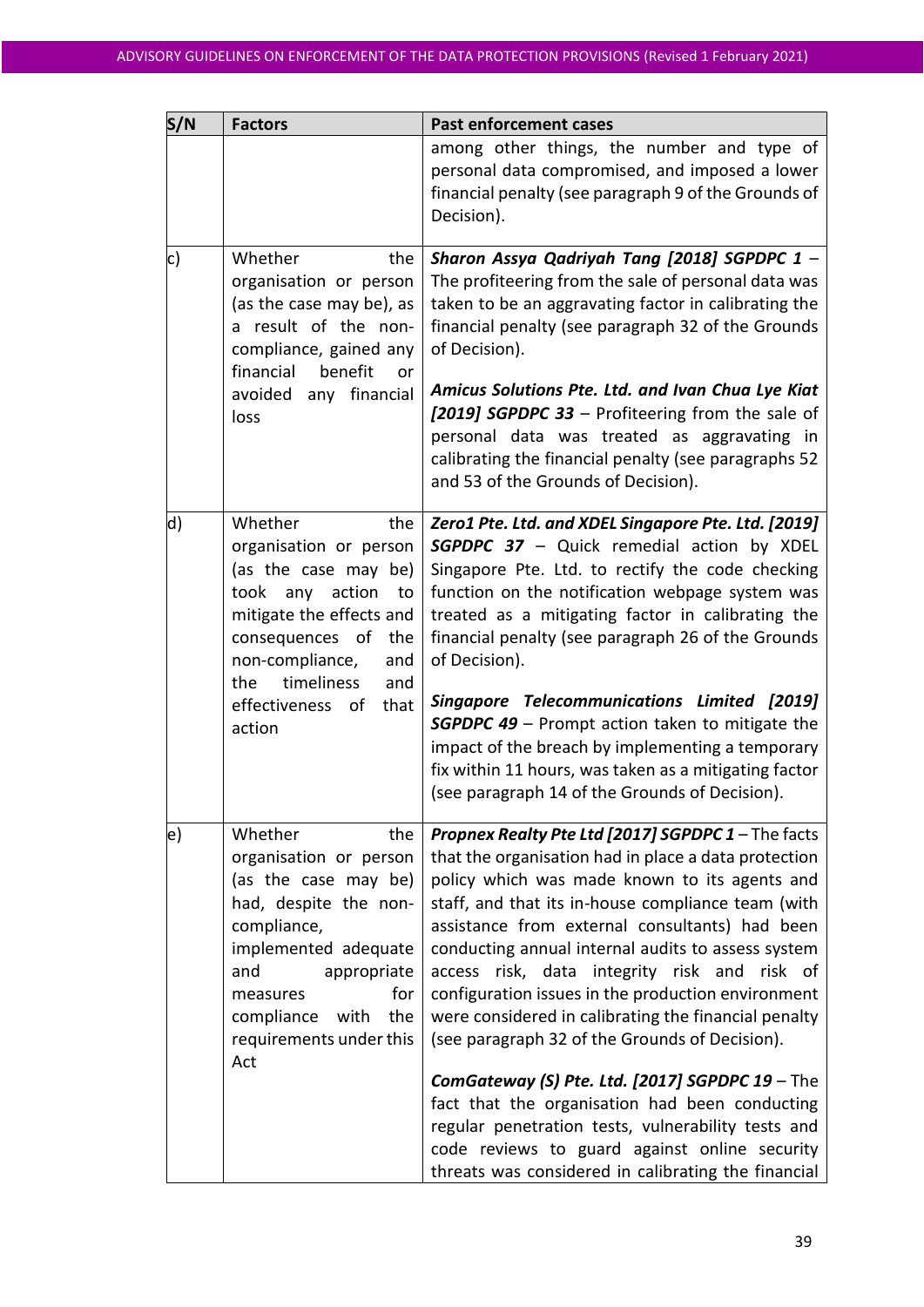|                                                                                                                                                                                                                               | penalty (see paragraph 37 of the Grounds of<br>Decision).                                                                                                                                                                                                                                                                                                                                                                                                                                                                                                                                                                                                                                                                                                                                                                                                                                                                                                                                                                                |
|-------------------------------------------------------------------------------------------------------------------------------------------------------------------------------------------------------------------------------|------------------------------------------------------------------------------------------------------------------------------------------------------------------------------------------------------------------------------------------------------------------------------------------------------------------------------------------------------------------------------------------------------------------------------------------------------------------------------------------------------------------------------------------------------------------------------------------------------------------------------------------------------------------------------------------------------------------------------------------------------------------------------------------------------------------------------------------------------------------------------------------------------------------------------------------------------------------------------------------------------------------------------------------|
| Whether<br>the<br>organisation or person<br>(as the case may be) had<br>previously<br>failed<br>to<br>comply with this Act                                                                                                    | Aviva Ltd and Toh-Shi Printing Singapore Pte Ltd<br>[2016] SGPDPC 15 - Financial penalty against Toh-<br>Shi Printing Singapore Pte Ltd took into account the<br>fact that this was the second time within about a<br>year that a breach of the same case fact pattern had<br>occurred (see paragraph 38 of the Grounds of<br>Decision).                                                                                                                                                                                                                                                                                                                                                                                                                                                                                                                                                                                                                                                                                                 |
|                                                                                                                                                                                                                               | <b>Aviva Ltd [2018] SGPDPC 4</b> $-$ The fact that the<br>organisation had encountered a similar incident<br>previously was treated as an aggravating factor (see<br>paragraph 30 of the Grounds of Decision).                                                                                                                                                                                                                                                                                                                                                                                                                                                                                                                                                                                                                                                                                                                                                                                                                           |
| The compliance of the<br>organisation or person<br>(as the case may be)<br>with any direction given<br>under section 48I<br>or<br>48L(4) in relation<br>to<br>remedying or mitigating<br>the effect of the non-<br>compliance | This factor has not arisen in past cases. The<br>Commission may consider the fact that<br>an<br>organisation did not comply with a previous<br>direction for the incident as an aggravating factor in<br>the financial penalty calibration for the incident.                                                                                                                                                                                                                                                                                                                                                                                                                                                                                                                                                                                                                                                                                                                                                                             |
| Whether the financial<br>penalty to be imposed is<br>proportionate<br>and<br>effective, having regard<br>to achieving compliance<br>and deterring non-<br>compliance with this Act                                            | <b>Singapore Health Services Pte. Ltd. and Integrated</b><br>Health Information Systems Pte. Ltd. [2019]<br><b>SGPDPC 3</b> – The Commission decided to impose the<br>highest and second highest financial penalties<br>against Integrated Health Information Systems Pte.<br>Ltd. and Singapore Health Services Pte. Ltd.<br>respectively in recognition of the severity and<br>extent of the data breach and the serious lapses<br>(see paragraph 138 of the Grounds of Decision).<br>Amicus Solutions Pte. Ltd. and Ivan Chua Lye Kiat<br>[2019] SGPDPC 33 - In calibrating the financial<br>penalty, the Commission took a hard stance against<br>the unauthorised sale of personal data. In its<br>decision, the Commission emphasised that profiting<br>from sale of personal data by organisations without<br>consent of individuals was the kind of activity which<br>the PDPA sought to curb and would be dealt with<br>severely. The Commission further warned that any<br>profits from the unauthorised sale of personal data |
|                                                                                                                                                                                                                               |                                                                                                                                                                                                                                                                                                                                                                                                                                                                                                                                                                                                                                                                                                                                                                                                                                                                                                                                                                                                                                          |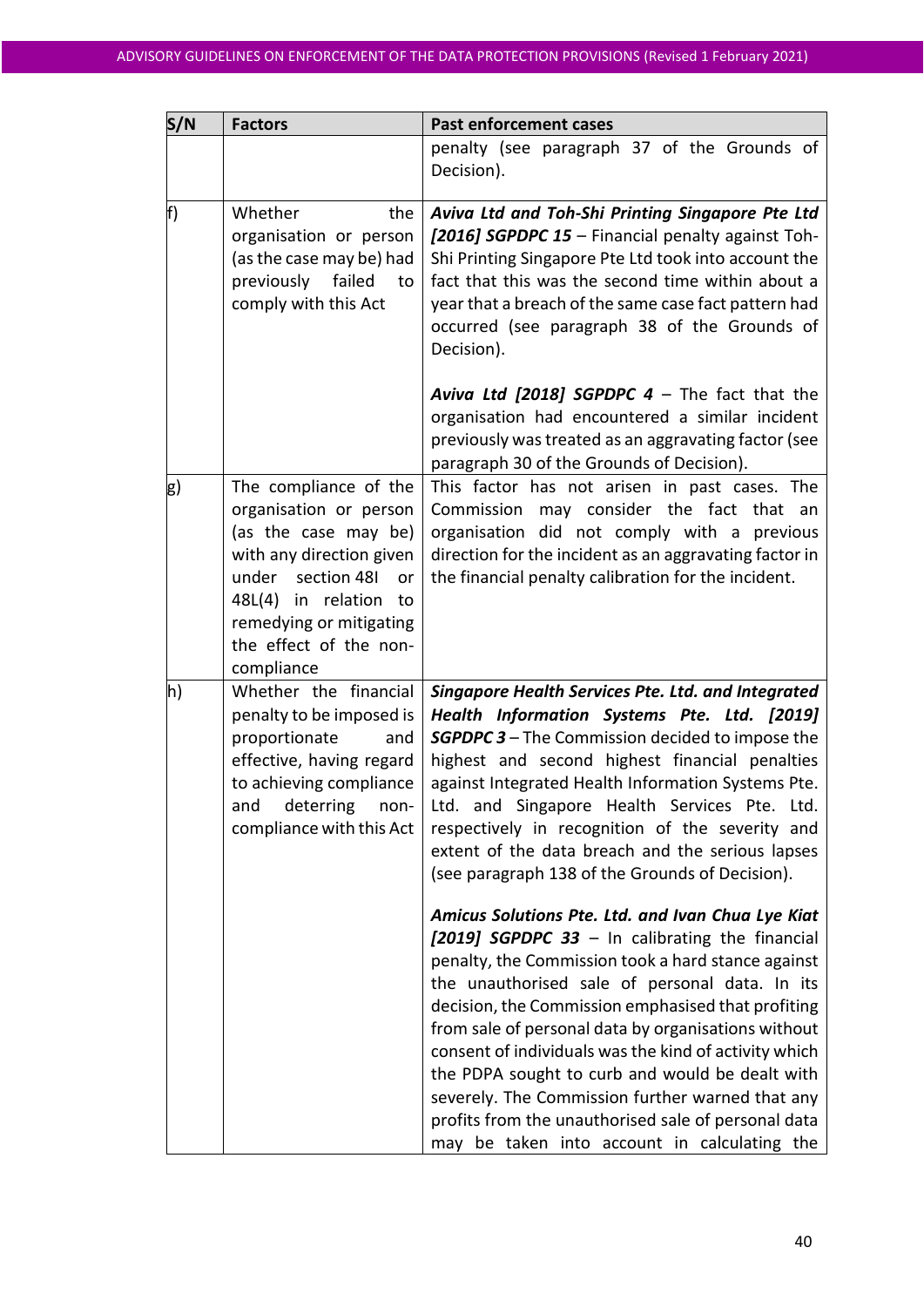| S/N | <b>Factors</b>                                                                                                                                                                                                                                                             | <b>Past enforcement cases</b>                                                                                                                                                                                                                                                                                                                                                                                                                                                                                                                                                                                                                                                                                                                                                                                                                                                                                                                                                                                                                                                                                                                                                                                  |
|-----|----------------------------------------------------------------------------------------------------------------------------------------------------------------------------------------------------------------------------------------------------------------------------|----------------------------------------------------------------------------------------------------------------------------------------------------------------------------------------------------------------------------------------------------------------------------------------------------------------------------------------------------------------------------------------------------------------------------------------------------------------------------------------------------------------------------------------------------------------------------------------------------------------------------------------------------------------------------------------------------------------------------------------------------------------------------------------------------------------------------------------------------------------------------------------------------------------------------------------------------------------------------------------------------------------------------------------------------------------------------------------------------------------------------------------------------------------------------------------------------------------|
|     |                                                                                                                                                                                                                                                                            | financial penalty to be imposed (see paragraphs 54<br>and 55 of the Grounds of Decision).                                                                                                                                                                                                                                                                                                                                                                                                                                                                                                                                                                                                                                                                                                                                                                                                                                                                                                                                                                                                                                                                                                                      |
|     | The likely impact of the<br>imposition<br>the<br>οf<br>financial penalty on the<br>organisation or person<br>(as the case may be),<br>including the ability of<br>organisation<br>the<br>or<br>person to continue the<br>usual activities of the<br>organisation or person | O2 Advertising Pte. Ltd. [2019] SGPDPC 32 - The<br>Commission reduced the financial penalty amount<br>after considering the organisation's representation<br>of its dire financial circumstances (i.e. massive loss<br>due to fraud involving S\$3.2mil, elderly 72-year-old<br>sole owner who intended to continue the business<br>on a significantly reduced scale) (see paragraphs 12<br>and 13 of the Grounds of Decision).<br>Advance Home Tutors [2019] SGPDPC 35 - The<br>Commission reduced the financial penalty amount<br>to avoid imposing a crushing burden on the<br>organisation, following its representation that it<br>was a small home business which did not generate<br>much revenue (see paragraphs 27 and 30 of the<br>Grounds of Decision).                                                                                                                                                                                                                                                                                                                                                                                                                                             |
|     | Any other matter that<br>may be relevant                                                                                                                                                                                                                                   | <b>Aviva Ltd [2018] SGPDPC 4</b> - The fact that the<br>organisation was in the business of handling large<br>volumes of personal data, the disclosure of which<br>may cause exceptional damage, injury or hardship<br>to affected individuals was taken as aggravating<br>(see paragraph 30 of the Grounds of Decision).<br>DS Human Resource Pte. Ltd. [2019] SGPDPC 16 -<br>Despite the organisation's representation of its<br>efforts to automate its business processes in<br>response to the Government's push for small and<br>medium enterprises (SMEs) to go digital, the<br>Commission decided to maintain the financial<br>penalty. This was to convey the message that good<br>data management and protection practices need to<br>be adopted from the onset of the digitalisation<br>process even for SMEs, and these can<br>be<br>proportionate without being too costly (see<br>paragraph 14 of the Grounds of Decision).<br>Creative Technology Ltd [2020] SGPDPC $1$ - The<br>Commission considered as a mitigating factor the<br>organisation's effort of going through its email logs<br>to determine the number of affected user emails<br>which contained either names or partial names, |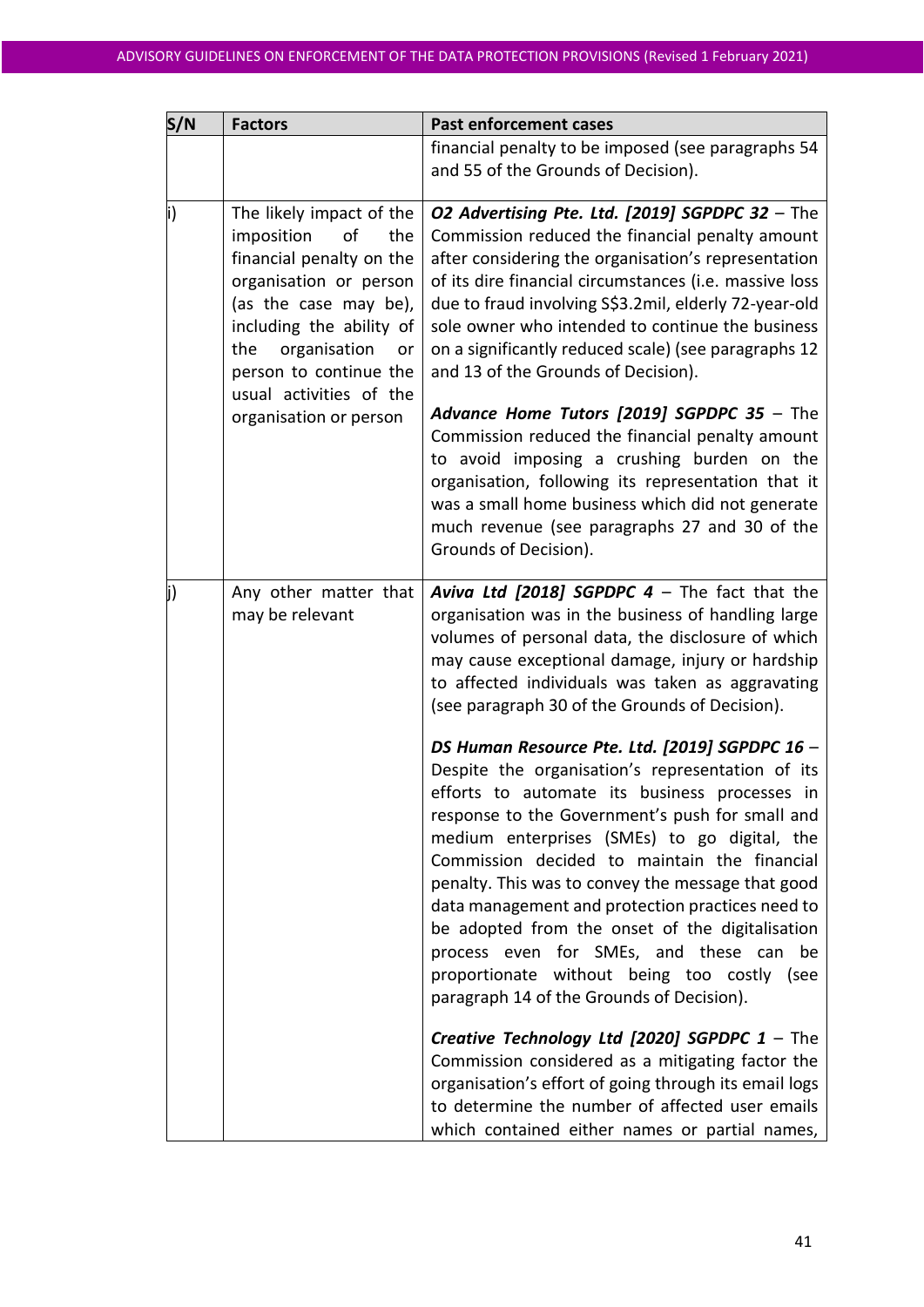| S/N | <b>Factors</b> | Past enforcement cases                       |
|-----|----------------|----------------------------------------------|
|     |                | even though it had deleted the database (see |
|     |                | paragraph 13 of the Grounds of Decision).    |
|     |                |                                              |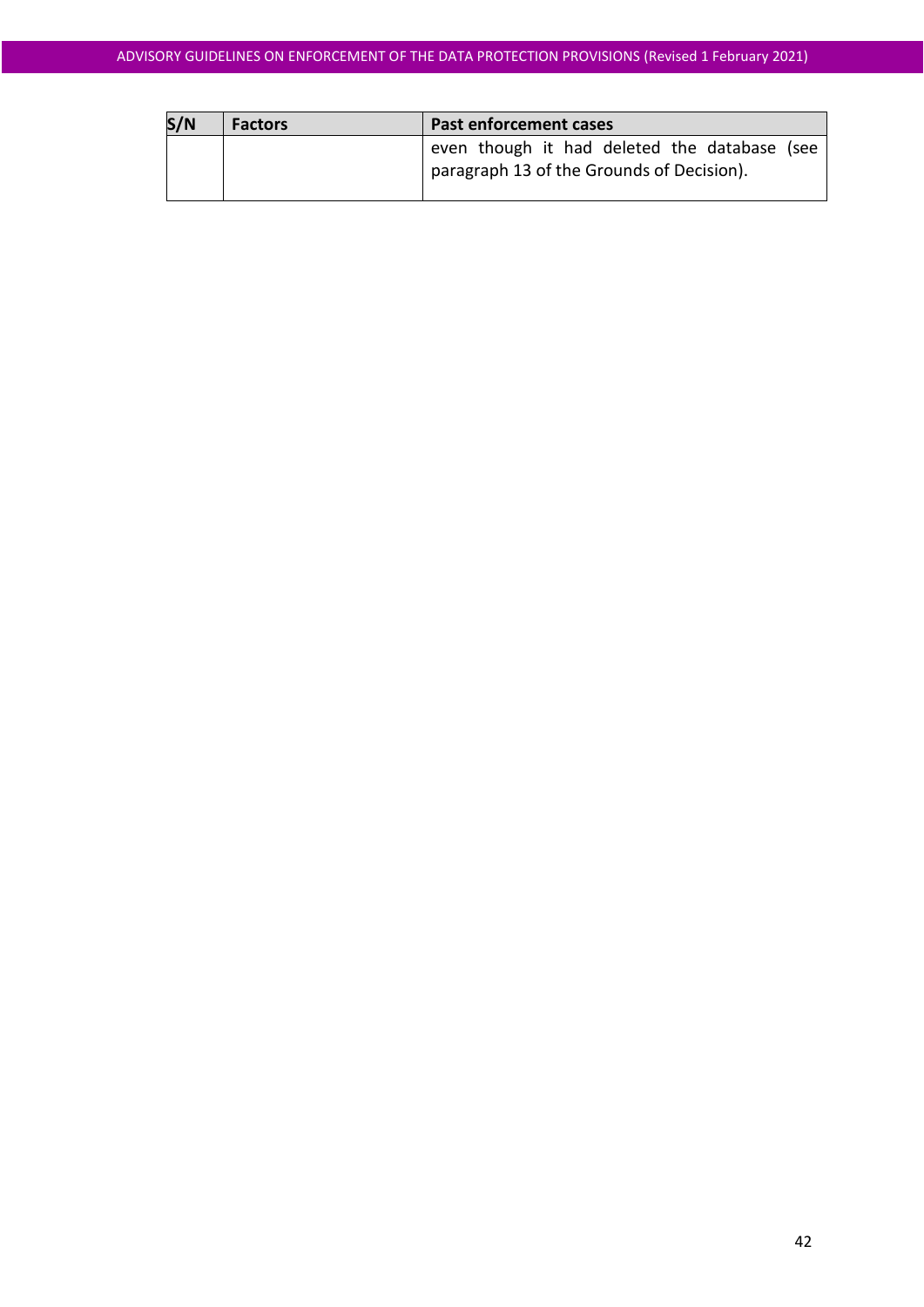# **PART VII: COMMON ISSUES RELATING TO THE COMMISSION'S DECISIONS AND DIRECTIONS**

# <span id="page-42-0"></span>**28. Commission's power to publish decisions and directions and voluntary undertakings**

- 28.1 Regulations 17, 18 and 19 of the Enforcement Regulations provide that the Commission may, where it has made a decision or issued a direction or written notice under section 48H(2) or 48I(1) or (2) or 48J(1) or 48N(6)(b) of the PDPA, publish:
	- 28.1.1 the decision or direction or written notice (collectively, the "Decision"); or
	- 28.1.2 a summary of the Decision (a "Summary").
- 28.2 The Commission's Decisions will typically set out the following:
	- 28.2.1 the Commission's findings and the relevant evidence obtained by the Commission on which the findings are based;
	- 28.2.2 the reasons for the Commission's decision, based on the application of the relevant legal principles to the facts of the case; and
	- 28.2.3 where the Commission finds an organisation in contravention of the PDPA, the direction or other action taken by the Commission.
- 28.3 Prior to publication of a Decision or a Summary, the Commission will give notice of the Decision to the respondent and complainant (if any).
- 28.4 In considering whether to publish a Decision or a Summary (at the appropriate time as described in the previous paragraph), the Commission will adopt the following approach:
	- 28.4.1 The Commission will generally publish a Decision relating to an organisation that is found to have contravened the PDPA. Amongst other reasons, this is for reasons of transparency, and so that other organisations may take note of the manner in which the Commission has applied the PDPA in specific cases and take preventive measures to avoid similar occurrences.
	- 28.4.2 The Commission will generally not publish a Decision under section 48H(2) of the PDPA as such Decisions do not always amount to a finding that an organisation has contravened the Data Protection Provisions.
	- 28.4.3 Nevertheless, the Commission may publish a Decision or a Summary thereof if it includes matters which, in the Commission's view, would be of general interest to the public or which would provide guidance to individuals and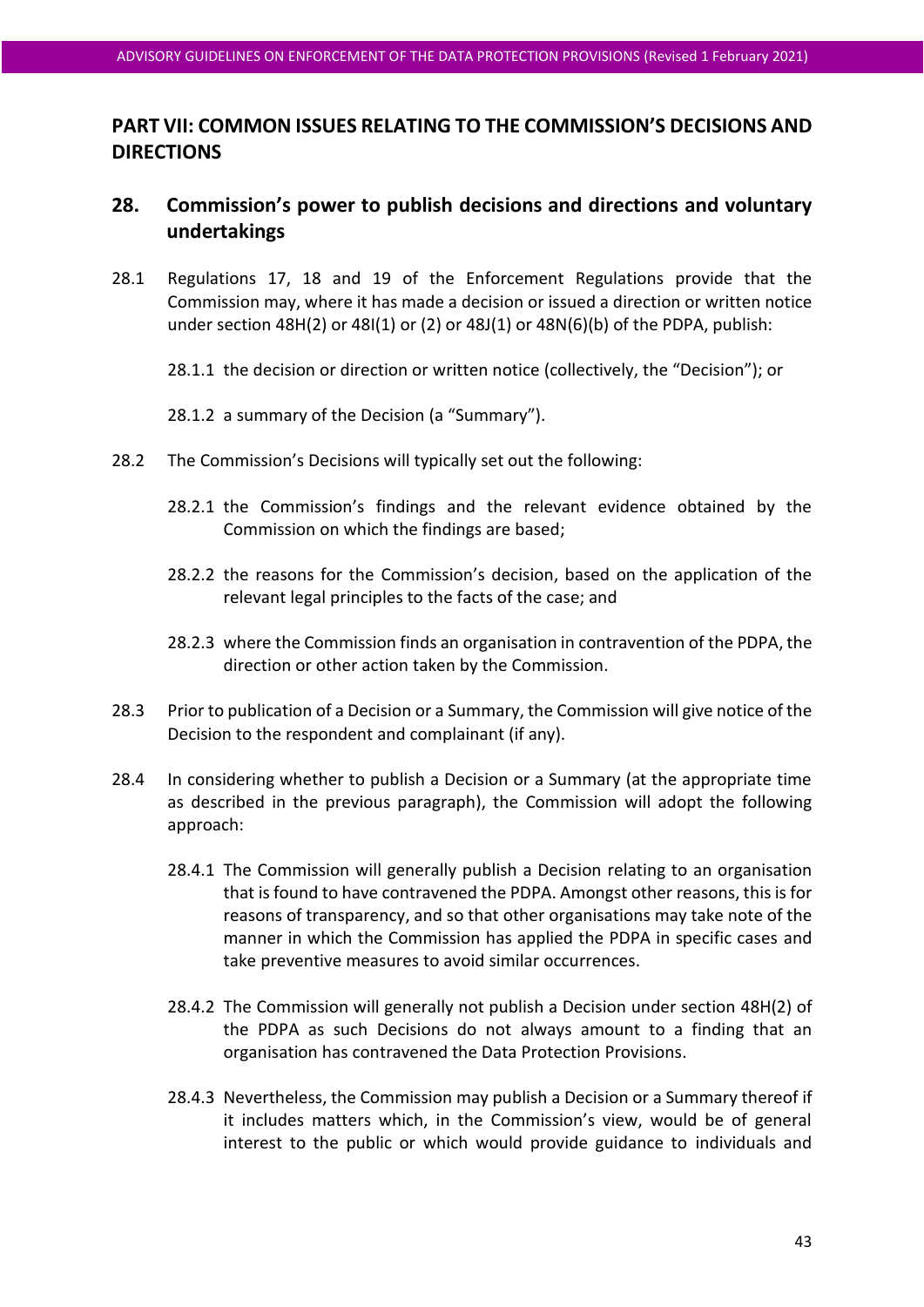organisations in relation to their respective rights and obligations under the PDPA.

- 28.4.4 Depending on the particular situation, the Commission may publish the name of the organisation involved in the Decision or Summary, after removing confidential information from the report.
- 28.5 Where a Decision contains personal data or information that is treated as confidential under the PDPA,<sup>60</sup> the Commission will either redact such data and information from the published Decision or publish a Summary that excludes such data and information.
- 28.6 A Decision or Summary may be published on the Commission's website or in such other manner as the Commission may direct.
- 28.7 For the avoidance of doubt, non-publication of a Decision or Summary by the Commission does not affect the legal validity or effect of a Decision.
- 28.8 Similarly, where the Commission accepts a voluntary undertaking given by an organisation or a person, the Commission may publish the voluntary undertaking or a summary thereof on the Commission's website or in such other manner as the Commission may decide.

# <span id="page-43-0"></span>**29. Enforcement of the Commission's directions**

29.1 Section 48M of the PDPA provides that the Commission may register a direction or written notice under section 48H(2), 48I, 48L(4), 48J(1) or 48K(10) of the PDPA in the District Court. A registered direction or written notice has the same force and effect for the purposes of enforcement as if it is an order obtained in the District Court. Legal proceedings may thus be taken on the registered direction to enforce the direction.

<sup>60</sup> See PDPA, section 59.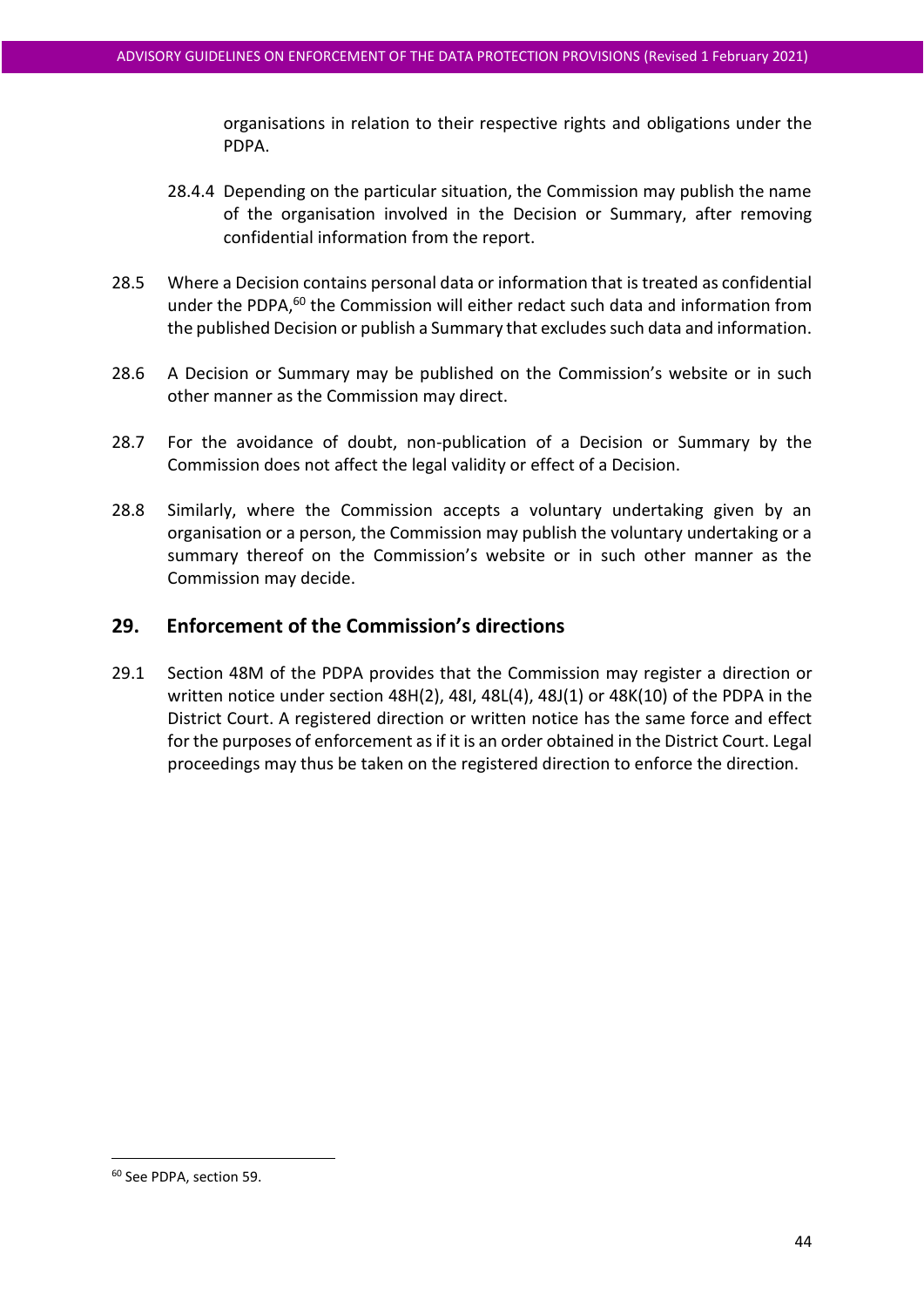# **PART VIII: RECONSIDERATION**

# <span id="page-44-0"></span>**30. Reconsideration of a decision or direction or financial penalty**

- 30.1 Section 48N(1) of the PDPA provides that an organisation or person<sup>61</sup> aggrieved by a decision, direction or financial penalty (as the case may be) of the Commission under section  $48G(2)$ ,  $48H(2)$ ,  $48I(1)$  or  $(2)$ ,  $48L(4)$  or  $48J(1)$  of the PDPA may apply to the Commission for the Commission to reconsider the decision, direction or financial penalty. An application for reconsideration shall be made within 28 days from the issuance of the decision or direction.
- 30.2 Section 48N(3) of the PDPA further provides that unless the Commission decides otherwise, the making of an application for reconsideration does not suspend the effect of the decision or direction to be reconsidered (the "contested decision"), except in respect of a financial penalty.
- 30.3 Section 48N(4) of the PDPA provides that an application for reconsideration must set out the grounds on which the applicant is requesting the reconsideration. Part 3 of the Enforcement Regulations sets out further details on the manner of making an application for reconsideration. The Enforcement Regulations elaborates on this by providing that an application for reconsideration must include the following:

30.3.1 the applicant's grounds for making the application, identifying, in particular:

- (a) the extent (if any) to which the applicant contends that the contested decision was based on an error of fact or was wrong in law; and
- (b) the extent (if any) to which the applicant is requesting that the Commission reconsider its exercise of discretion in making the contested decision;
- 30.3.2 a presentation of the arguments of fact or law supporting each ground of the application;
- 30.3.3 the decisions under section 48N(6)(b) of the PDPA (if any) sought by the applicant and the reasons for seeking those decisions;<sup>62</sup>and
- 30.3.4 copies of documents specified therein.<sup>63</sup>

 $61$  This includes an individual who is a complainant in relation to a decision or direction made under section 48G(2), 48H(2), 48I(1) or (2) or 48L(4) of the PDPA.

<sup>62</sup> For example, where the applicant is an organisation, the applicant may wish to ask that the Commission amend its direction in a particular manner. Where the applicant is an individual, the applicant may be asking for a particular outcome, such as a direction under section 48H(2) of the PDPA for an organisation to provide access to his personal data.

<sup>&</sup>lt;sup>63</sup> See Enforcement Regulations, regulation 11.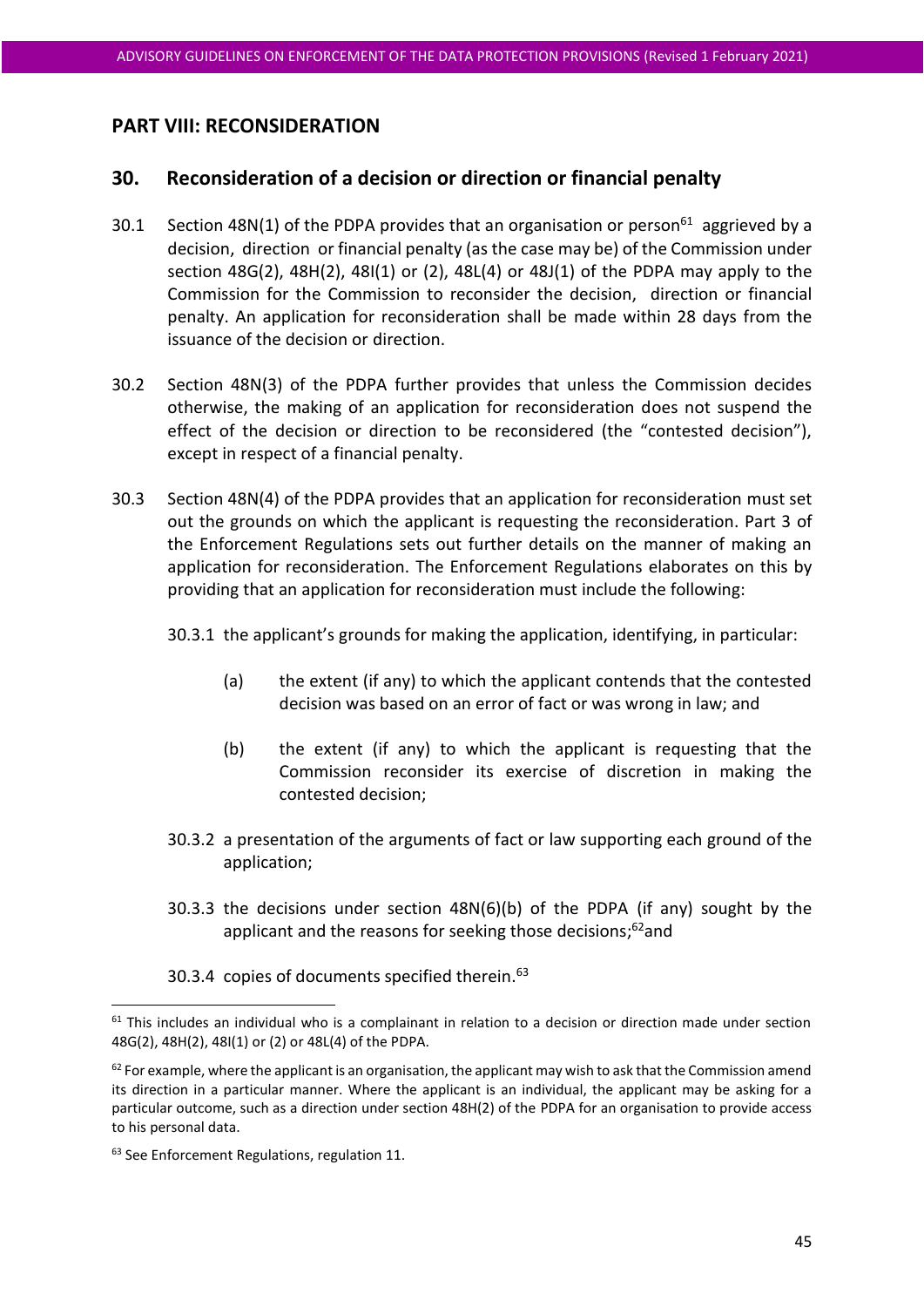- 30.4 An application for reconsideration must be accompanied by a copy of the contested decision and the fee as prescribed in the Enforcement Regulations. <sup>64</sup> Where the application for reconsideration relates to a decision or direction under section 48H(2) of the PDPA, the prescribed fee is \$25. For all other applications for reconsideration, the prescribed fee is \$250.
- 30.5 Any applicant who wishes to request that the contested decision be stayed pending the Commission's decision upon reconsideration may make his request in his application for reconsideration or at any stage of the reconsideration process by making a written request to the Commission.
- 30.6 Organisations and individuals that are aggrieved by a decision or direction of the Commission may, instead of making an application for reconsideration, appeal against the decision or direction to the Data Protection Appeal Panel.

# **31. Reconsideration procedure**

- 31.1 The procedures that the Commission will adopt in a reconsideration under section 48N(1) of the PDPA are mainly set out in Part 3 of the Enforcement Regulations.
- 31.2 Where the Commission receives a reconsideration application that has been submitted in accordance with section 48N of the PDPA and regulation 11 of the Enforcement Regulations, the Commission will serve on the respondent a copy of the reconsideration application and any accompanying documents or information that have been provided by the applicant.
- 31.3 The Commission will also serve on the respondent a notice requiring that a written response setting out any explanation or reply that the respondent may wish to offer on the matters or issues raised in the application, be submitted within a period specified by the Commission.
- 31.4 In general, the Commission will give the respondent a reasonable time frame, taking into account the issues raised in the application for reconsideration, to submit the response. Typically, the time frame would be within 14 days for submission of the response. The respondent may apply to the Commission in writing for an extension of the time frame for submission of the response, subject to the Commission's approval of such request for extension of time.
- 31.5 If the respondent fails to submit a response within the time frame specified by the Commission (including any extension thereof granted by the Commission upon the application of the other party), the Commission shall proceed to make its decision based on the information and documents obtained by the Commission. Section [32](#page-47-0) of these Guidelines describes the decisions and directions that the Commission may make upon reconsidering a decision or direction.

<sup>&</sup>lt;sup>64</sup> See Enforcement Regulations, The Schedule.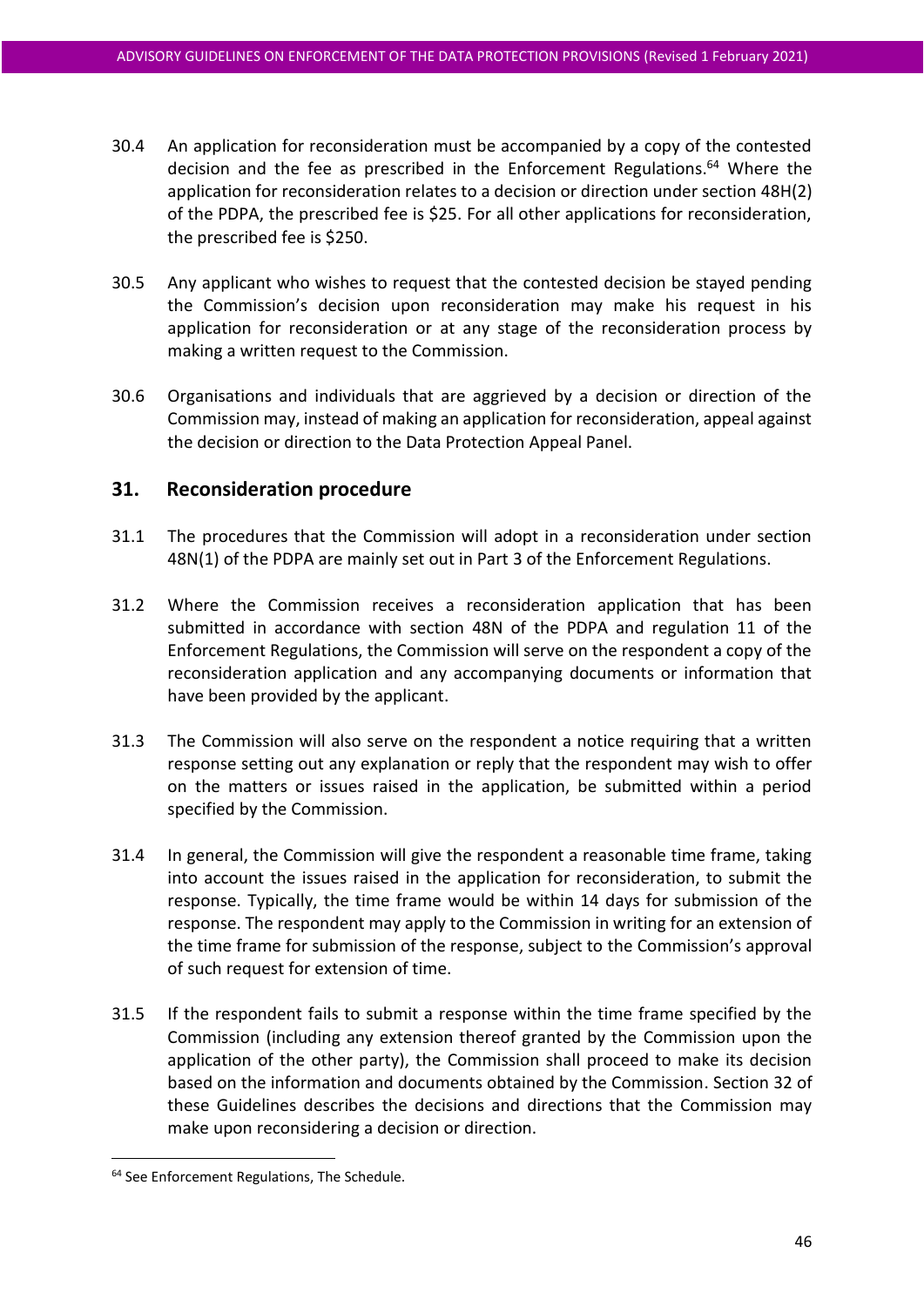- 31.6 Where the respondent submits a response, the Commission may, where it considers it appropriate:
	- 31.6.1 serve a copy of the response and any accompanying statutory declaration or document or information on the applicant;<sup>65</sup> and
	- 31.6.2 invite the applicant to submit to the Commission, within a period specified by the Commission, a written reply to the other party's response as the applicant may wish to give.
- 31.7 In general, where the Commission invites the applicant to submit a reply, the Commission will give the applicant a fair and reasonable time frame to do so, taking into account the issues raised in the respondent's response. Typically, the time frame would be within 14 days for submission of the reply. The applicant may apply to the Commission in writing for an extension of the time frame for submission of the reply, subject to the Commission's approval of such request for extension of time.
- 31.8 Upon the expiry of the time frame specified by the Commission for the submission of the reply (including any extension thereof granted by the Commission upon the application of the other party), the Commission shall proceed to make its decision based on the information and documents obtained by the Commission. Paragraph 27 describes the decisions and directions that the Commission may make upon reconsidering a decision or direction.
- 31.9 After making its decision, the Commission shall give notice of the decision to the applicant and the other party. The Commission may also publish the decision or a summary of the decision as described in Part VII of these Guidelines.
- 31.10 The applicant may withdraw an application for reconsideration with the permission of the Commission at any time before the Commission has given a notice of its decision under section 48N(6)(b) of the PDPA. Where an applicant wishes to withdraw its application, it shall apply to the Commission in writing and provide the reasons for its decision to withdraw the application. The Commission will generally permit the applicant to withdraw his application unless the Commission considers that there is sufficient reason, based on the information and documents provided to the Commission prior to the applicant's request to withdraw his application, for the Commission to reconsider the contested decision. Where the Commission permits an applicant to withdraw his application, the Commission shall not proceed any further in reconsidering the contested decision.

<sup>&</sup>lt;sup>65</sup> See paragrap[h 11.2.2](#page-19-1) of these Guidelines concerning statutory declarations.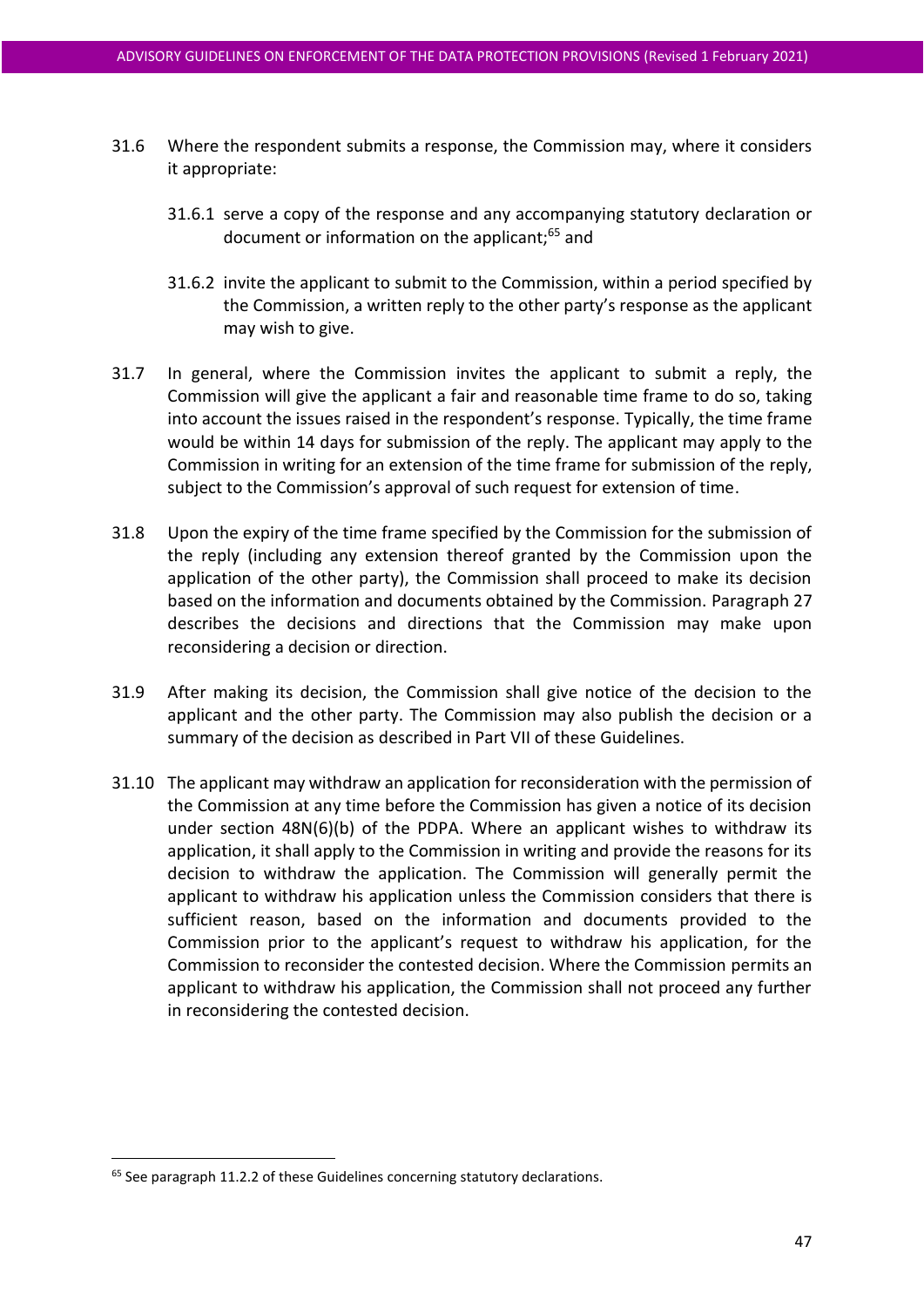# <span id="page-47-0"></span>**32. Commission's decisions and directions upon reconsideration**

- 32.1 Section 48N(6)(b) of the PDPA provides that the Commission may, after reconsidering the contested decision, affirm, revoke or vary the contested decision as the Commission thinks fit.
- 32.2 There shall be no further application for reconsideration of a decision made under section 48N of the PDPA. However, an organisation or individual who is aggrieved by such a decision may appeal to the Data Protection Appeal Panel under section 48Q of the PDPA.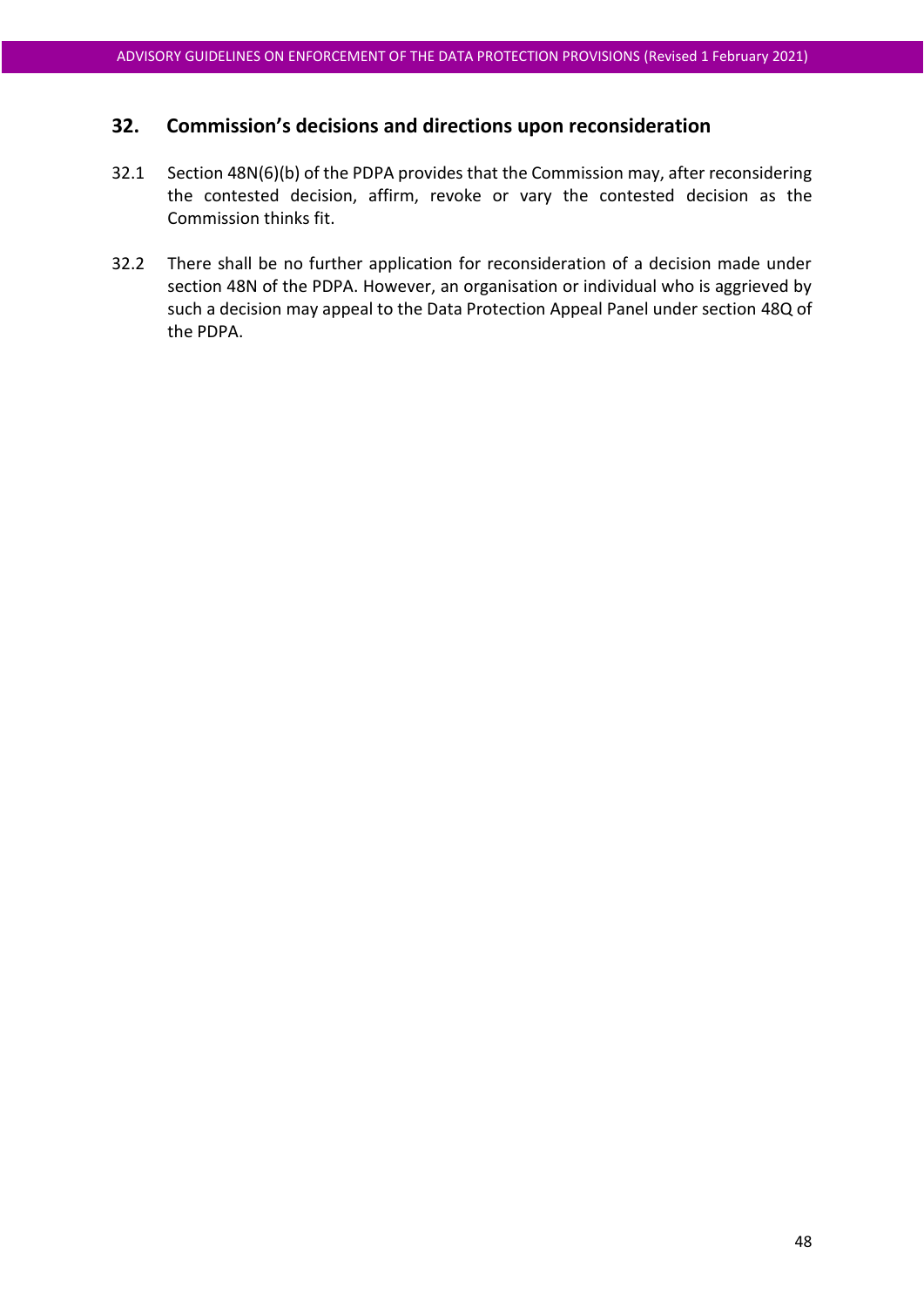# **PART IX: APPEALS AND RIGHTS OF PRIVATE ACTION**

# <span id="page-48-0"></span>**33. Appeal against decision or direction**

- 33.1 Section 48Q of the PDPA provides that an organisation or person<sup>66</sup> aggrieved by a decision or direction (as the case may be) of the Commission under section 48G(2), 48H(2), 48I(1) or (2), 48J(1), 48L(4) or 48N(6)(b) of the PDPA may appeal to the Chairman of the Data Protection Appeal Panel against that decision or direction. An appeal shall be made within 28 days of the issuance of the decision or direction that is the subject of the appeal (the "appealed decision").
- 33.2 Section 48Q(3) of the PDPA provides that where an application for reconsideration has been made under section 48N of the PDPA, every appeal in respect of the same decision or direction shall be deemed to be withdrawn. In such a situation, an appellant whose appeal is deemed to be withdrawn may make an application for reconsideration to the Commission, and the Commission shall consider such applications concurrently with other applications for reconsideration in respect of the same matter. Alternatively, the appellant may await the outcome of the Commission's reconsideration of its decision or direction and consider whether to make an appeal against the Commission's decision upon reconsideration (under section 48N(6)(b) of the PDPA).
- 33.3 Section 48Q(4) of the PDPA further provides that unless the Data Protection Appeal Committee hearing an appeal decides otherwise, the making of an appeal does not suspend the effect of the appealed decision, except in the case of a direction to pay a financial penalty.

# **34. Data Protection Appeal Committee's decisions and directions**

- 34.1 Section 48Q(5) of the PDPA provides that the Data Protection Appeal Committee hearing an appeal may, after hearing the appeal:
	- 34.1.1 remit the matter to the Commission;
	- 34.1.2 impose or revoke, or vary the amount of, a financial penalty;
	- 34.1.3 give such other direction or take such other step as the Commission could itself have given or taken; or
	- 34.1.4 make any other direction or decision that the Commission could itself have made.

<sup>&</sup>lt;sup>66</sup> This includes an individual who is a complainant in relation to a decision or direction made under section 48G(2), 48H(2), 48I(1) or (2) or 48L(4) of the PDPA.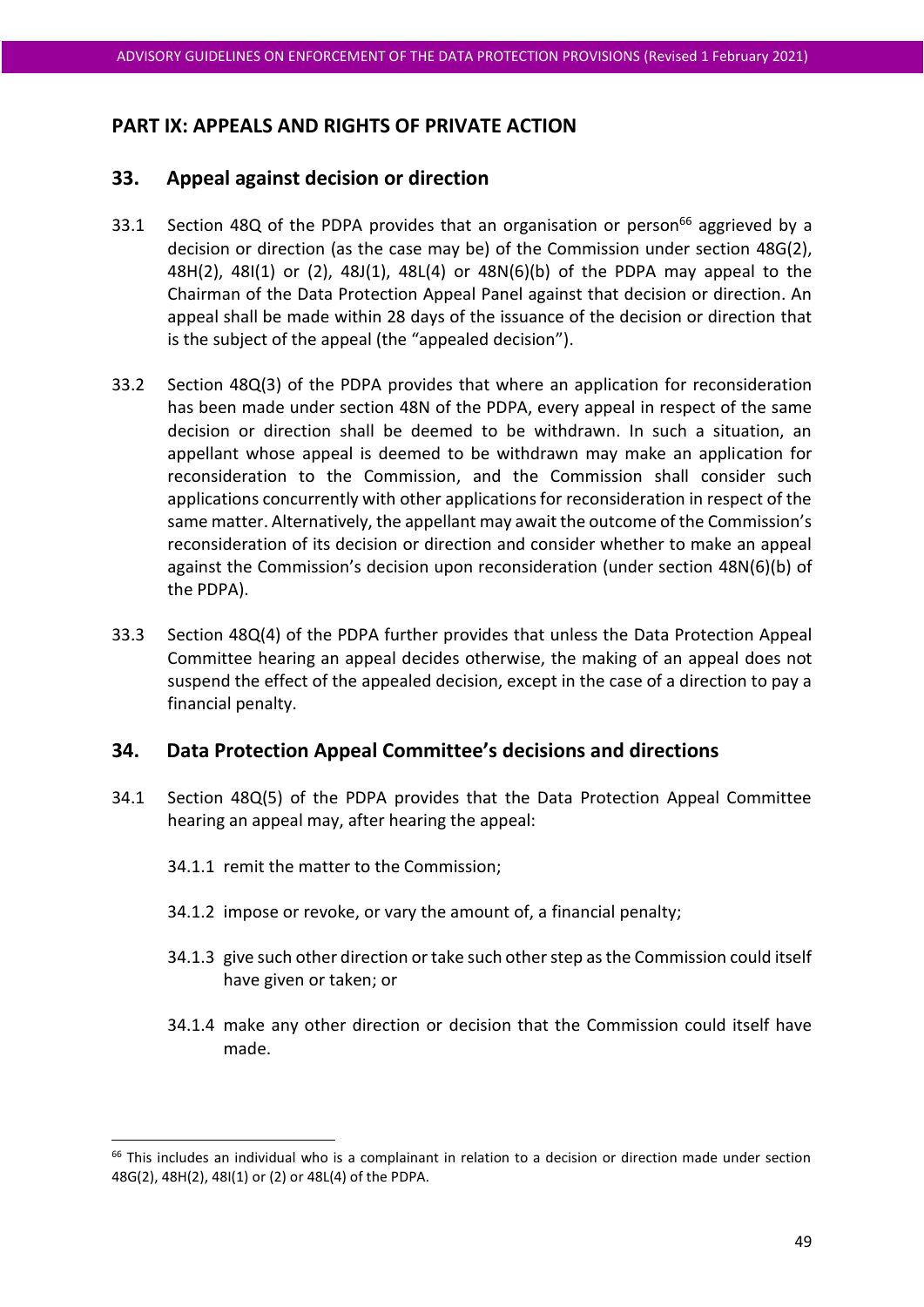34.2 Any direction or decision of a Data Protection Appeal Committee under section 48Q(5) of the PDPA has the same effect, and may be enforced in the same manner, as a direction or decision of the Commission, except that there shall be no application for further reconsideration under section 48N of the PDPA and no further appeal under section 48Q of the PDPA from any direction or decision of the Data Protection Appeal Committee. Please refer to the next section concerning appeals to the High Court and Court of Appeal.

# **35. Appeals to High Court and Court of Appeal**

- 35.1 Section 48R(1) of the PDPA provides that an appeal against, or with respect to, a decision or direction of a Data Protection Appeal Committee may be made to the General Division of the High Court:
	- 35.1.1 on a point of law; or
	- 35.1.2 as to the amount of a financial penalty.
- 35.2 An appeal under section 48R(1) of the PDPA may be made by  $67$ :
	- 35.2.1 an organisation or person aggrieved by the decision or direction of the Data Protection Appeal Committee;
	- 35.2.2 where the decision relates to a complaint, the complainant; or
	- 35.2.3 the Commission.
- 35.3 Under section 48R (3) of the PDPA, the High Court shall hear and determine any such appeal and may:
	- 35.3.1 confirm, modify or reverse the decision or direction of the Data Protection Appeal Committee; and
	- 35.3.2 make such further or other order, including (without limitation) orders as to costs, as the Court may think fit.
- 35.4 A decision of the High Court under section 48R(3) of the PDPA may be appealed to the Court of Appeal in accordance with the Rules of Court.

#### <span id="page-49-0"></span>**36. Rights of private action**

36.1 Section 48O(1) of the PDPA provides that any person who suffers loss or damage directly as a result of a contravention by an organisation of any provisions in Part 4, 5, 6, 6A or 6B or by a person of any provision of Division 3 of Part 9 or 9A may commence civil proceedings in the courts against the organisation. Under section 48O(3) of the

<sup>67</sup> See PDPA, section 48R(2).